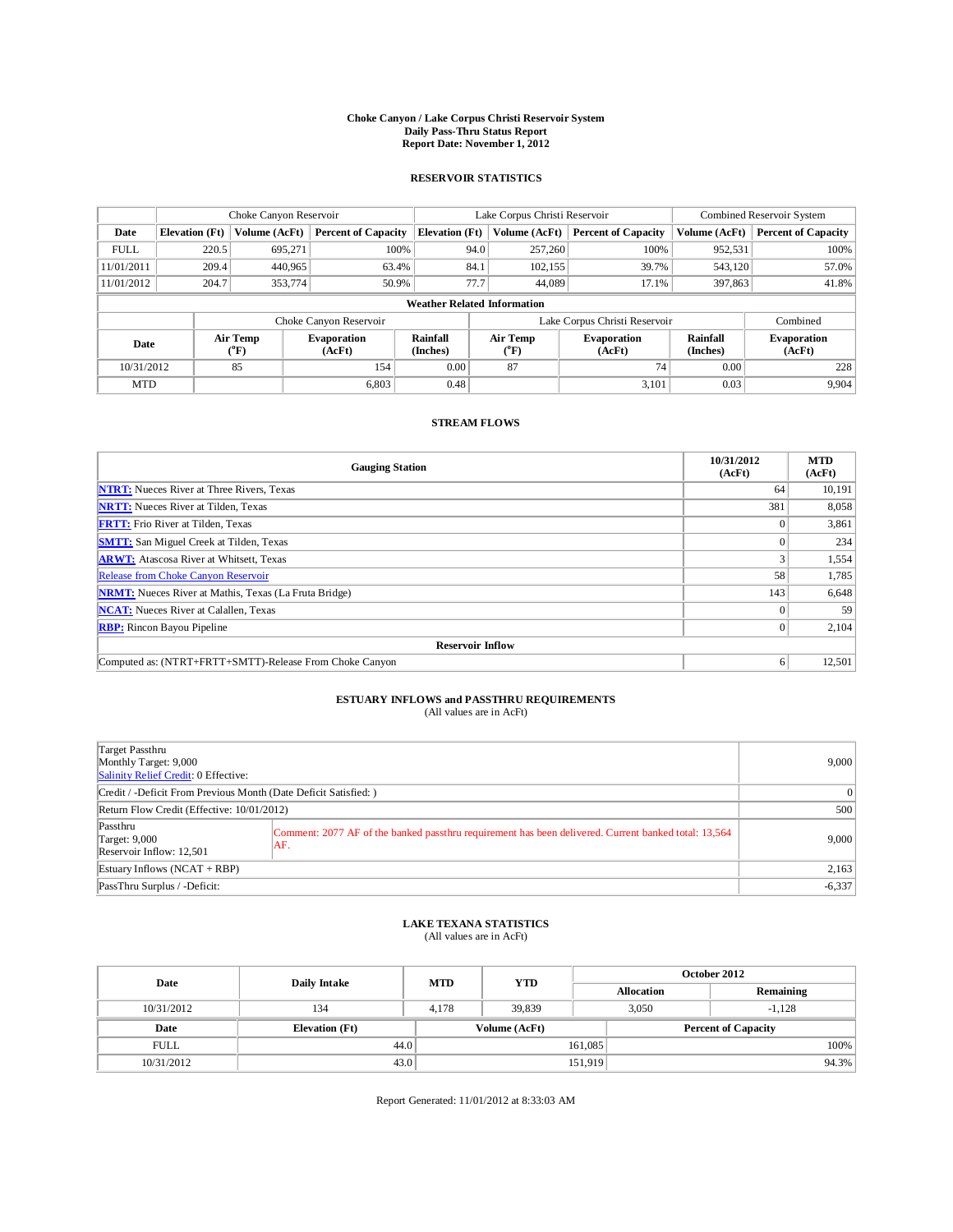### **Choke Canyon / Lake Corpus Christi Reservoir System Daily Pass-Thru Status Report Report Date: November 2, 2012**

#### **RESERVOIR STATISTICS**

|             |                                    | Choke Canyon Reservoir |                              |                       | Lake Corpus Christi Reservoir |                               |                      | Combined Reservoir System    |  |  |  |
|-------------|------------------------------------|------------------------|------------------------------|-----------------------|-------------------------------|-------------------------------|----------------------|------------------------------|--|--|--|
| Date        | <b>Elevation</b> (Ft)              | Volume (AcFt)          | <b>Percent of Capacity</b>   | <b>Elevation</b> (Ft) | Volume (AcFt)                 | <b>Percent of Capacity</b>    | Volume (AcFt)        | <b>Percent of Capacity</b>   |  |  |  |
| <b>FULL</b> | 220.5                              | 695,271                | 100%                         |                       | 94.0<br>257,260               | 100%                          | 952,531              | 100%                         |  |  |  |
| 11/02/2011  | 209.4                              | 440,372                | 63.3%                        |                       | 84.0<br>101,567               | 39.5%                         | 541,939              | 56.9%                        |  |  |  |
| 11/02/2012  | 204.7                              | 353,425                | 50.8%                        |                       | 77.7<br>43,955                | 17.1%                         | 397,380              | 41.7%                        |  |  |  |
|             | <b>Weather Related Information</b> |                        |                              |                       |                               |                               |                      |                              |  |  |  |
|             |                                    |                        | Choke Canyon Reservoir       |                       |                               | Lake Corpus Christi Reservoir |                      | Combined                     |  |  |  |
| Date        |                                    | Air Temp<br>(°F)       | <b>Evaporation</b><br>(AcFt) | Rainfall<br>(Inches)  | Air Temp<br>$\rm ^{(^oF)}$    | <b>Evaporation</b><br>(AcFt)  | Rainfall<br>(Inches) | <b>Evaporation</b><br>(AcFt) |  |  |  |
| 11/01/2012  |                                    | 86                     | 184                          | 0.00                  | 88                            | 86                            | 0.00                 | 270                          |  |  |  |
| <b>MTD</b>  |                                    |                        | 184                          | 0.00                  |                               | 86                            | 0.00                 | 270                          |  |  |  |

#### **STREAM FLOWS**

| <b>Gauging Station</b>                                       | 11/01/2012<br>(AcFt) | <b>MTD</b><br>(AcFt) |  |  |  |  |  |
|--------------------------------------------------------------|----------------------|----------------------|--|--|--|--|--|
| <b>NTRT:</b> Nueces River at Three Rivers, Texas             | 240                  | 240                  |  |  |  |  |  |
| <b>NRTT:</b> Nueces River at Tilden, Texas                   | 236                  | 236                  |  |  |  |  |  |
| <b>FRTT:</b> Frio River at Tilden, Texas                     |                      | $\Omega$             |  |  |  |  |  |
| <b>SMTT:</b> San Miguel Creek at Tilden, Texas               |                      | $\theta$             |  |  |  |  |  |
| <b>ARWT:</b> Atascosa River at Whitsett, Texas               |                      | 4                    |  |  |  |  |  |
| <b>Release from Choke Canyon Reservoir</b>                   | 58                   | 58                   |  |  |  |  |  |
| <b>NRMT:</b> Nueces River at Mathis, Texas (La Fruta Bridge) | 165                  | 165                  |  |  |  |  |  |
| <b>NCAT:</b> Nueces River at Calallen, Texas                 | $\Omega$             | $\Omega$             |  |  |  |  |  |
| <b>RBP:</b> Rincon Bayou Pipeline                            | $\Omega$             | $\Omega$             |  |  |  |  |  |
| <b>Reservoir Inflow</b>                                      |                      |                      |  |  |  |  |  |
| Computed as: (NTRT+FRTT+SMTT)-Release From Choke Canyon      | 183                  | 183                  |  |  |  |  |  |

# **ESTUARY INFLOWS and PASSTHRU REQUIREMENTS**<br>(All values are in AcFt)

| Target Passthru<br>Monthly Target: 4,000<br>Salinity Relief Credit: 0 Effective: | 4,000                                     |                 |
|----------------------------------------------------------------------------------|-------------------------------------------|-----------------|
| Credit / -Deficit From Previous Month (Date Deficit Satisfied: 11/01/2012)       |                                           | $\Omega$        |
| Return Flow Credit (Effective: 11/01/2012)                                       |                                           | 500             |
| Passthru<br>Target: $4,000$<br>Reservoir Inflow: 183                             | Comment: Current banked total: 21,978 AF. | 183             |
| Estuary Inflows $(NCAT + RBP)$                                                   |                                           | $\vert 0 \vert$ |
| PassThru Surplus / -Deficit:                                                     |                                           | $\vert 0 \vert$ |

### **LAKE TEXANA STATISTICS** (All values are in AcFt)

| Date        |                       | <b>MTD</b> | <b>YTD</b>    | November 2012 |                            |           |  |
|-------------|-----------------------|------------|---------------|---------------|----------------------------|-----------|--|
|             | <b>Daily Intake</b>   |            |               |               | <b>Allocation</b>          | Remaining |  |
| 11/01/2012  | 134                   | 134        | 39.973        |               | 3.050<br>2.916             |           |  |
| Date        | <b>Elevation</b> (Ft) |            | Volume (AcFt) |               | <b>Percent of Capacity</b> |           |  |
| <b>FULL</b> | 44.0                  |            |               | 161,085       |                            | 100%      |  |
| 11/01/2012  | 42.9                  |            |               | 151,018       |                            | 93.8%     |  |

Report Generated: 11/02/2012 at 9:38:09 AM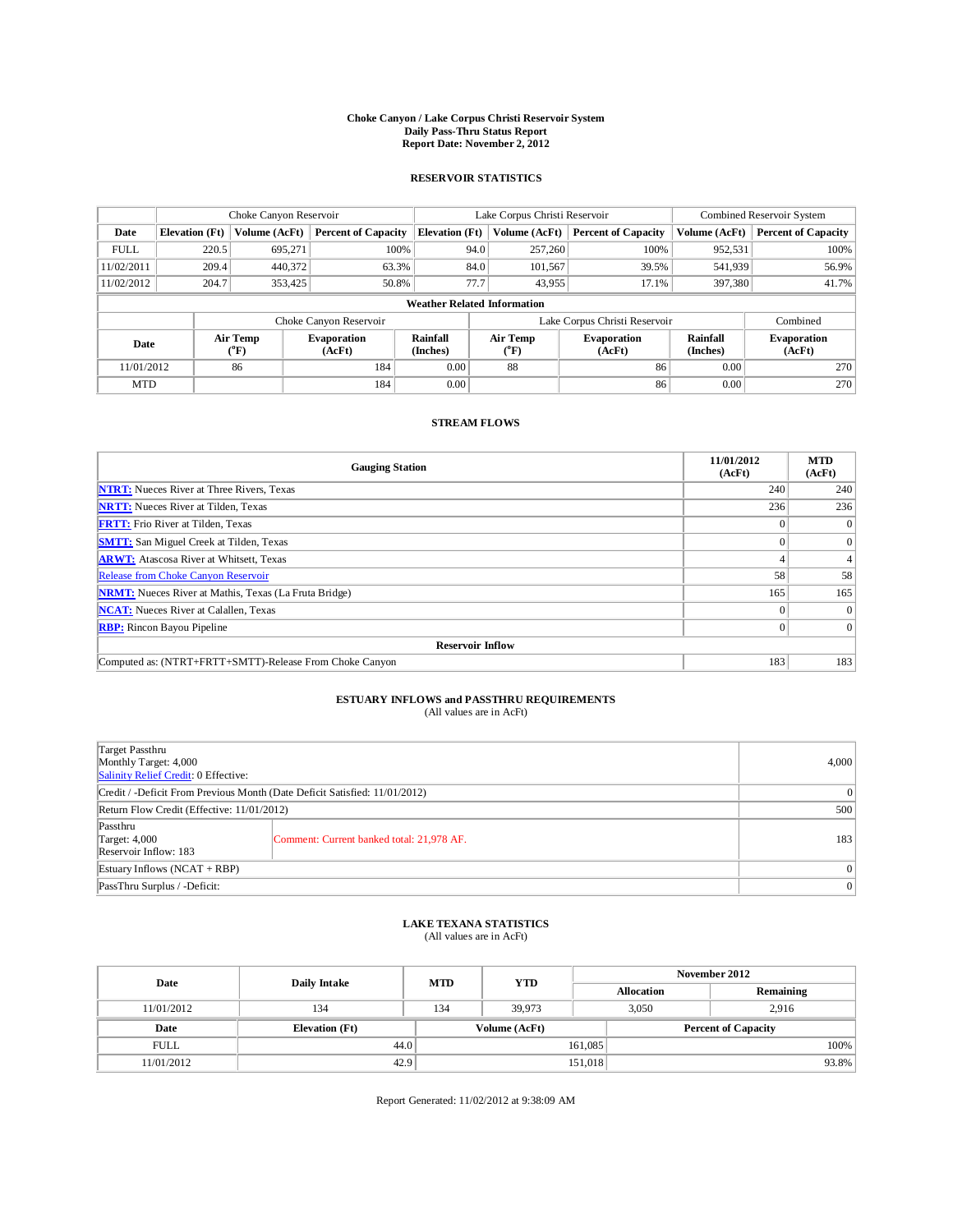### **Choke Canyon / Lake Corpus Christi Reservoir System Daily Pass-Thru Status Report Report Date: November 3, 2012**

#### **RESERVOIR STATISTICS**

|             | Choke Canyon Reservoir             |                  | Lake Corpus Christi Reservoir |                             |      |                                     | Combined Reservoir System     |                             |                              |  |  |
|-------------|------------------------------------|------------------|-------------------------------|-----------------------------|------|-------------------------------------|-------------------------------|-----------------------------|------------------------------|--|--|
| Date        | <b>Elevation</b> (Ft)              | Volume (AcFt)    | <b>Percent of Capacity</b>    | <b>Elevation</b> (Ft)       |      | Volume (AcFt)                       | <b>Percent of Capacity</b>    | Volume (AcFt)               | <b>Percent of Capacity</b>   |  |  |
| <b>FULL</b> | 220.5                              | 695,271          | 100%                          |                             | 94.0 | 257,260                             | 100%                          | 952,531                     | 100%                         |  |  |
| 11/03/2011  | 209.3                              | 438,388          | 63.1%                         |                             | 84.0 | 101.215                             | 39.3%                         | 539,603                     | 56.6%                        |  |  |
| 11/03/2012  | 204.7                              | 352,899          | 50.8%                         |                             | 77.7 | 43.755                              | 17.0%                         | 396,654                     | 41.6%                        |  |  |
|             | <b>Weather Related Information</b> |                  |                               |                             |      |                                     |                               |                             |                              |  |  |
|             |                                    |                  | Choke Canyon Reservoir        |                             |      |                                     | Lake Corpus Christi Reservoir |                             | Combined                     |  |  |
| Date        |                                    | Air Temp<br>(°F) | <b>Evaporation</b><br>(AcFt)  | <b>Rainfall</b><br>(Inches) |      | <b>Air Temp</b><br>$\rm ^{(^o}\!F)$ | <b>Evaporation</b><br>(AcFt)  | <b>Rainfall</b><br>(Inches) | <b>Evaporation</b><br>(AcFt) |  |  |
| 11/02/2012  |                                    | 85               | 235                           | 0.00                        |      | 87                                  | 85                            | 0.00                        | 320                          |  |  |
| <b>MTD</b>  |                                    |                  | 419                           | 0.00                        |      |                                     | 171                           | 0.00                        | 590                          |  |  |

#### **STREAM FLOWS**

| <b>Gauging Station</b>                                       | 11/02/2012<br>(AcFt) | <b>MTD</b><br>(AcFt) |  |  |  |  |  |
|--------------------------------------------------------------|----------------------|----------------------|--|--|--|--|--|
| <b>NTRT:</b> Nueces River at Three Rivers, Texas             | 236                  | 476                  |  |  |  |  |  |
| <b>NRTT:</b> Nueces River at Tilden, Texas                   | 105                  | 341                  |  |  |  |  |  |
| <b>FRTT:</b> Frio River at Tilden, Texas                     |                      | $\Omega$             |  |  |  |  |  |
| <b>SMTT:</b> San Miguel Creek at Tilden, Texas               |                      | $\theta$             |  |  |  |  |  |
| <b>ARWT:</b> Atascosa River at Whitsett, Texas               |                      | 9                    |  |  |  |  |  |
| Release from Choke Canyon Reservoir                          | 58                   | 115                  |  |  |  |  |  |
| <b>NRMT:</b> Nueces River at Mathis, Texas (La Fruta Bridge) | 181                  | 345                  |  |  |  |  |  |
| <b>NCAT:</b> Nueces River at Calallen, Texas                 | $\Omega$             | $\theta$             |  |  |  |  |  |
| <b>RBP:</b> Rincon Bayou Pipeline                            | $\Omega$             | $\Omega$             |  |  |  |  |  |
| <b>Reservoir Inflow</b>                                      |                      |                      |  |  |  |  |  |
| Computed as: (NTRT+FRTT+SMTT)-Release From Choke Canyon      | 179                  | 362                  |  |  |  |  |  |

# **ESTUARY INFLOWS and PASSTHRU REQUIREMENTS**<br>(All values are in AcFt)

| Target Passthru<br>Monthly Target: 4,000<br>Salinity Relief Credit: 0 Effective: | 4,000                                     |                |  |
|----------------------------------------------------------------------------------|-------------------------------------------|----------------|--|
| Credit / -Deficit From Previous Month (Date Deficit Satisfied: 11/01/2012)       |                                           |                |  |
| Return Flow Credit (Effective: 11/01/2012)                                       |                                           | 500            |  |
| Passthru<br>Target: $4,000$<br>Reservoir Inflow: 362                             | Comment: Current banked total: 21,978 AF. | 362            |  |
| Estuary Inflows $(NCAT + RBP)$                                                   |                                           | 0 <sup>1</sup> |  |
| PassThru Surplus / -Deficit:                                                     | 0 <sup>1</sup>                            |                |  |

# **LAKE TEXANA STATISTICS** (All values are in AcFt)

| Date        | Daily Intake          | <b>MTD</b> | <b>YTD</b>    | November 2012 |                            |           |  |
|-------------|-----------------------|------------|---------------|---------------|----------------------------|-----------|--|
|             |                       |            |               |               | <b>Allocation</b>          | Remaining |  |
| 11/02/2012  | 134                   | 269        | 40.108        |               | 3.050                      | 2.781     |  |
| Date        | <b>Elevation</b> (Ft) |            | Volume (AcFt) |               | <b>Percent of Capacity</b> |           |  |
| <b>FULL</b> | 44.0                  |            |               | 161,085       |                            | 100%      |  |
| 11/02/2012  | 42.9                  |            |               | 151,018       |                            | 93.8%     |  |

Report Generated: 11/03/2012 at 8:34:08 AM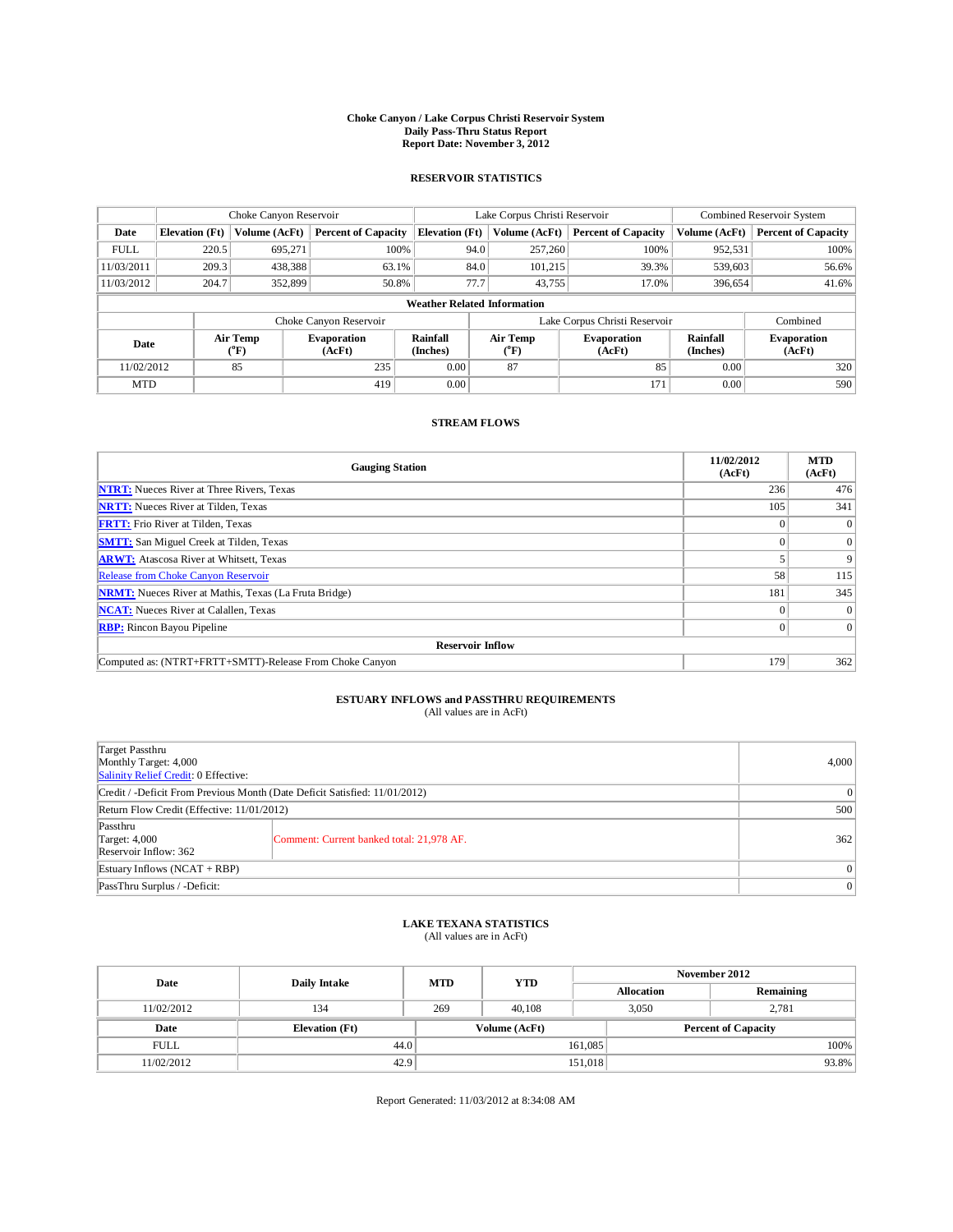### **Choke Canyon / Lake Corpus Christi Reservoir System Daily Pass-Thru Status Report Report Date: November 4, 2012**

#### **RESERVOIR STATISTICS**

|             | Choke Canyon Reservoir |                  |                              |                                    | Lake Corpus Christi Reservoir |                                     |                              |                             | Combined Reservoir System    |  |  |
|-------------|------------------------|------------------|------------------------------|------------------------------------|-------------------------------|-------------------------------------|------------------------------|-----------------------------|------------------------------|--|--|
| Date        | <b>Elevation</b> (Ft)  | Volume (AcFt)    | <b>Percent of Capacity</b>   | <b>Elevation</b> (Ft)              |                               | Volume (AcFt)                       | <b>Percent of Capacity</b>   | Volume (AcFt)               | <b>Percent of Capacity</b>   |  |  |
| <b>FULL</b> | 220.5                  | 695,271          | 100%                         |                                    | 94.0                          | 257,260                             | 100%                         | 952,531                     | 100%                         |  |  |
| 11/04/2011  | 209.3                  | 438,588          | 63.1%                        |                                    | 84.0                          | 100,981                             | 39.3%                        | 539,569                     | 56.6%                        |  |  |
| 11/04/2012  | 204.7                  | 353,251          | 50.8%                        |                                    | 77.6                          | 43,422                              | 16.9%                        | 396,673                     | 41.6%                        |  |  |
|             |                        |                  |                              | <b>Weather Related Information</b> |                               |                                     |                              |                             |                              |  |  |
|             |                        |                  | Choke Canyon Reservoir       |                                    | Lake Corpus Christi Reservoir |                                     |                              |                             | Combined                     |  |  |
| Date        |                        | Air Temp<br>(°F) | <b>Evaporation</b><br>(AcFt) | Rainfall<br>(Inches)               |                               | <b>Air Temp</b><br>$\rm ^{(^o}\!F)$ | <b>Evaporation</b><br>(AcFt) | <b>Rainfall</b><br>(Inches) | <b>Evaporation</b><br>(AcFt) |  |  |
| 11/03/2012  |                        | 87               | 225                          | 0.00                               |                               | 88                                  | 112                          | 0.01                        | 337                          |  |  |
| <b>MTD</b>  |                        |                  | 644                          | 0.00                               |                               |                                     | 283                          | 0.01                        | 927                          |  |  |

#### **STREAM FLOWS**

| <b>Gauging Station</b>                                       | 11/03/2012<br>(AcFt) | <b>MTD</b><br>(AcFt) |
|--------------------------------------------------------------|----------------------|----------------------|
| <b>NTRT:</b> Nueces River at Three Rivers, Texas             | 161                  | 637                  |
| <b>NRTT:</b> Nueces River at Tilden, Texas                   | 44                   | 385                  |
| <b>FRTT:</b> Frio River at Tilden, Texas                     |                      | $\mathbf{0}$         |
| <b>SMTT:</b> San Miguel Creek at Tilden, Texas               |                      | $\theta$             |
| <b>ARWT:</b> Atascosa River at Whitsett, Texas               |                      | 13                   |
| Release from Choke Canyon Reservoir                          | 58                   | 173                  |
| <b>NRMT:</b> Nueces River at Mathis, Texas (La Fruta Bridge) | 197                  | 542                  |
| <b>NCAT:</b> Nueces River at Calallen, Texas                 | $\Omega$             | $\Omega$             |
| <b>RBP:</b> Rincon Bayou Pipeline                            |                      | $\Omega$             |
| <b>Reservoir Inflow</b>                                      |                      |                      |
| Computed as: (NTRT+FRTT+SMTT)-Release From Choke Canyon      | 103                  | 465                  |

# **ESTUARY INFLOWS and PASSTHRU REQUIREMENTS**<br>(All values are in AcFt)

| Target Passthru<br>Monthly Target: 4,000<br>Salinity Relief Credit: 0 Effective: |                                           |                |  |  |  |
|----------------------------------------------------------------------------------|-------------------------------------------|----------------|--|--|--|
| Credit / -Deficit From Previous Month (Date Deficit Satisfied: 11/01/2012)       |                                           |                |  |  |  |
| Return Flow Credit (Effective: 11/01/2012)                                       |                                           |                |  |  |  |
| Passthru<br>Target: $4,000$<br>Reservoir Inflow: 465                             | Comment: Current banked total: 21,978 AF. | 465            |  |  |  |
| Estuary Inflows $(NCAT + RBP)$                                                   |                                           |                |  |  |  |
| PassThru Surplus / -Deficit:                                                     |                                           | 0 <sup>1</sup> |  |  |  |

# **LAKE TEXANA STATISTICS** (All values are in AcFt)

| Date        | Daily Intake          | <b>MTD</b> | <b>YTD</b>    | November 2012 |                            |           |         |
|-------------|-----------------------|------------|---------------|---------------|----------------------------|-----------|---------|
|             |                       |            |               |               | <b>Allocation</b>          | Remaining |         |
| 11/03/2012  | 134                   | 403        | 40.242        |               | 3.050                      | 2.647     |         |
| Date        | <b>Elevation</b> (Ft) |            | Volume (AcFt) |               | <b>Percent of Capacity</b> |           |         |
| <b>FULL</b> | 44.0                  |            |               | 161,085       |                            |           | $100\%$ |
| 11/03/2012  | 42.9                  |            |               | 151,018       |                            |           | 93.8%   |

Report Generated: 11/04/2012 at 8:14:57 AM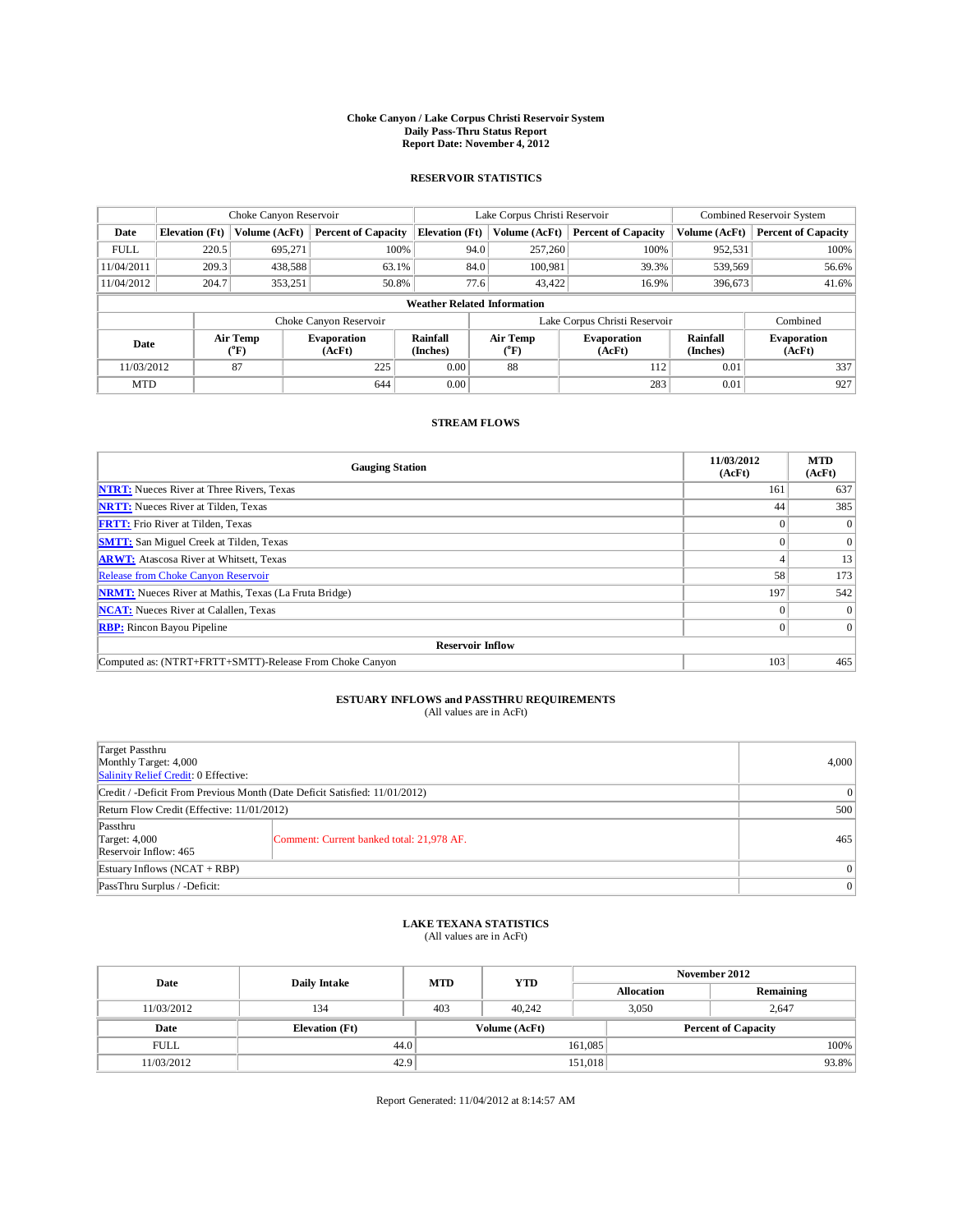### **Choke Canyon / Lake Corpus Christi Reservoir System Daily Pass-Thru Status Report Report Date: November 5, 2012**

#### **RESERVOIR STATISTICS**

|             |                       | Choke Canyon Reservoir |                              |                                    | Lake Corpus Christi Reservoir             | Combined Reservoir System    |                      |                              |
|-------------|-----------------------|------------------------|------------------------------|------------------------------------|-------------------------------------------|------------------------------|----------------------|------------------------------|
| Date        | <b>Elevation</b> (Ft) | Volume (AcFt)          | <b>Percent of Capacity</b>   | <b>Elevation</b> (Ft)              | Volume (AcFt)                             | <b>Percent of Capacity</b>   | Volume (AcFt)        | <b>Percent of Capacity</b>   |
| <b>FULL</b> | 220.5                 | 695,271                | 100%                         | 94.0                               | 257,260                                   | 100%                         | 952,531              | 100%                         |
| 11/05/2011  | 209.3                 | 438,588                | 63.1%                        | 83.9                               | 100.280                                   | 39.0%                        | 538,868              | 56.6%                        |
| 11/05/2012  | 204.6                 | 351,839                | 50.6%                        | 77.6                               | 43,621                                    | 17.0%                        | 395,460              | 41.5%                        |
|             |                       |                        |                              | <b>Weather Related Information</b> |                                           |                              |                      |                              |
|             |                       |                        | Choke Canyon Reservoir       |                                    | Lake Corpus Christi Reservoir<br>Combined |                              |                      |                              |
| Date        |                       | Air Temp<br>(°F)       | <b>Evaporation</b><br>(AcFt) | Rainfall<br>(Inches)               | Air Temp<br>$\rm ^{(^oF)}$                | <b>Evaporation</b><br>(AcFt) | Rainfall<br>(Inches) | <b>Evaporation</b><br>(AcFt) |
| 11/04/2012  |                       | 87                     | 143                          | 0.00                               | 83                                        | 27                           | 0.01                 | 170                          |
| <b>MTD</b>  |                       |                        | 787                          | 0.00                               |                                           | 310                          | 0.02                 | 1,097                        |

#### **STREAM FLOWS**

| <b>Gauging Station</b>                                       | 11/04/2012<br>(AcFt) | <b>MTD</b><br>(AcFt) |
|--------------------------------------------------------------|----------------------|----------------------|
| <b>NTRT:</b> Nueces River at Three Rivers, Texas             | 117                  | 754                  |
| <b>NRTT:</b> Nueces River at Tilden, Texas                   | 19                   | 404                  |
| <b>FRTT:</b> Frio River at Tilden, Texas                     |                      | $\Omega$             |
| <b>SMTT:</b> San Miguel Creek at Tilden, Texas               |                      | $\theta$             |
| <b>ARWT:</b> Atascosa River at Whitsett, Texas               |                      | 17                   |
| <b>Release from Choke Canyon Reservoir</b>                   | 58                   | 230                  |
| <b>NRMT:</b> Nueces River at Mathis, Texas (La Fruta Bridge) | 195                  | 736                  |
| <b>NCAT:</b> Nueces River at Calallen, Texas                 | $\Omega$             | $\theta$             |
| <b>RBP:</b> Rincon Bayou Pipeline                            | $\Omega$             | $\Omega$             |
| <b>Reservoir Inflow</b>                                      |                      |                      |
| Computed as: (NTRT+FRTT+SMTT)-Release From Choke Canyon      | 60                   | 525                  |

### **ESTUARY INFLOWS and PASSTHRU REQUIREMENTS**

| (All values are in AcFt) |  |
|--------------------------|--|
|                          |  |

| Target Passthru<br>Monthly Target: 4,000<br>Salinity Relief Credit: 0 Effective: |                                           |       |  |  |  |
|----------------------------------------------------------------------------------|-------------------------------------------|-------|--|--|--|
| Credit / -Deficit From Previous Month (Date Deficit Satisfied: 11/01/2012)       |                                           |       |  |  |  |
| Return Flow Credit (Effective: 11/01/2012)                                       |                                           |       |  |  |  |
| Passthru<br>Target: 4,000<br>Reservoir Inflow: 525                               | Comment: Current banked total: 21,978 AF. | 525   |  |  |  |
| Estuary Inflows $(NCAT + RBP)$                                                   |                                           |       |  |  |  |
| PassThru Surplus / -Deficit:                                                     |                                           | $-25$ |  |  |  |

### **LAKE TEXANA STATISTICS** (All values are in AcFt)

| Date        |                       | <b>MTD</b> | <b>YTD</b>    | November 2012 |                            |           |  |
|-------------|-----------------------|------------|---------------|---------------|----------------------------|-----------|--|
|             | <b>Daily Intake</b>   |            |               |               | <b>Allocation</b>          | Remaining |  |
| 11/04/2012  | 134                   | 537        | 40,376        |               | 3,050                      | 2,513     |  |
| Date        | <b>Elevation</b> (Ft) |            | Volume (AcFt) |               | <b>Percent of Capacity</b> |           |  |
| <b>FULL</b> | 44.0                  |            |               | 161,085       |                            | 100%      |  |
| 11/04/2012  | 42.9                  |            |               | 151,018       |                            | 93.8%     |  |

Report Generated: 11/05/2012 at 8:21:39 AM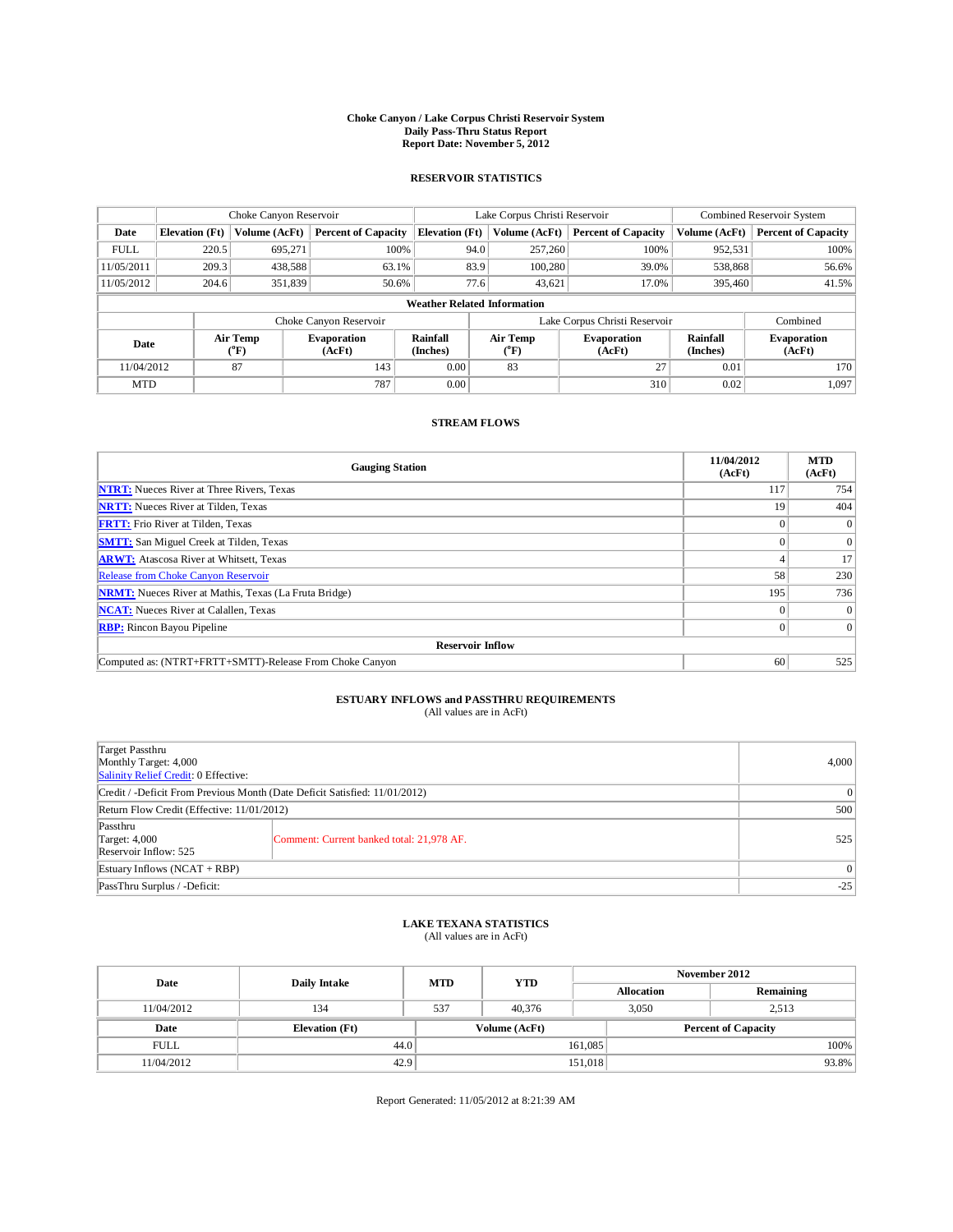### **Choke Canyon / Lake Corpus Christi Reservoir System Daily Pass-Thru Status Report Report Date: November 6, 2012**

#### **RESERVOIR STATISTICS**

|             | Choke Canyon Reservoir |                  |                              |                                    | Lake Corpus Christi Reservoir |                  |                              |                             | Combined Reservoir System    |  |  |
|-------------|------------------------|------------------|------------------------------|------------------------------------|-------------------------------|------------------|------------------------------|-----------------------------|------------------------------|--|--|
| Date        | <b>Elevation</b> (Ft)  | Volume (AcFt)    | <b>Percent of Capacity</b>   | <b>Elevation</b> (Ft)              |                               | Volume (AcFt)    | <b>Percent of Capacity</b>   | Volume (AcFt)               | <b>Percent of Capacity</b>   |  |  |
| <b>FULL</b> | 220.5                  | 695,271          | 100%                         |                                    | 94.0                          | 257,260          | 100%                         | 952,531                     | 100%                         |  |  |
| 11/06/2011  | 209.2                  | 436,993          | 62.9%                        |                                    | 83.8                          | 99,235           | 38.6%                        | 536,228                     | 56.3%                        |  |  |
| 11/06/2012  | 204.7                  | 352,546          | 50.7%                        |                                    | 77.6                          | 43,621           | 17.0%                        | 396,167                     | 41.6%                        |  |  |
|             |                        |                  |                              | <b>Weather Related Information</b> |                               |                  |                              |                             |                              |  |  |
|             |                        |                  | Choke Canyon Reservoir       |                                    | Lake Corpus Christi Reservoir |                  |                              |                             | Combined                     |  |  |
| Date        |                        | Air Temp<br>(°F) | <b>Evaporation</b><br>(AcFt) | <b>Rainfall</b><br>(Inches)        |                               | Air Temp<br>(°F) | <b>Evaporation</b><br>(AcFt) | <b>Rainfall</b><br>(Inches) | <b>Evaporation</b><br>(AcFt) |  |  |
| 11/05/2012  |                        | 84               | 204                          | 0.00                               |                               | 87               | 85                           | 0.00                        | 289                          |  |  |
| <b>MTD</b>  |                        |                  | 991                          | 0.00                               |                               |                  | 395                          | 0.02                        | 1,386                        |  |  |

#### **STREAM FLOWS**

| <b>Gauging Station</b>                                       | 11/05/2012<br>(AcFt) | <b>MTD</b><br>(AcFt) |
|--------------------------------------------------------------|----------------------|----------------------|
| <b>NTRT:</b> Nueces River at Three Rivers, Texas             | 91                   | 846                  |
| <b>NRTT:</b> Nueces River at Tilden, Texas                   |                      | 409                  |
| <b>FRTT:</b> Frio River at Tilden, Texas                     |                      |                      |
| <b>SMTT:</b> San Miguel Creek at Tilden, Texas               |                      | $\theta$             |
| <b>ARWT:</b> Atascosa River at Whitsett, Texas               |                      | 21                   |
| <b>Release from Choke Canyon Reservoir</b>                   | 58                   | 288                  |
| <b>NRMT:</b> Nueces River at Mathis, Texas (La Fruta Bridge) | 189                  | 925                  |
| <b>NCAT:</b> Nueces River at Calallen, Texas                 | $\Omega$             | $\theta$             |
| <b>RBP:</b> Rincon Bayou Pipeline                            | $\Omega$             | $\Omega$             |
| <b>Reservoir Inflow</b>                                      |                      |                      |
| Computed as: (NTRT+FRTT+SMTT)-Release From Choke Canyon      | 34                   | 558                  |

# **ESTUARY INFLOWS and PASSTHRU REQUIREMENTS**<br>(All values are in AcFt)

| Target Passthru<br>Monthly Target: 4,000<br>Salinity Relief Credit: 0 Effective: |                                           |     |  |
|----------------------------------------------------------------------------------|-------------------------------------------|-----|--|
| Credit / -Deficit From Previous Month (Date Deficit Satisfied: 11/01/2012)       | $\vert 0 \vert$                           |     |  |
| Return Flow Credit (Effective: 11/01/2012)                                       | 500                                       |     |  |
| Passthru<br>Target: $4,000$<br>Reservoir Inflow: 558                             | Comment: Current banked total: 21,978 AF. | 558 |  |
| Estuary Inflows $(NCAT + RBP)$                                                   | 0 <sup>1</sup>                            |     |  |
| PassThru Surplus / -Deficit:                                                     | $-58$                                     |     |  |

# **LAKE TEXANA STATISTICS** (All values are in AcFt)

|                    |                       | <b>MTD</b><br>Daily Intake |               | November 2012 |                |                            |  |
|--------------------|-----------------------|----------------------------|---------------|---------------|----------------|----------------------------|--|
| <b>YTD</b><br>Date |                       | <b>Allocation</b>          | Remaining     |               |                |                            |  |
| 11/05/2012         | 134                   | 671                        | 40.510        |               | 3.050<br>2,379 |                            |  |
| Date               | <b>Elevation</b> (Ft) |                            | Volume (AcFt) |               |                | <b>Percent of Capacity</b> |  |
| <b>FULL</b>        | 44.0                  |                            |               | 161,085       |                | $100\%$                    |  |
| 11/05/2012         | 42.9                  |                            |               | 151,018       |                | 93.8%                      |  |

Report Generated: 11/06/2012 at 8:03:42 AM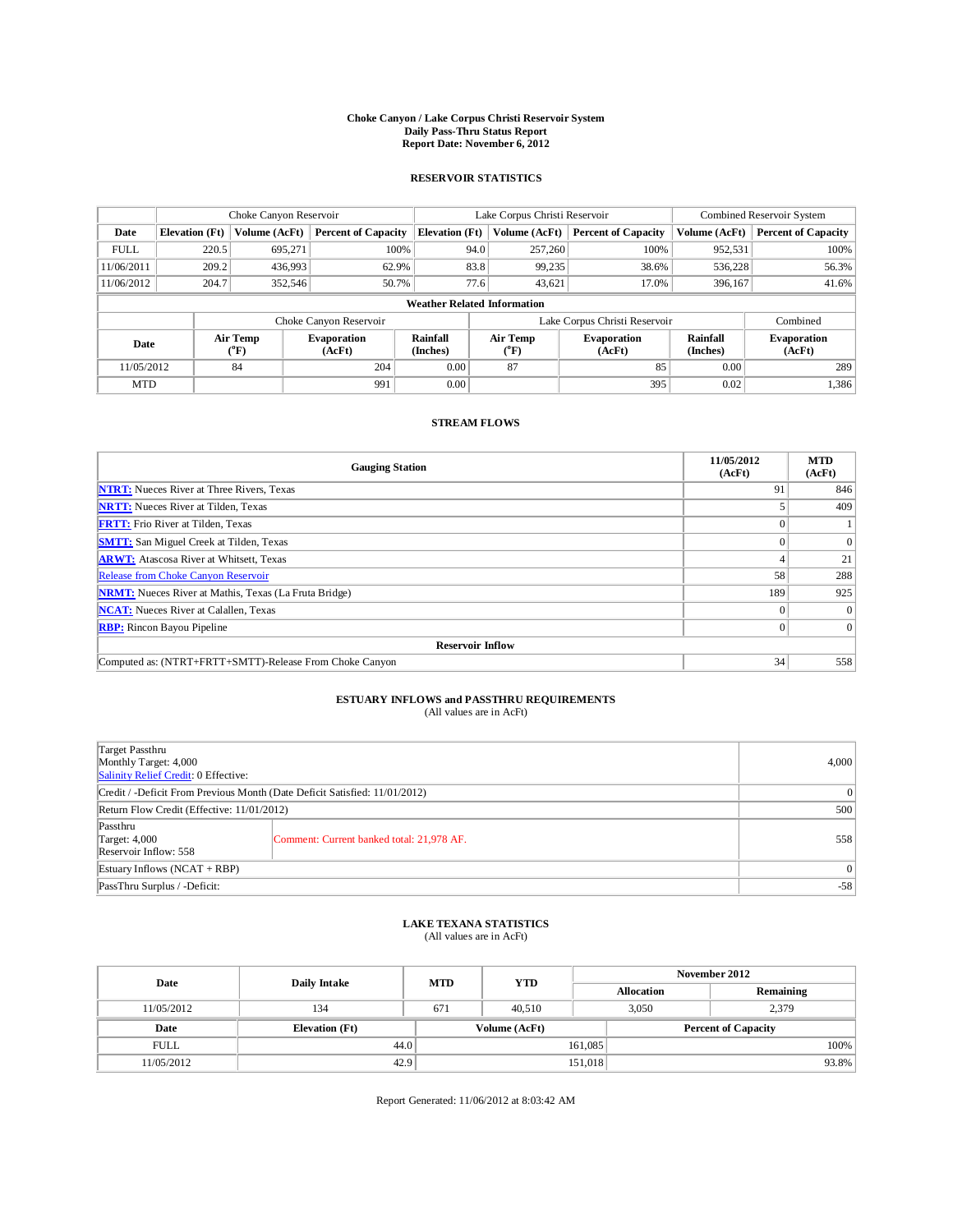### **Choke Canyon / Lake Corpus Christi Reservoir System Daily Pass-Thru Status Report Report Date: November 7, 2012**

#### **RESERVOIR STATISTICS**

|             | Choke Canyon Reservoir             |                              | Lake Corpus Christi Reservoir |                             |      |                                                         | Combined Reservoir System     |                             |                              |
|-------------|------------------------------------|------------------------------|-------------------------------|-----------------------------|------|---------------------------------------------------------|-------------------------------|-----------------------------|------------------------------|
| Date        | <b>Elevation</b> (Ft)              | Volume (AcFt)                | <b>Percent of Capacity</b>    | <b>Elevation</b> (Ft)       |      | Volume (AcFt)                                           | <b>Percent of Capacity</b>    | Volume (AcFt)               | <b>Percent of Capacity</b>   |
| <b>FULL</b> | 220.5                              | 695,271                      | 100%                          |                             | 94.0 | 257,260                                                 | 100%                          | 952,531                     | 100%                         |
| 11/07/2011  | 209.2                              | 436,203                      | 62.7%                         |                             | 83.8 | 98,888                                                  | 38.4%                         | 535,091                     | 56.2%                        |
| 11/07/2012  | 204.6                              | 351,135                      | 50.5%                         |                             | 77.6 | 43,289                                                  | 16.8%                         | 394,424                     | 41.4%                        |
|             | <b>Weather Related Information</b> |                              |                               |                             |      |                                                         |                               |                             |                              |
|             |                                    |                              | Choke Canyon Reservoir        |                             |      |                                                         | Lake Corpus Christi Reservoir |                             | Combined                     |
| Date        |                                    | Air Temp<br>$({}^0\text{F})$ | <b>Evaporation</b><br>(AcFt)  | <b>Rainfall</b><br>(Inches) |      | <b>Air Temp</b><br><b>Evaporation</b><br>(°F)<br>(AcFt) |                               | <b>Rainfall</b><br>(Inches) | <b>Evaporation</b><br>(AcFt) |
| 11/06/2012  |                                    | 80                           | 214                           | 0.00                        |      |                                                         | 96                            | 0.00                        | 310                          |
| <b>MTD</b>  |                                    |                              | 1.205                         | 0.00                        |      |                                                         | 491                           | 0.02                        | 1,696                        |

#### **STREAM FLOWS**

| <b>Gauging Station</b>                                       | 11/06/2012<br>(AcFt) | <b>MTD</b><br>(AcFt) |  |  |  |  |
|--------------------------------------------------------------|----------------------|----------------------|--|--|--|--|
| <b>NTRT:</b> Nueces River at Three Rivers, Texas             | 79                   | 925                  |  |  |  |  |
| <b>NRTT:</b> Nueces River at Tilden, Texas                   |                      | 410                  |  |  |  |  |
| <b>FRTT:</b> Frio River at Tilden, Texas                     |                      |                      |  |  |  |  |
| <b>SMTT:</b> San Miguel Creek at Tilden, Texas               |                      | $\theta$             |  |  |  |  |
| <b>ARWT:</b> Atascosa River at Whitsett, Texas               |                      | 25                   |  |  |  |  |
| Release from Choke Canyon Reservoir                          | 58                   | 345                  |  |  |  |  |
| <b>NRMT:</b> Nueces River at Mathis, Texas (La Fruta Bridge) | 167                  | 1,092                |  |  |  |  |
| <b>NCAT:</b> Nueces River at Calallen, Texas                 | $\Omega$             | $\theta$             |  |  |  |  |
| <b>RBP:</b> Rincon Bayou Pipeline                            | $\Omega$             | $\Omega$             |  |  |  |  |
| <b>Reservoir Inflow</b>                                      |                      |                      |  |  |  |  |
| Computed as: (NTRT+FRTT+SMTT)-Release From Choke Canyon      | 22                   | 580                  |  |  |  |  |

### **ESTUARY INFLOWS and PASSTHRU REQUIREMENTS**

| Target Passthru<br>Monthly Target: 4,000<br>Salinity Relief Credit: 0 Effective: |                                           |     |  |  |  |
|----------------------------------------------------------------------------------|-------------------------------------------|-----|--|--|--|
| Credit / -Deficit From Previous Month (Date Deficit Satisfied: 11/01/2012)       |                                           |     |  |  |  |
| Return Flow Credit (Effective: 11/01/2012)                                       |                                           |     |  |  |  |
| Passthru<br>Target: 4,000<br>Reservoir Inflow: 580                               | Comment: Current banked total: 21,978 AF. | 580 |  |  |  |
| Estuary Inflows $(NCAT + RBP)$                                                   |                                           |     |  |  |  |
| PassThru Surplus / -Deficit:                                                     | $-80$                                     |     |  |  |  |

# **LAKE TEXANA STATISTICS** (All values are in AcFt)

|             | <b>YTD</b><br>Date<br><b>MTD</b><br><b>Daily Intake</b> |     |                   | November 2012              |                |       |  |
|-------------|---------------------------------------------------------|-----|-------------------|----------------------------|----------------|-------|--|
|             |                                                         |     | <b>Allocation</b> | Remaining                  |                |       |  |
| 11/06/2012  | 134                                                     | 805 | 40.644            |                            | 3.050<br>2.245 |       |  |
| Date        | <b>Elevation</b> (Ft)                                   |     | Volume (AcFt)     | <b>Percent of Capacity</b> |                |       |  |
| <b>FULL</b> | 44.0                                                    |     |                   | 161,085                    |                | 100%  |  |
| 11/06/2012  | 42.8                                                    |     |                   | 150,120                    |                | 93.2% |  |

Report Generated: 11/07/2012 at 8:10:33 AM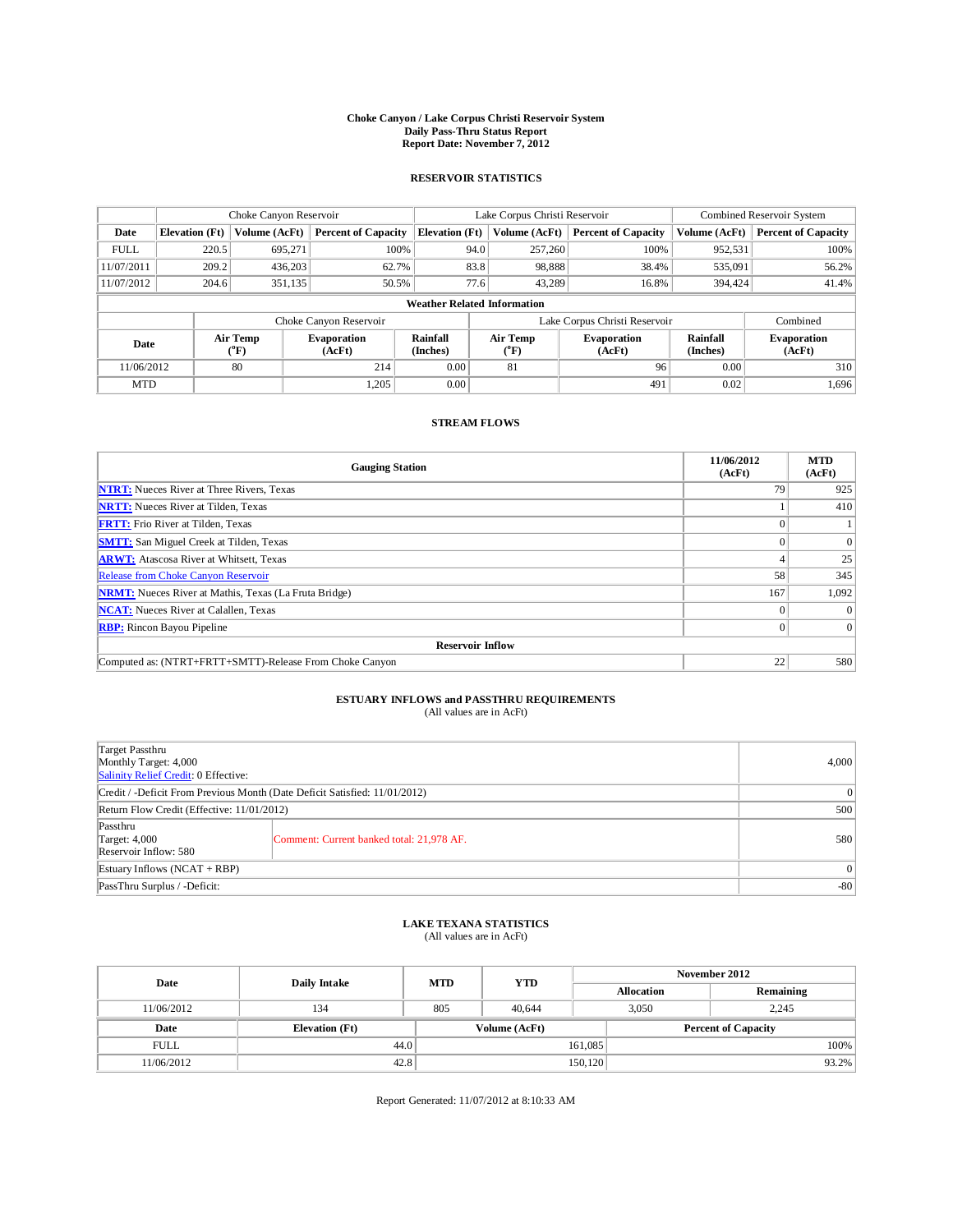### **Choke Canyon / Lake Corpus Christi Reservoir System Daily Pass-Thru Status Report Report Date: November 8, 2012**

#### **RESERVOIR STATISTICS**

|             | Choke Canyon Reservoir             |                              | Lake Corpus Christi Reservoir |                             |      |                                                  | Combined Reservoir System     |                             |                              |
|-------------|------------------------------------|------------------------------|-------------------------------|-----------------------------|------|--------------------------------------------------|-------------------------------|-----------------------------|------------------------------|
| Date        | <b>Elevation</b> (Ft)              | Volume (AcFt)                | <b>Percent of Capacity</b>    | <b>Elevation</b> (Ft)       |      | Volume (AcFt)                                    | <b>Percent of Capacity</b>    | Volume (AcFt)               | <b>Percent of Capacity</b>   |
| <b>FULL</b> | 220.5                              | 695,271                      | 100%                          |                             | 94.0 | 257,260                                          | 100%                          | 952,531                     | 100%                         |
| 11/08/2011  | 209.2                              | 436,400                      | 62.8%                         |                             | 83.8 | 99,119                                           | 38.5%                         | 535,519                     | 56.2%                        |
| 11/08/2012  | 204.6                              | 351,309                      | 50.5%                         |                             | 77.6 | 43,025                                           | 16.7%                         | 394,334                     | 41.4%                        |
|             | <b>Weather Related Information</b> |                              |                               |                             |      |                                                  |                               |                             |                              |
|             |                                    |                              | Choke Canyon Reservoir        |                             |      |                                                  | Lake Corpus Christi Reservoir |                             | Combined                     |
| Date        |                                    | Air Temp<br>$({}^0\text{F})$ | <b>Evaporation</b><br>(AcFt)  | <b>Rainfall</b><br>(Inches) |      | Air Temp<br><b>Evaporation</b><br>(°F)<br>(AcFt) |                               | <b>Rainfall</b><br>(Inches) | <b>Evaporation</b><br>(AcFt) |
| 11/07/2012  |                                    | 83                           | 173                           | 0.00                        |      | 85                                               | 77                            | 0.00                        | 250                          |
| <b>MTD</b>  |                                    |                              | 1.378                         | 0.00                        |      |                                                  | 568                           | 0.02                        | 1.946                        |

#### **STREAM FLOWS**

| <b>Gauging Station</b>                                       | 11/07/2012<br>(AcFt) | <b>MTD</b><br>(AcFt) |  |  |  |  |
|--------------------------------------------------------------|----------------------|----------------------|--|--|--|--|
| <b>NTRT:</b> Nueces River at Three Rivers, Texas             | 71                   | 996                  |  |  |  |  |
| <b>NRTT:</b> Nueces River at Tilden, Texas                   |                      | 410                  |  |  |  |  |
| <b>FRTT:</b> Frio River at Tilden, Texas                     |                      |                      |  |  |  |  |
| <b>SMTT:</b> San Miguel Creek at Tilden, Texas               |                      | $\theta$             |  |  |  |  |
| <b>ARWT:</b> Atascosa River at Whitsett, Texas               |                      | 29                   |  |  |  |  |
| Release from Choke Canyon Reservoir                          | 58                   | 403                  |  |  |  |  |
| <b>NRMT:</b> Nueces River at Mathis, Texas (La Fruta Bridge) | 153                  | 1,245                |  |  |  |  |
| <b>NCAT:</b> Nueces River at Calallen, Texas                 | $\Omega$             | $\theta$             |  |  |  |  |
| <b>RBP:</b> Rincon Bayou Pipeline                            |                      | $\Omega$             |  |  |  |  |
| <b>Reservoir Inflow</b>                                      |                      |                      |  |  |  |  |
| Computed as: (NTRT+FRTT+SMTT)-Release From Choke Canyon      | 14                   | 594                  |  |  |  |  |

# **ESTUARY INFLOWS and PASSTHRU REQUIREMENTS**<br>(All values are in AcFt)

| Target Passthru<br>Monthly Target: 4,000<br>Salinity Relief Credit: 0 Effective: | 4,000                                     |     |
|----------------------------------------------------------------------------------|-------------------------------------------|-----|
| Credit / -Deficit From Previous Month (Date Deficit Satisfied: 11/01/2012)       | $\vert 0 \vert$                           |     |
| Return Flow Credit (Effective: 11/01/2012)                                       | 500                                       |     |
| Passthru<br>Target: $4,000$<br>Reservoir Inflow: 594                             | Comment: Current banked total: 21,978 AF. | 594 |
| Estuary Inflows $(NCAT + RBP)$                                                   | 0 <sup>1</sup>                            |     |
| PassThru Surplus / -Deficit:                                                     | $-94$                                     |     |

# **LAKE TEXANA STATISTICS** (All values are in AcFt)

| Date        | Daily Intake          | <b>MTD</b> | <b>YTD</b>                                  | November 2012 |                   |           |          |
|-------------|-----------------------|------------|---------------------------------------------|---------------|-------------------|-----------|----------|
|             |                       |            |                                             |               | <b>Allocation</b> | Remaining |          |
| 11/07/2012  | 134                   | 939        | 40,778                                      |               | 3.050<br>2.111    |           |          |
| Date        | <b>Elevation</b> (Ft) |            | Volume (AcFt)<br><b>Percent of Capacity</b> |               |                   |           |          |
| <b>FULL</b> | 44.0                  |            |                                             | 161,085       |                   |           | $100\%$  |
| 11/07/2012  | 42.8                  |            |                                             | 150, 120      |                   |           | $93.2\%$ |

Report Generated: 11/08/2012 at 7:52:17 AM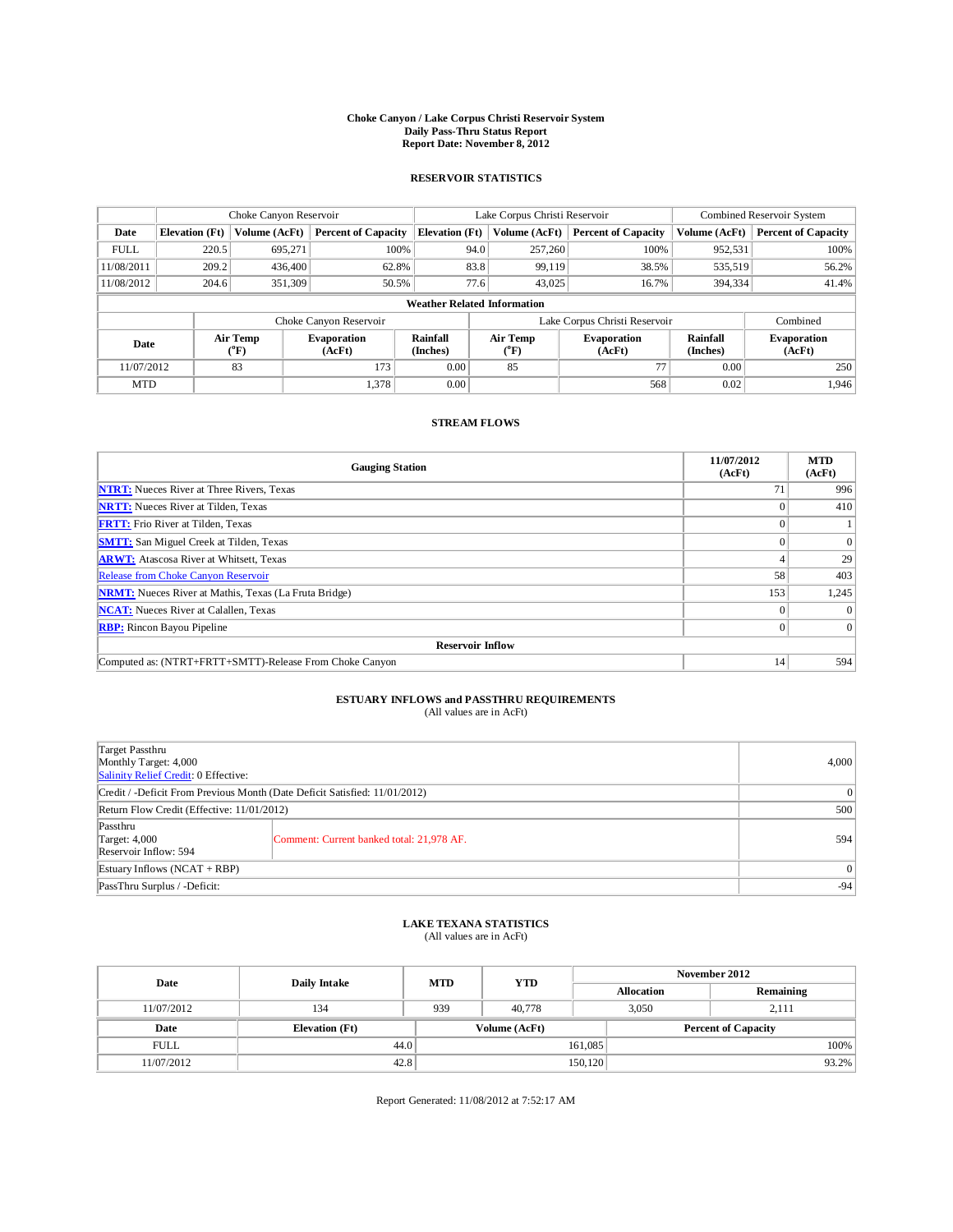### **Choke Canyon / Lake Corpus Christi Reservoir System Daily Pass-Thru Status Report Report Date: November 9, 2012**

#### **RESERVOIR STATISTICS**

|             |                                    | Choke Canyon Reservoir      |                              |                             | Lake Corpus Christi Reservoir                           | Combined Reservoir System     |                             |                              |  |
|-------------|------------------------------------|-----------------------------|------------------------------|-----------------------------|---------------------------------------------------------|-------------------------------|-----------------------------|------------------------------|--|
| Date        | <b>Elevation</b> (Ft)              | Volume (AcFt)               | <b>Percent of Capacity</b>   | <b>Elevation</b> (Ft)       | Volume (AcFt)                                           | <b>Percent of Capacity</b>    | Volume (AcFt)               | <b>Percent of Capacity</b>   |  |
| <b>FULL</b> | 220.5                              | 695,271                     | 100%                         | 94.0                        | 257,260                                                 | 100%                          | 952,531                     | 100%                         |  |
| 11/09/2011  | 209.2                              | 436,400                     | 62.8%                        | 83.8                        | 99,119                                                  | 38.5%                         | 535,519                     | 56.2%                        |  |
| 11/09/2012  | 204.6                              | 350.611                     | 50.4%                        | 77.5                        | 42,761                                                  | 16.6%                         | 393,372                     | 41.3%                        |  |
|             | <b>Weather Related Information</b> |                             |                              |                             |                                                         |                               |                             |                              |  |
|             |                                    |                             | Choke Canyon Reservoir       |                             |                                                         | Lake Corpus Christi Reservoir |                             | Combined                     |  |
| Date        |                                    | Air Temp<br>${}^{\circ}$ F) | <b>Evaporation</b><br>(AcFt) | <b>Rainfall</b><br>(Inches) | <b>Air Temp</b><br><b>Evaporation</b><br>(°F)<br>(AcFt) |                               | <b>Rainfall</b><br>(Inches) | <b>Evaporation</b><br>(AcFt) |  |
| 11/08/2012  |                                    | 85                          | 255                          | 0.00                        | 85                                                      | 103                           | 0.00                        | 358                          |  |
| <b>MTD</b>  |                                    |                             | 1,633                        | 0.00                        |                                                         | 671                           | 0.02                        | 2,304                        |  |

#### **STREAM FLOWS**

| <b>Gauging Station</b>                                       | 11/08/2012<br>(AcFt) | <b>MTD</b><br>(AcFt) |
|--------------------------------------------------------------|----------------------|----------------------|
| <b>NTRT:</b> Nueces River at Three Rivers, Texas             | 67                   | 1,064                |
| <b>NRTT:</b> Nueces River at Tilden, Texas                   |                      | 410                  |
| <b>FRTT:</b> Frio River at Tilden, Texas                     |                      |                      |
| <b>SMTT:</b> San Miguel Creek at Tilden, Texas               |                      | $\theta$             |
| <b>ARWT:</b> Atascosa River at Whitsett, Texas               |                      | 32                   |
| Release from Choke Canyon Reservoir                          | 58                   | 461                  |
| <b>NRMT:</b> Nueces River at Mathis, Texas (La Fruta Bridge) | 151                  | 1,395                |
| <b>NCAT:</b> Nueces River at Calallen, Texas                 | $\Omega$             | $\theta$             |
| <b>RBP:</b> Rincon Bayou Pipeline                            | $\Omega$             | $\Omega$             |
| <b>Reservoir Inflow</b>                                      |                      |                      |
| Computed as: (NTRT+FRTT+SMTT)-Release From Choke Canyon      | 10                   | 604                  |

# **ESTUARY INFLOWS and PASSTHRU REQUIREMENTS**<br>(All values are in AcFt)

| Target Passthru<br>Monthly Target: 4,000<br>Salinity Relief Credit: 0 Effective: |                                           |        |  |  |
|----------------------------------------------------------------------------------|-------------------------------------------|--------|--|--|
| Credit / -Deficit From Previous Month (Date Deficit Satisfied: 11/01/2012)       | $\vert 0 \vert$                           |        |  |  |
| Return Flow Credit (Effective: 11/01/2012)                                       | 500                                       |        |  |  |
| Passthru<br>Target: $4,000$<br>Reservoir Inflow: 604                             | Comment: Current banked total: 21,978 AF. | 604    |  |  |
| Estuary Inflows $(NCAT + RBP)$                                                   |                                           |        |  |  |
| PassThru Surplus / -Deficit:                                                     |                                           | $-104$ |  |  |

# **LAKE TEXANA STATISTICS** (All values are in AcFt)

| Date<br>Daily Intake |                       | <b>MTD</b> | <b>YTD</b>    | November 2012              |           |       |          |
|----------------------|-----------------------|------------|---------------|----------------------------|-----------|-------|----------|
|                      |                       |            |               | <b>Allocation</b>          | Remaining |       |          |
| 11/08/2012           | 134                   | 1.073      | 40.912        |                            | 3.050     | 1,977 |          |
| Date                 | <b>Elevation</b> (Ft) |            | Volume (AcFt) | <b>Percent of Capacity</b> |           |       |          |
| <b>FULL</b>          | 44.0                  |            |               | 161,085                    |           |       | $100\%$  |
| 11/08/2012           | 42.8                  |            |               | 150, 120                   |           |       | $93.2\%$ |

Report Generated: 11/09/2012 at 8:09:56 AM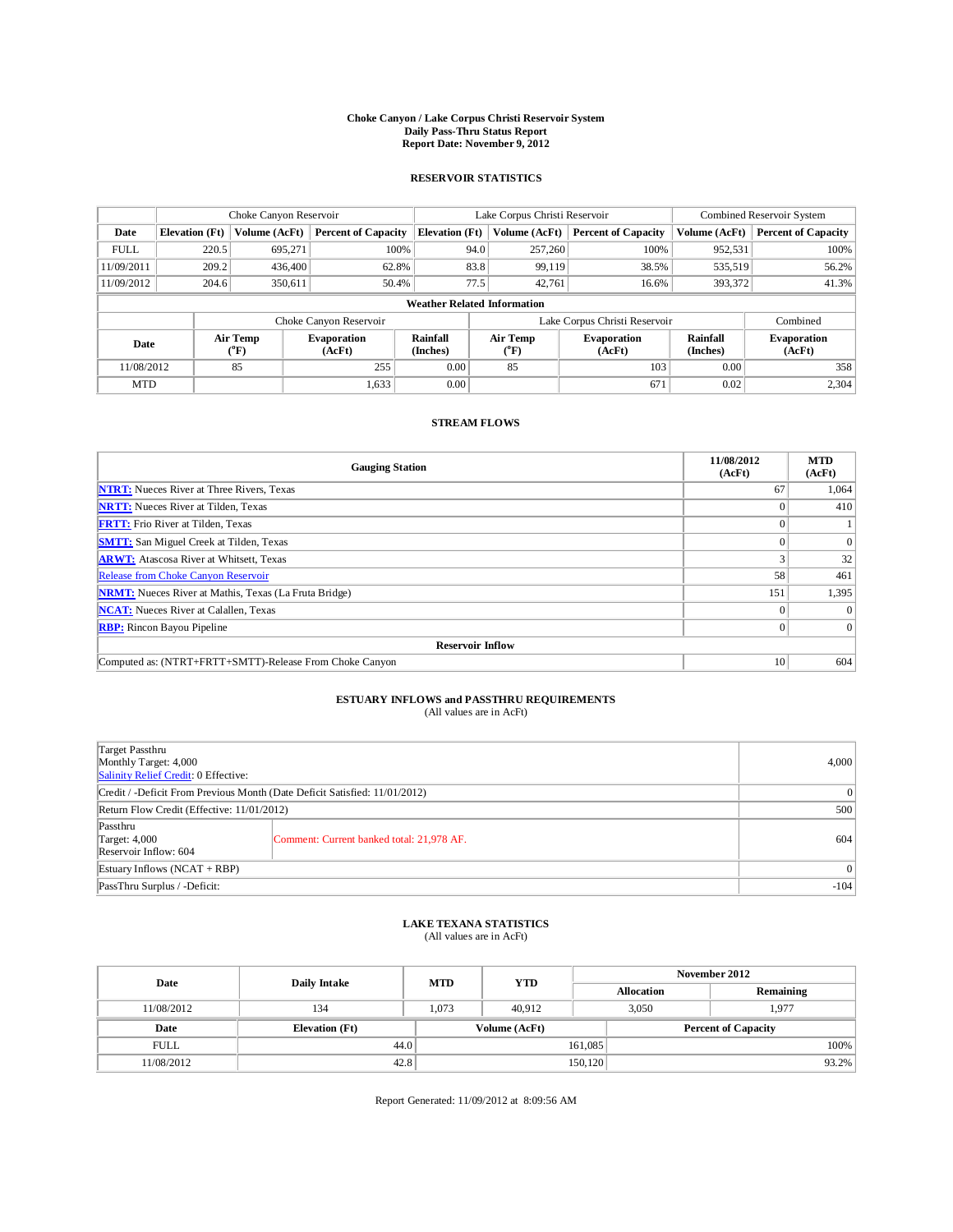#### **Choke Canyon / Lake Corpus Christi Reservoir System Daily Pass-Thru Status Report Report Date: November 10, 2012**

#### **RESERVOIR STATISTICS**

|             |                       | Choke Canyon Reservoir |                              |                                    | Lake Corpus Christi Reservoir                               | Combined Reservoir System     |                      |                              |
|-------------|-----------------------|------------------------|------------------------------|------------------------------------|-------------------------------------------------------------|-------------------------------|----------------------|------------------------------|
| Date        | <b>Elevation</b> (Ft) | Volume (AcFt)          | <b>Percent of Capacity</b>   | <b>Elevation</b> (Ft)              | Volume (AcFt)                                               | <b>Percent of Capacity</b>    | Volume (AcFt)        | <b>Percent of Capacity</b>   |
| <b>FULL</b> | 220.5                 | 695,271                | 100%                         | 94.0                               | 257,260                                                     | 100%                          | 952,531              | 100%                         |
| 11/10/2011  | 209.1                 | 435,808                | 62.7%                        | 83.7                               | 98,196                                                      | 38.2%                         | 534,004              | 56.1%                        |
| 11/10/2012  | 204.6                 | 351,135                | 50.5%                        | 77.5                               | 42,498                                                      | 16.5%                         | 393,633              | 41.3%                        |
|             |                       |                        |                              | <b>Weather Related Information</b> |                                                             |                               |                      |                              |
|             |                       |                        | Choke Canyon Reservoir       |                                    |                                                             | Lake Corpus Christi Reservoir |                      | Combined                     |
| Date        |                       | Air Temp<br>(°F)       | <b>Evaporation</b><br>(AcFt) | Rainfall<br>(Inches)               | Air Temp<br><b>Evaporation</b><br>(AcFt)<br>${}^{\circ}$ F) |                               | Rainfall<br>(Inches) | <b>Evaporation</b><br>(AcFt) |
| 11/09/2012  |                       | 85                     | 286                          | 0.00                               | 85                                                          | 122<br>0.00                   |                      | 408                          |
| <b>MTD</b>  |                       |                        | 1.919                        | 0.00                               |                                                             | 793                           | 0.02                 | 2,712                        |

#### **STREAM FLOWS**

| <b>Gauging Station</b>                                       | 11/09/2012<br>(AcFt) | <b>MTD</b><br>(AcFt) |
|--------------------------------------------------------------|----------------------|----------------------|
| <b>NTRT:</b> Nueces River at Three Rivers, Texas             | 64                   | 1,127                |
| <b>NRTT:</b> Nueces River at Tilden, Texas                   |                      | 410                  |
| <b>FRTT:</b> Frio River at Tilden, Texas                     |                      |                      |
| <b>SMTT:</b> San Miguel Creek at Tilden, Texas               |                      | $\theta$             |
| <b>ARWT:</b> Atascosa River at Whitsett, Texas               |                      | 35                   |
| Release from Choke Canyon Reservoir                          | 58                   | 518                  |
| <b>NRMT:</b> Nueces River at Mathis, Texas (La Fruta Bridge) | 149                  | 1,544                |
| <b>NCAT:</b> Nueces River at Calallen, Texas                 |                      | $\Omega$             |
| <b>RBP:</b> Rincon Bayou Pipeline                            | $\Omega$             | $\Omega$             |
| <b>Reservoir Inflow</b>                                      |                      |                      |
| Computed as: (NTRT+FRTT+SMTT)-Release From Choke Canyon      | 6                    | 610                  |

### **ESTUARY INFLOWS and PASSTHRU REQUIREMENTS**

(All values are in AcFt)

| Target Passthru<br>Monthly Target: 4,000<br>Salinity Relief Credit: 0 Effective: |                                           |        |  |  |
|----------------------------------------------------------------------------------|-------------------------------------------|--------|--|--|
| Credit / -Deficit From Previous Month (Date Deficit Satisfied: 11/01/2012)       |                                           |        |  |  |
| Return Flow Credit (Effective: 11/01/2012)                                       |                                           |        |  |  |
| Passthru<br>Target: 4,000<br>Reservoir Inflow: 610                               | Comment: Current banked total: 21,978 AF. | 610    |  |  |
| Estuary Inflows $(NCAT + RBP)$                                                   |                                           |        |  |  |
| PassThru Surplus / -Deficit:                                                     |                                           | $-110$ |  |  |

#### **LAKE TEXANA STATISTICS** (All values are in AcFt)

| Date        | <b>Daily Intake</b>   | <b>MTD</b> | <b>YTD</b>    |                            | November 2012     |           |       |
|-------------|-----------------------|------------|---------------|----------------------------|-------------------|-----------|-------|
|             |                       |            |               |                            | <b>Allocation</b> | Remaining |       |
| 11/09/2012  | 134                   | 1,207      | 41,046        |                            | 3.050             | 1,843     |       |
| Date        | <b>Elevation</b> (Ft) |            | Volume (AcFt) | <b>Percent of Capacity</b> |                   |           |       |
| <b>FULL</b> | 44.0                  |            |               | 161,085                    |                   |           | 100%  |
| 11/09/2012  | 42.8                  |            |               | 150, 120                   |                   |           | 93.2% |

Report Generated: 11/10/2012 at 7:47:01 AM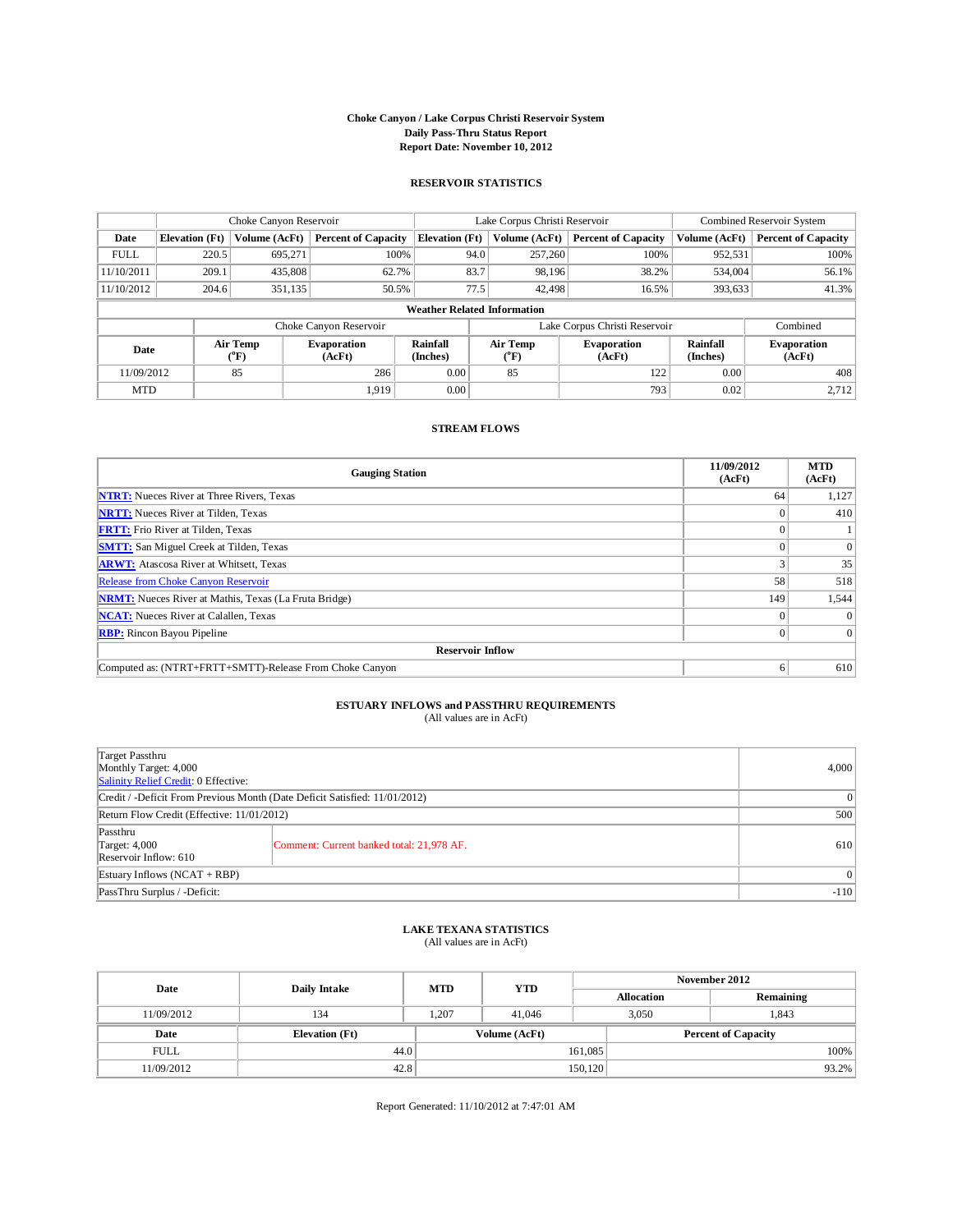### **Choke Canyon / Lake Corpus Christi Reservoir System Daily Pass-Thru Status Report Report Date: November 11, 2012**

#### **RESERVOIR STATISTICS**

|             |                       | Choke Canyon Reservoir |                              |                                    | Lake Corpus Christi Reservoir | Combined Reservoir System     |               |                              |
|-------------|-----------------------|------------------------|------------------------------|------------------------------------|-------------------------------|-------------------------------|---------------|------------------------------|
| Date        | <b>Elevation</b> (Ft) | Volume (AcFt)          | <b>Percent of Capacity</b>   | <b>Elevation</b> (Ft)              | Volume (AcFt)                 | <b>Percent of Capacity</b>    | Volume (AcFt) | <b>Percent of Capacity</b>   |
| <b>FULL</b> | 220.5                 | 695,271                | 100%                         | 94.0                               | 257,260                       | 100%                          | 952,531       | 100%                         |
| 11/11/2011  | 209.1                 | 435,808                | 62.7%                        | 83.7                               | 97,622                        | 37.9%                         | 533,430       | 56.0%                        |
| 11/11/2012  | 204.5                 | 349,913                | 50.3%                        | 77.4                               | 42,041                        | 16.3%                         | 391,954       | 41.1%                        |
|             |                       |                        |                              | <b>Weather Related Information</b> |                               |                               |               |                              |
|             |                       |                        | Choke Canyon Reservoir       |                                    |                               | Lake Corpus Christi Reservoir |               | Combined                     |
| Date        |                       | Air Temp<br>(°F)       | <b>Evaporation</b><br>(AcFt) | Rainfall<br>(Inches)               | Air Temp<br>$\rm ^{(^oF)}$    | <b>Evaporation</b><br>(AcFt)  |               | <b>Evaporation</b><br>(AcFt) |
| 11/10/2012  |                       | 84                     | 214                          | 0.00                               | 85                            | 110                           | 0.00          | 324                          |
| <b>MTD</b>  |                       |                        | 2,133                        | 0.00                               |                               | 903                           | 0.02          | 3,036                        |

#### **STREAM FLOWS**

| <b>Gauging Station</b>                                       | 11/10/2012<br>(AcFt) | <b>MTD</b><br>(AcFt) |
|--------------------------------------------------------------|----------------------|----------------------|
| <b>NTRT:</b> Nueces River at Three Rivers, Texas             | 64                   | 1,191                |
| <b>NRTT:</b> Nueces River at Tilden, Texas                   |                      | 410                  |
| <b>FRTT:</b> Frio River at Tilden, Texas                     |                      |                      |
| <b>SMTT:</b> San Miguel Creek at Tilden, Texas               |                      | $\theta$             |
| <b>ARWT:</b> Atascosa River at Whitsett, Texas               |                      | 37                   |
| Release from Choke Canyon Reservoir                          | 58                   | 576                  |
| <b>NRMT:</b> Nueces River at Mathis, Texas (La Fruta Bridge) | 147                  | 1,691                |
| <b>NCAT:</b> Nueces River at Calallen, Texas                 |                      | $\theta$             |
| <b>RBP:</b> Rincon Bayou Pipeline                            |                      | $\Omega$             |
| <b>Reservoir Inflow</b>                                      |                      |                      |
| Computed as: (NTRT+FRTT+SMTT)-Release From Choke Canyon      | 6                    | 616                  |

# **ESTUARY INFLOWS and PASSTHRU REQUIREMENTS**<br>(All values are in AcFt)

| Target Passthru<br>Monthly Target: 4,000<br>Salinity Relief Credit: 0 Effective: |                                           |        |  |
|----------------------------------------------------------------------------------|-------------------------------------------|--------|--|
| Credit / -Deficit From Previous Month (Date Deficit Satisfied: 11/01/2012)       | $\vert 0 \vert$                           |        |  |
| Return Flow Credit (Effective: 11/01/2012)                                       | 500                                       |        |  |
| Passthru<br>Target: $4,000$<br>Reservoir Inflow: 616                             | Comment: Current banked total: 21,978 AF. | 616    |  |
| Estuary Inflows $(NCAT + RBP)$                                                   | $\vert$ 0                                 |        |  |
| PassThru Surplus / -Deficit:                                                     |                                           | $-116$ |  |

# **LAKE TEXANA STATISTICS** (All values are in AcFt)

| <b>YTD</b><br><b>MTD</b><br>Date<br>Daily Intake |                       |      |                   | November 2012              |       |       |          |
|--------------------------------------------------|-----------------------|------|-------------------|----------------------------|-------|-------|----------|
|                                                  |                       |      | <b>Allocation</b> | Remaining                  |       |       |          |
| 11/10/2012                                       | 134                   | .340 | 41.179            |                            | 3.050 | 1,710 |          |
| Date                                             | <b>Elevation</b> (Ft) |      | Volume (AcFt)     | <b>Percent of Capacity</b> |       |       |          |
| <b>FULL</b>                                      | 44.0                  |      |                   | 161,085                    |       |       | $100\%$  |
| 11/10/2012                                       | 42.8                  |      |                   | 150, 120                   |       |       | $93.2\%$ |

Report Generated: 11/11/2012 at 7:49:11 AM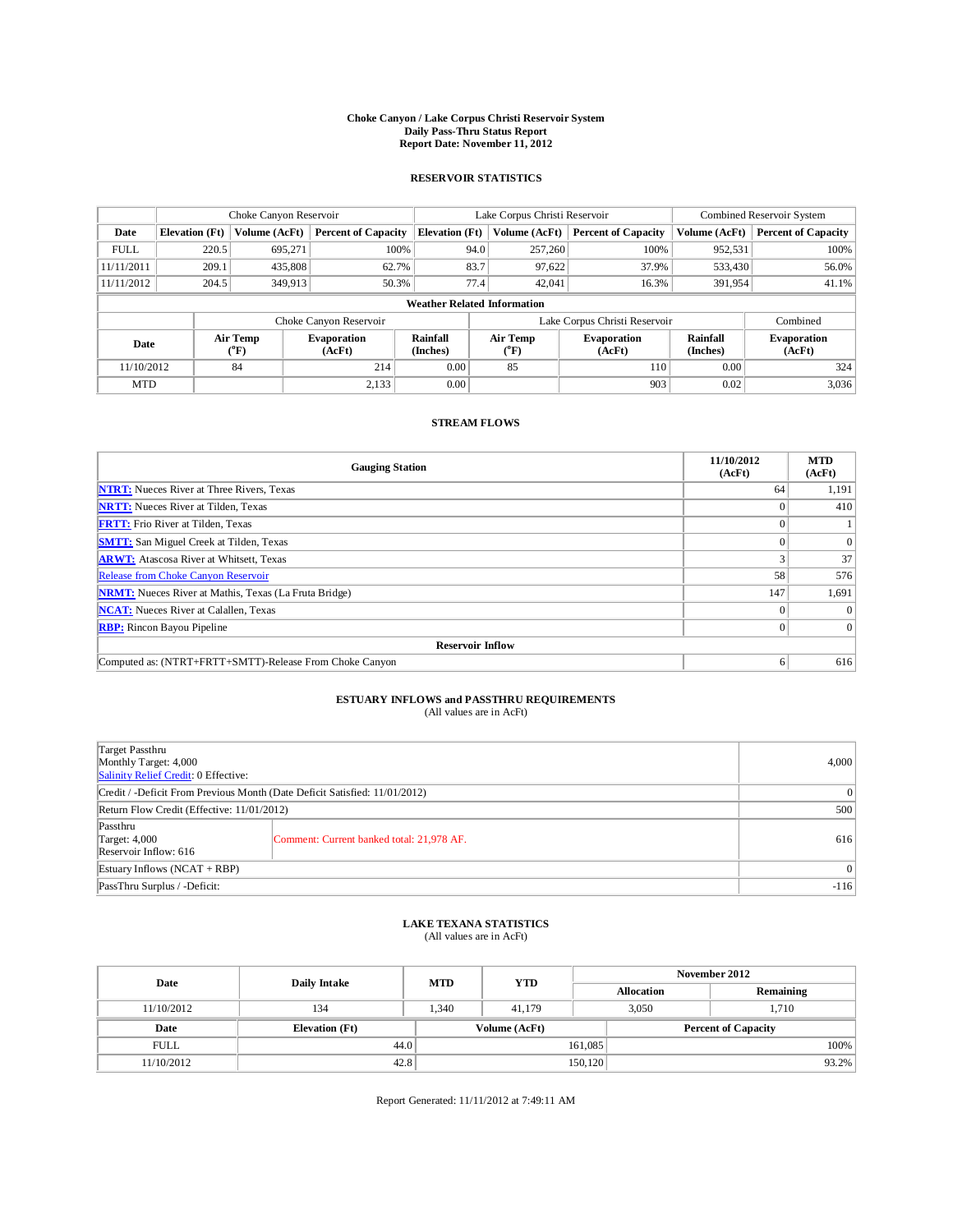### **Choke Canyon / Lake Corpus Christi Reservoir System Daily Pass-Thru Status Report Report Date: November 12, 2012**

#### **RESERVOIR STATISTICS**

|             |                       | Choke Canyon Reservoir |                              |                                    | Lake Corpus Christi Reservoir                              | Combined Reservoir System     |                             |                              |
|-------------|-----------------------|------------------------|------------------------------|------------------------------------|------------------------------------------------------------|-------------------------------|-----------------------------|------------------------------|
| Date        | <b>Elevation</b> (Ft) | Volume (AcFt)          | <b>Percent of Capacity</b>   | <b>Elevation</b> (Ft)              | Volume (AcFt)                                              | <b>Percent of Capacity</b>    | Volume (AcFt)               | <b>Percent of Capacity</b>   |
| <b>FULL</b> | 220.5                 | 695,271                | 100%                         | 94.0                               | 257,260                                                    | 100%                          | 952,531                     | 100%                         |
| 11/12/2011  | 209.1                 | 435,019                | 62.6%                        | 83.7                               | 97,164                                                     | 37.8%                         | 532,183                     | 55.9%                        |
| 11/12/2012  | 204.5                 | 349,041                | 50.2%                        | 77.5                               | 42,564                                                     | 16.5%                         | 391,605                     | 41.1%                        |
|             |                       |                        |                              | <b>Weather Related Information</b> |                                                            |                               |                             |                              |
|             |                       |                        | Choke Canyon Reservoir       |                                    |                                                            | Lake Corpus Christi Reservoir |                             | Combined                     |
| Date        |                       | Air Temp<br>(°F)       | <b>Evaporation</b><br>(AcFt) | Rainfall<br>(Inches)               | Air Temp<br><b>Evaporation</b><br>$\rm ^{(^oF)}$<br>(AcFt) |                               | <b>Rainfall</b><br>(Inches) | <b>Evaporation</b><br>(AcFt) |
| 11/11/2012  |                       | 86                     | 346                          | 0.00                               | 88                                                         | 107                           | 0.02                        | 453                          |
| <b>MTD</b>  |                       |                        | 2.479                        | 0.00                               |                                                            | 1.010                         | 0.04                        | 3,489                        |

#### **STREAM FLOWS**

| <b>Gauging Station</b>                                       | 11/11/2012<br>(AcFt) | <b>MTD</b><br>(AcFt) |
|--------------------------------------------------------------|----------------------|----------------------|
| <b>NTRT:</b> Nueces River at Three Rivers, Texas             | 64                   | 1,255                |
| <b>NRTT:</b> Nueces River at Tilden, Texas                   |                      | 410                  |
| <b>FRTT:</b> Frio River at Tilden, Texas                     |                      |                      |
| <b>SMTT:</b> San Miguel Creek at Tilden, Texas               |                      | $\mathbf{0}$         |
| <b>ARWT:</b> Atascosa River at Whitsett, Texas               |                      | 40                   |
| Release from Choke Canyon Reservoir                          | 58                   | 633                  |
| <b>NRMT:</b> Nueces River at Mathis, Texas (La Fruta Bridge) | 149                  | 1,840                |
| <b>NCAT:</b> Nueces River at Calallen, Texas                 |                      |                      |
| <b>RBP:</b> Rincon Bayou Pipeline                            |                      | $\overline{0}$       |
| <b>Reservoir Inflow</b>                                      |                      |                      |
| Computed as: (NTRT+FRTT+SMTT)-Release From Choke Canyon      | 6                    | 622                  |

### **ESTUARY INFLOWS and PASSTHRU REQUIREMENTS**

|  | (All values are in AcFt) |  |  |  |  |
|--|--------------------------|--|--|--|--|
|--|--------------------------|--|--|--|--|

| Target Passthru<br>Monthly Target: 4,000<br>Salinity Relief Credit: 0 Effective: |                                           | 4,000 |  |  |
|----------------------------------------------------------------------------------|-------------------------------------------|-------|--|--|
| Credit / -Deficit From Previous Month (Date Deficit Satisfied: 11/01/2012)       | $\vert 0 \vert$                           |       |  |  |
| Return Flow Credit (Effective: 11/01/2012)                                       |                                           | 500   |  |  |
| Passthru<br>Target: 4,000<br>Reservoir Inflow: 622                               | Comment: Current banked total: 21,978 AF. | 622   |  |  |
| Estuary Inflows $(NCAT + RBP)$                                                   |                                           |       |  |  |
| PassThru Surplus / -Deficit:                                                     |                                           |       |  |  |

### **LAKE TEXANA STATISTICS** (All values are in AcFt)

|             | <b>YTD</b><br><b>MTD</b><br>Date<br>Daily Intake |       |               | November 2012 |                            |           |
|-------------|--------------------------------------------------|-------|---------------|---------------|----------------------------|-----------|
|             |                                                  |       |               |               | <b>Allocation</b>          | Remaining |
| 11/11/2012  | 134                                              | l.474 | 41.313        |               | 3.050                      | 1.576     |
| Date        | <b>Elevation</b> (Ft)                            |       | Volume (AcFt) |               | <b>Percent of Capacity</b> |           |
| <b>FULL</b> | 44.0                                             |       |               | 161,085       |                            | $100\%$   |
| 11/11/2012  | 42.7                                             |       |               | 149,224       |                            | $92.6\%$  |

Report Generated: 11/12/2012 at 8:18:15 AM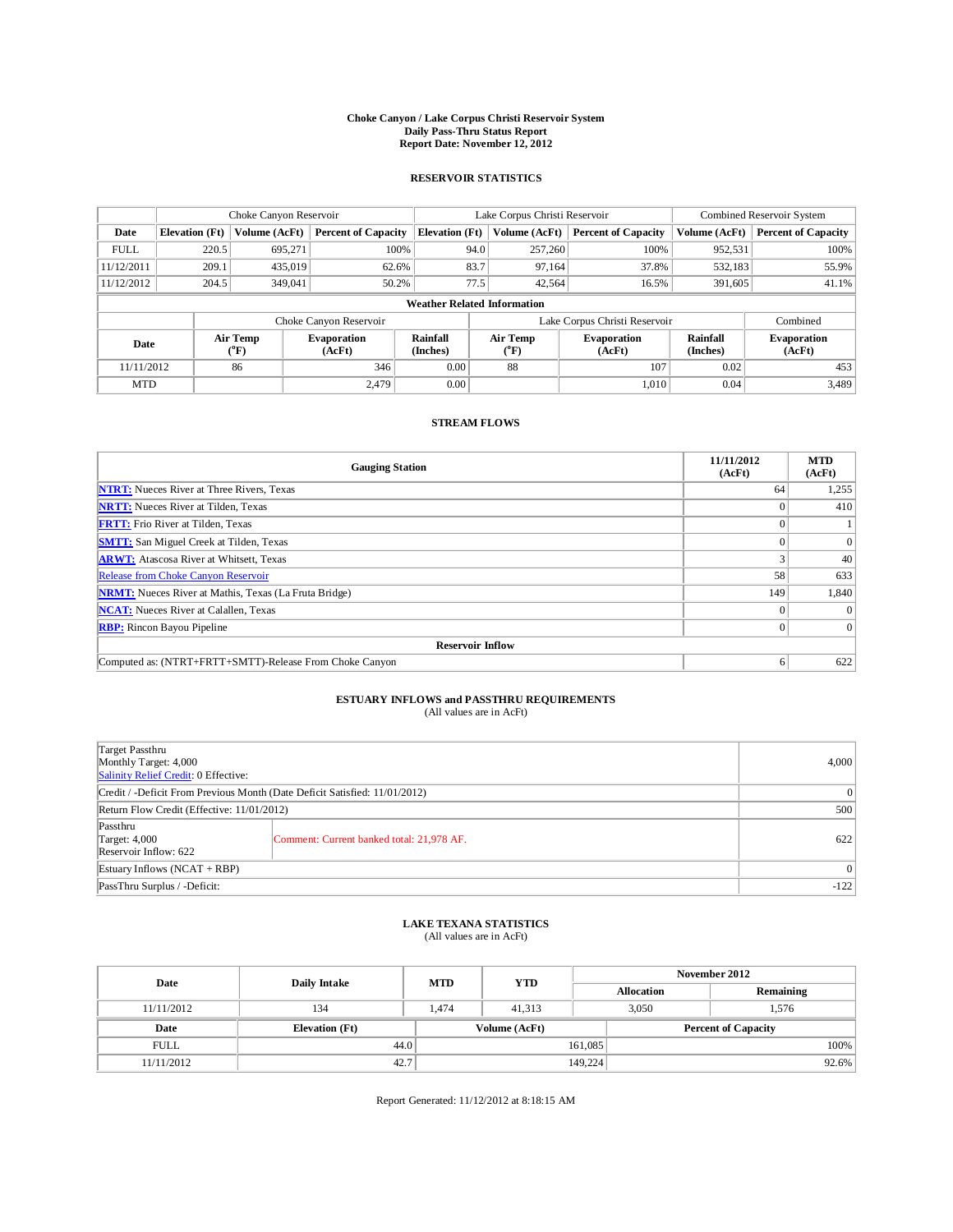### **Choke Canyon / Lake Corpus Christi Reservoir System Daily Pass-Thru Status Report Report Date: November 13, 2012**

#### **RESERVOIR STATISTICS**

|                                    | Choke Canyon Reservoir |                              | Lake Corpus Christi Reservoir |                      |                                                  |         | Combined Reservoir System     |                              |                            |
|------------------------------------|------------------------|------------------------------|-------------------------------|----------------------|--------------------------------------------------|---------|-------------------------------|------------------------------|----------------------------|
| Date                               | <b>Elevation</b> (Ft)  | Volume (AcFt)                | <b>Percent of Capacity</b>    |                      | <b>Elevation</b> (Ft)<br>Volume (AcFt)           |         | <b>Percent of Capacity</b>    | Volume (AcFt)                | <b>Percent of Capacity</b> |
| <b>FULL</b>                        | 220.5                  | 695.271                      | 100%                          |                      | 94.0                                             | 257,260 | 100%                          | 952,531                      | 100%                       |
| 11/13/2011                         | 209.1                  | 435.216                      | 62.6%                         |                      | 83.6                                             | 96,935  | 37.7%                         | 532,151                      | 55.9%                      |
| 11/13/2012                         | 204.5                  | 348,866                      | 50.2%                         |                      | 77.4                                             | 42,041  | 16.3%                         | 390,907                      | 41.0%                      |
| <b>Weather Related Information</b> |                        |                              |                               |                      |                                                  |         |                               |                              |                            |
|                                    |                        |                              | Choke Canyon Reservoir        |                      |                                                  |         | Lake Corpus Christi Reservoir |                              | Combined                   |
| Date                               |                        | Air Temp<br>$({}^0\text{F})$ | <b>Evaporation</b><br>(AcFt)  | Rainfall<br>(Inches) | Air Temp<br><b>Evaporation</b><br>(°F)<br>(AcFt) |         | Rainfall<br>(Inches)          | <b>Evaporation</b><br>(AcFt) |                            |
| 11/12/2012                         |                        | 64                           | 264                           | 0.00                 |                                                  | 65      | 95                            | 0.00                         | 359                        |
| <b>MTD</b>                         |                        |                              | 2.743                         | 0.00                 |                                                  |         | 1.105                         | 0.04                         | 3,848                      |

#### **STREAM FLOWS**

| <b>Gauging Station</b>                                       | 11/12/2012<br>(AcFt) | <b>MTD</b><br>(AcFt) |
|--------------------------------------------------------------|----------------------|----------------------|
| <b>NTRT:</b> Nueces River at Three Rivers, Texas             | 62                   | 1,316                |
| <b>NRTT:</b> Nueces River at Tilden, Texas                   |                      | 410                  |
| <b>FRTT:</b> Frio River at Tilden, Texas                     |                      |                      |
| <b>SMTT:</b> San Miguel Creek at Tilden, Texas               |                      | $\theta$             |
| <b>ARWT:</b> Atascosa River at Whitsett, Texas               |                      | 42                   |
| Release from Choke Canyon Reservoir                          | 58                   | 691                  |
| <b>NRMT:</b> Nueces River at Mathis, Texas (La Fruta Bridge) | 163                  | 2,003                |
| <b>NCAT:</b> Nueces River at Calallen, Texas                 | $\Omega$             | $\theta$             |
| <b>RBP:</b> Rincon Bayou Pipeline                            |                      | $\Omega$             |
| <b>Reservoir Inflow</b>                                      |                      |                      |
| Computed as: (NTRT+FRTT+SMTT)-Release From Choke Canyon      |                      | 627                  |

### **ESTUARY INFLOWS and PASSTHRU REQUIREMENTS**

| (All values are in AcFt) |  |
|--------------------------|--|
|--------------------------|--|

| Target Passthru<br>Monthly Target: 4,000<br>Salinity Relief Credit: 0 Effective: |                                           | 4,000 |
|----------------------------------------------------------------------------------|-------------------------------------------|-------|
| Credit / -Deficit From Previous Month (Date Deficit Satisfied: 11/01/2012)       |                                           |       |
| Return Flow Credit (Effective: 11/01/2012)                                       | 500                                       |       |
| Passthru<br>Target: 4,000<br>Reservoir Inflow: 627                               | Comment: Current banked total: 21,978 AF. | 627   |
| Estuary Inflows $(NCAT + RBP)$                                                   | 0                                         |       |
| PassThru Surplus / -Deficit:                                                     | $-126$                                    |       |

# **LAKE TEXANA STATISTICS** (All values are in AcFt)

| <b>YTD</b><br><b>MTD</b><br>Date<br>Daily Intake |                       |      |               | November 2012 |                            |           |
|--------------------------------------------------|-----------------------|------|---------------|---------------|----------------------------|-----------|
|                                                  |                       |      |               |               | <b>Allocation</b>          | Remaining |
| 11/12/2012                                       | 133                   | .607 | 41,446        |               | 3.050                      | 1.443     |
| Date                                             | <b>Elevation</b> (Ft) |      | Volume (AcFt) |               | <b>Percent of Capacity</b> |           |
| <b>FULL</b>                                      | 44.0                  |      |               | 161,085       |                            | $100\%$   |
| 11/12/2012                                       | 42.6                  |      |               | 148,332       |                            | $92.1\%$  |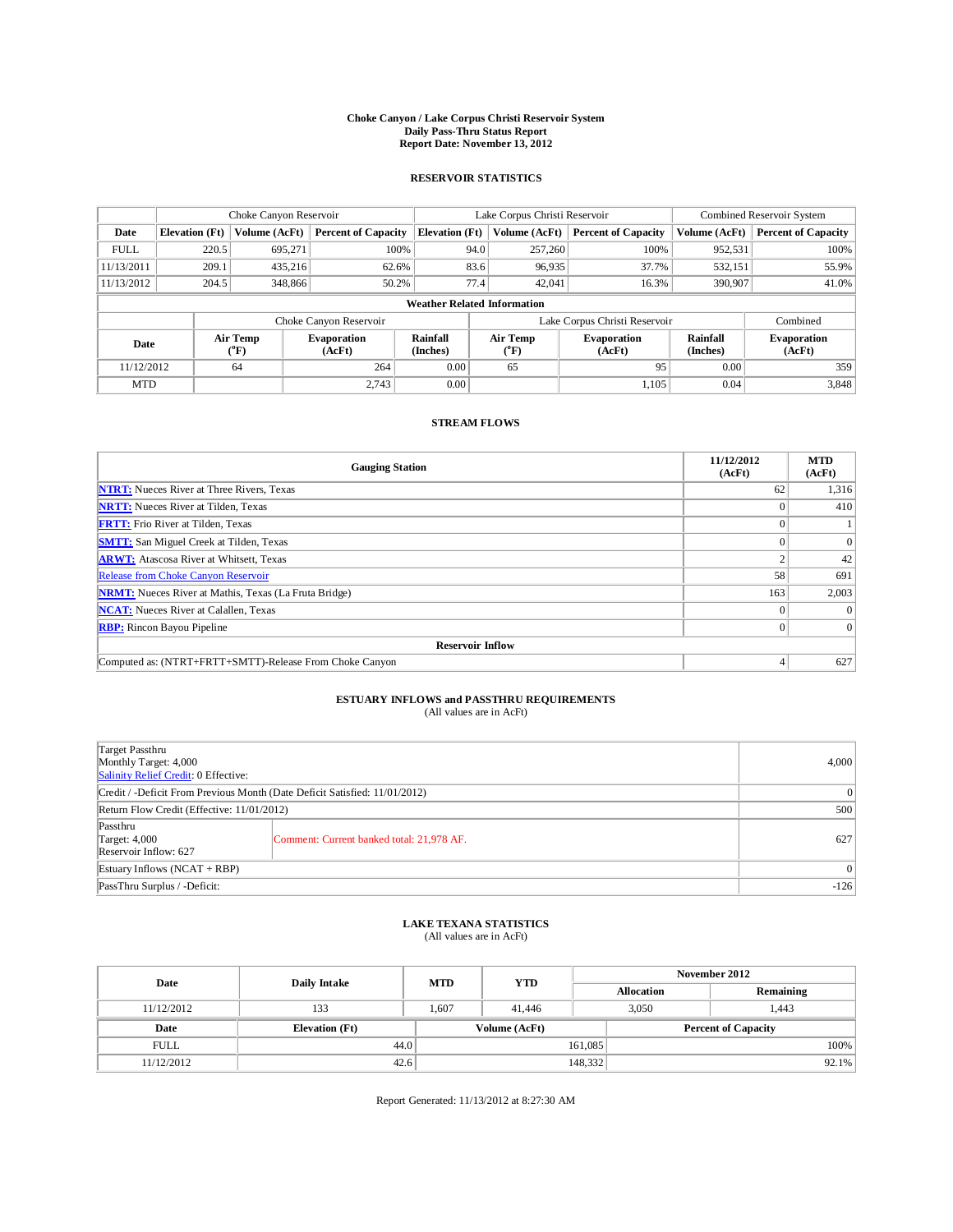### **Choke Canyon / Lake Corpus Christi Reservoir System Daily Pass-Thru Status Report Report Date: November 14, 2012**

#### **RESERVOIR STATISTICS**

|                                    |                       | Choke Canyon Reservoir       |                              |                       | Lake Corpus Christi Reservoir                    | Combined Reservoir System                   |                      |                              |
|------------------------------------|-----------------------|------------------------------|------------------------------|-----------------------|--------------------------------------------------|---------------------------------------------|----------------------|------------------------------|
| Date                               | <b>Elevation</b> (Ft) | Volume (AcFt)                | <b>Percent of Capacity</b>   | <b>Elevation</b> (Ft) | Volume (AcFt)                                    | <b>Percent of Capacity</b><br>Volume (AcFt) |                      | <b>Percent of Capacity</b>   |
| <b>FULL</b>                        | 220.5                 | 695.271                      | 100%                         | 94.0                  | 257,260                                          | 100%                                        | 952,531              | 100%                         |
| 11/14/2011                         | 209.1                 | 435,413                      | 62.6%                        | 83.6                  | 96,821                                           | 37.6%                                       | 532,234              | 55.9%                        |
| 11/14/2012                         | 204.5                 | 349,215                      | 50.2%                        | 77.3                  | 41,586                                           | 16.2%                                       | 390,801              | 41.0%                        |
| <b>Weather Related Information</b> |                       |                              |                              |                       |                                                  |                                             |                      |                              |
|                                    |                       |                              | Choke Canyon Reservoir       |                       |                                                  | Lake Corpus Christi Reservoir               |                      | Combined                     |
| Date                               |                       | Air Temp<br>$({}^0\text{F})$ | <b>Evaporation</b><br>(AcFt) | Rainfall<br>(Inches)  | Air Temp<br><b>Evaporation</b><br>(°F)<br>(AcFt) |                                             | Rainfall<br>(Inches) | <b>Evaporation</b><br>(AcFt) |
| 11/13/2012                         |                       | 55                           | 81                           | 0.05                  | 57                                               | 189                                         | 0.05                 | 270                          |
| <b>MTD</b>                         |                       |                              | 2.824                        | 0.05                  |                                                  | 1.294                                       | 0.09                 | 4,118                        |

#### **STREAM FLOWS**

| <b>Gauging Station</b>                                       | 11/13/2012<br>(AcFt) | <b>MTD</b><br>(AcFt) |
|--------------------------------------------------------------|----------------------|----------------------|
| <b>NTRT:</b> Nueces River at Three Rivers, Texas             | 62                   | 1,378                |
| <b>NRTT:</b> Nueces River at Tilden, Texas                   |                      | 410                  |
| <b>FRTT:</b> Frio River at Tilden, Texas                     |                      |                      |
| <b>SMTT:</b> San Miguel Creek at Tilden, Texas               |                      | $\theta$             |
| <b>ARWT:</b> Atascosa River at Whitsett, Texas               |                      | 45                   |
| Release from Choke Canyon Reservoir                          | 58                   | 748                  |
| <b>NRMT:</b> Nueces River at Mathis, Texas (La Fruta Bridge) | 175                  | 2,178                |
| <b>NCAT:</b> Nueces River at Calallen, Texas                 | $\Omega$             | $\theta$             |
| <b>RBP:</b> Rincon Bayou Pipeline                            |                      | $\Omega$             |
| <b>Reservoir Inflow</b>                                      |                      |                      |
| Computed as: (NTRT+FRTT+SMTT)-Release From Choke Canyon      |                      | 631                  |

### **ESTUARY INFLOWS and PASSTHRU REQUIREMENTS**

|  | (All values are in AcFt) |  |  |  |
|--|--------------------------|--|--|--|
|--|--------------------------|--|--|--|

| Target Passthru<br>Monthly Target: 4,000<br>Salinity Relief Credit: 0 Effective: |                                           |        |  |  |
|----------------------------------------------------------------------------------|-------------------------------------------|--------|--|--|
| Credit / -Deficit From Previous Month (Date Deficit Satisfied: 11/01/2012)       | $\theta$                                  |        |  |  |
| Return Flow Credit (Effective: 11/01/2012)                                       | 500                                       |        |  |  |
| Passthru<br>Target: 4,000<br>Reservoir Inflow: 631                               | Comment: Current banked total: 21,978 AF. | 631    |  |  |
| Estuary Inflows $(NCAT + RBP)$                                                   |                                           |        |  |  |
| PassThru Surplus / -Deficit:                                                     |                                           | $-131$ |  |  |

### **LAKE TEXANA STATISTICS** (All values are in AcFt)

| Date        |                       | <b>MTD</b> | <b>YTD</b>                                  | November 2012 |                   |           |       |
|-------------|-----------------------|------------|---------------------------------------------|---------------|-------------------|-----------|-------|
|             | <b>Daily Intake</b>   |            |                                             |               | <b>Allocation</b> | Remaining |       |
| 11/13/2012  | 134                   | 1.741      | 41.580                                      |               | 3.050             | 1,309     |       |
| Date        | <b>Elevation</b> (Ft) |            | Volume (AcFt)<br><b>Percent of Capacity</b> |               |                   |           |       |
| <b>FULL</b> | 44.0                  |            |                                             | 161,085       |                   |           | 100%  |
| 11/13/2012  | 42.5                  |            |                                             | 147,442       |                   |           | 91.5% |

Report Generated: 11/14/2012 at 8:03:14 AM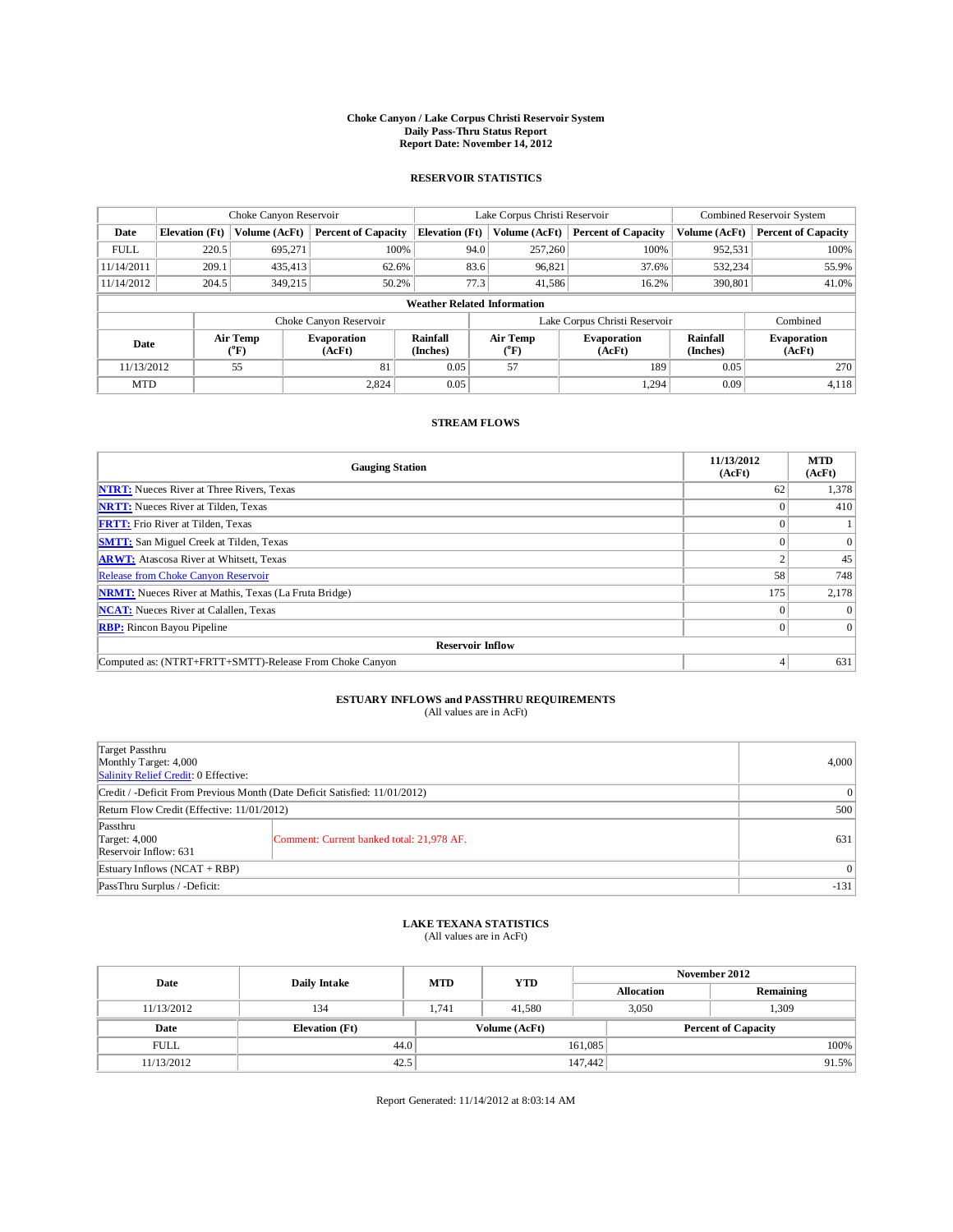### **Choke Canyon / Lake Corpus Christi Reservoir System Daily Pass-Thru Status Report Report Date: November 15, 2012**

#### **RESERVOIR STATISTICS**

|             | Choke Canyon Reservoir |                  |                              |                                    | Lake Corpus Christi Reservoir |                  |                              |               | Combined Reservoir System    |  |  |
|-------------|------------------------|------------------|------------------------------|------------------------------------|-------------------------------|------------------|------------------------------|---------------|------------------------------|--|--|
| Date        | <b>Elevation</b> (Ft)  | Volume (AcFt)    | <b>Percent of Capacity</b>   | <b>Elevation</b> (Ft)              |                               | Volume (AcFt)    | <b>Percent of Capacity</b>   | Volume (AcFt) | <b>Percent of Capacity</b>   |  |  |
| <b>FULL</b> | 220.5                  | 695.271          | 100%                         |                                    | 94.0                          | 257,260          | 100%                         | 952,531       | 100%                         |  |  |
| 11/15/2011  | 209.0                  | 433,834          | 62.4%                        |                                    | 83.6                          | 96,025           | 37.3%                        | 529,859       | 55.6%                        |  |  |
| 11/15/2012  | 204.5                  | 349,041          | 50.2%                        |                                    | 77.3                          | 41,392           | 16.1%                        | 390,433       | 41.0%                        |  |  |
|             |                        |                  |                              | <b>Weather Related Information</b> |                               |                  |                              |               |                              |  |  |
|             |                        |                  | Choke Canyon Reservoir       |                                    | Lake Corpus Christi Reservoir |                  |                              | Combined      |                              |  |  |
| Date        |                        | Air Temp<br>(°F) | <b>Evaporation</b><br>(AcFt) | Rainfall<br>(Inches)               |                               | Air Temp<br>(°F) | <b>Evaporation</b><br>(AcFt) |               | <b>Evaporation</b><br>(AcFt) |  |  |
| 11/14/2012  |                        | 61               | 102                          | 0.00                               |                               | 109<br>66        |                              | 0.00          | 211                          |  |  |
| <b>MTD</b>  |                        |                  | 2.926                        | 0.05                               |                               |                  | 1,403                        | 0.09          | 4,329                        |  |  |

#### **STREAM FLOWS**

| <b>Gauging Station</b>                                       | 11/14/2012<br>(AcFt) | <b>MTD</b><br>(AcFt) |
|--------------------------------------------------------------|----------------------|----------------------|
| <b>NTRT:</b> Nueces River at Three Rivers, Texas             | 62                   | 1,439                |
| <b>NRTT:</b> Nueces River at Tilden, Texas                   |                      | 410                  |
| <b>FRTT:</b> Frio River at Tilden, Texas                     |                      |                      |
| <b>SMTT:</b> San Miguel Creek at Tilden, Texas               |                      | $\theta$             |
| <b>ARWT:</b> Atascosa River at Whitsett, Texas               |                      | 47                   |
| Release from Choke Canyon Reservoir                          | 58                   | 806                  |
| <b>NRMT:</b> Nueces River at Mathis, Texas (La Fruta Bridge) | 177                  | 2,354                |
| <b>NCAT:</b> Nueces River at Calallen, Texas                 | $\Omega$             | $\theta$             |
| <b>RBP:</b> Rincon Bayou Pipeline                            |                      | $\Omega$             |
| <b>Reservoir Inflow</b>                                      |                      |                      |
| Computed as: (NTRT+FRTT+SMTT)-Release From Choke Canyon      |                      | 635                  |

### **ESTUARY INFLOWS and PASSTHRU REQUIREMENTS**

| (All values are in AcFt) |  |
|--------------------------|--|
|--------------------------|--|

| Target Passthru<br>Monthly Target: 4,000<br>Salinity Relief Credit: 0 Effective: |                                           |        |  |  |
|----------------------------------------------------------------------------------|-------------------------------------------|--------|--|--|
| Credit / -Deficit From Previous Month (Date Deficit Satisfied: 11/01/2012)       |                                           |        |  |  |
| Return Flow Credit (Effective: 11/01/2012)                                       |                                           |        |  |  |
| Passthru<br>Target: 4,000<br>Reservoir Inflow: 635                               | Comment: Current banked total: 21,978 AF. | 635    |  |  |
| Estuary Inflows $(NCAT + RBP)$                                                   |                                           |        |  |  |
| PassThru Surplus / -Deficit:                                                     |                                           | $-135$ |  |  |

# **LAKE TEXANA STATISTICS** (All values are in AcFt)

| Date        | Daily Intake          | <b>MTD</b> |                   | November 2012 |                            |       |          |
|-------------|-----------------------|------------|-------------------|---------------|----------------------------|-------|----------|
|             | <b>YTD</b>            |            | <b>Allocation</b> | Remaining     |                            |       |          |
| 11/14/2012  | 134                   | 1.874      | 41,714            |               | 3.050                      | 1.176 |          |
| Date        | <b>Elevation</b> (Ft) |            | Volume (AcFt)     |               | <b>Percent of Capacity</b> |       |          |
| <b>FULL</b> | 44.0                  |            |                   | 161,085       |                            |       | $100\%$  |
| 11/14/2012  | 42.5                  |            |                   | 147,442       |                            |       | $91.5\%$ |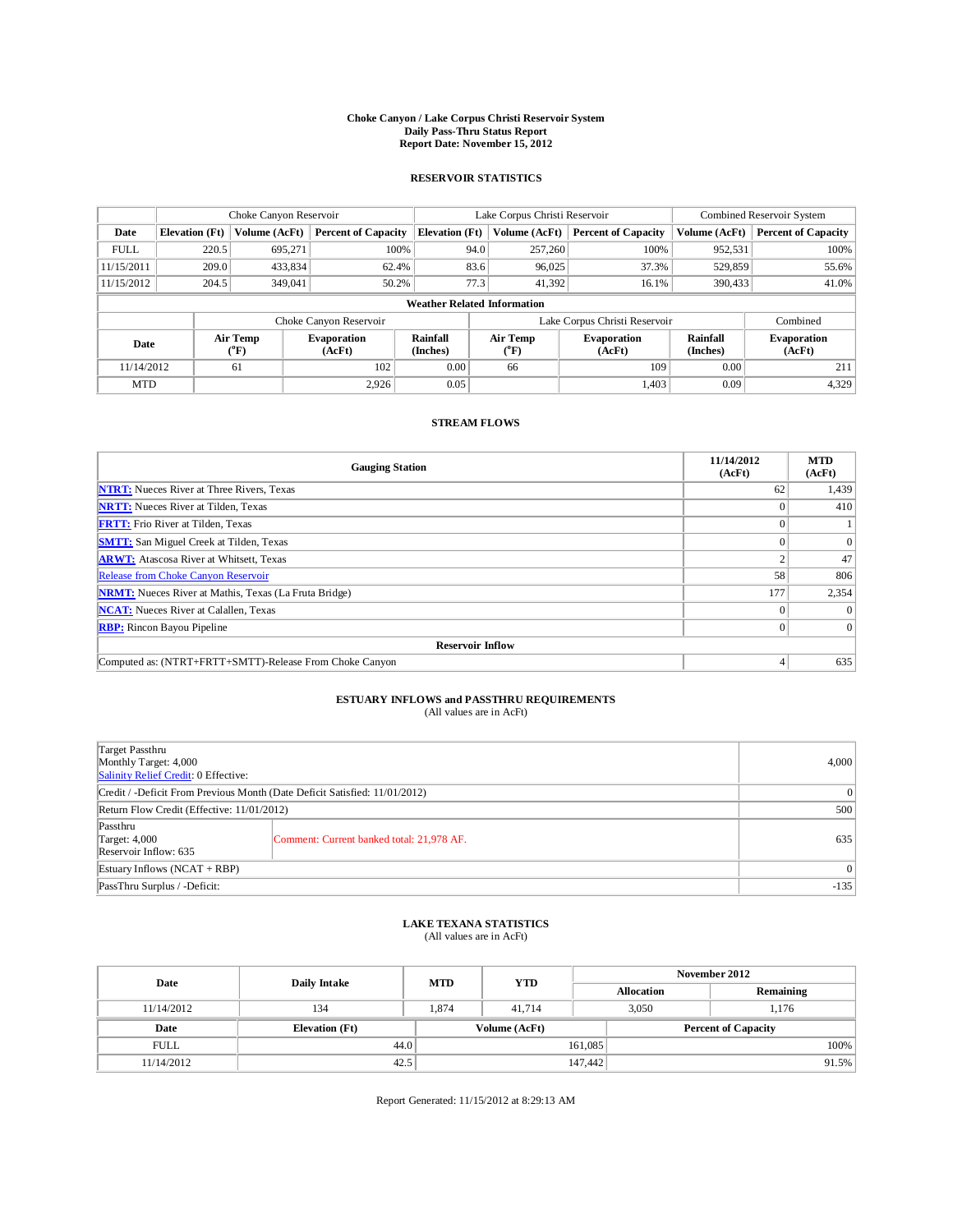### **Choke Canyon / Lake Corpus Christi Reservoir System Daily Pass-Thru Status Report Report Date: November 16, 2012**

#### **RESERVOIR STATISTICS**

|             | Choke Canyon Reservoir |                  |                              |                                    | Lake Corpus Christi Reservoir |                  |                              |               | Combined Reservoir System    |  |  |
|-------------|------------------------|------------------|------------------------------|------------------------------------|-------------------------------|------------------|------------------------------|---------------|------------------------------|--|--|
| Date        | <b>Elevation</b> (Ft)  | Volume (AcFt)    | <b>Percent of Capacity</b>   | <b>Elevation</b> (Ft)              |                               | Volume (AcFt)    | <b>Percent of Capacity</b>   | Volume (AcFt) | <b>Percent of Capacity</b>   |  |  |
| <b>FULL</b> | 220.5                  | 695.271          | 100%                         |                                    | 94.0                          | 257,260          | 100%                         | 952,531       | 100%                         |  |  |
| 11/16/2011  | 209.0                  | 433,439          | 62.3%                        |                                    | 83.6                          | 96,025           | 37.3%                        | 529,464       | 55.6%                        |  |  |
| 11/16/2012  | 204.4                  | 348,517          | 50.1%                        |                                    | 77.3                          | 41,263           | 16.0%                        | 389,780       | 40.9%                        |  |  |
|             |                        |                  |                              | <b>Weather Related Information</b> |                               |                  |                              |               |                              |  |  |
|             |                        |                  | Choke Canyon Reservoir       |                                    | Lake Corpus Christi Reservoir |                  |                              |               | Combined                     |  |  |
| Date        |                        | Air Temp<br>(°F) | <b>Evaporation</b><br>(AcFt) | Rainfall<br>(Inches)               |                               | Air Temp<br>(°F) | <b>Evaporation</b><br>(AcFt) |               | <b>Evaporation</b><br>(AcFt) |  |  |
| 11/15/2012  |                        | 63               | 122                          | 0.00                               |                               | 66               | 75                           |               | 197                          |  |  |
| <b>MTD</b>  |                        |                  | 3.048                        | 0.05                               |                               |                  | 1,478                        | 0.09          | 4,526                        |  |  |

#### **STREAM FLOWS**

| <b>Gauging Station</b>                                       | 11/15/2012<br>(AcFt) | <b>MTD</b><br>(AcFt) |
|--------------------------------------------------------------|----------------------|----------------------|
| <b>NTRT:</b> Nueces River at Three Rivers, Texas             | 62                   | 1,501                |
| <b>NRTT:</b> Nueces River at Tilden, Texas                   |                      | 410                  |
| <b>FRTT:</b> Frio River at Tilden, Texas                     |                      |                      |
| <b>SMTT:</b> San Miguel Creek at Tilden, Texas               |                      | $\theta$             |
| <b>ARWT:</b> Atascosa River at Whitsett, Texas               |                      | 49                   |
| Release from Choke Canyon Reservoir                          | 58                   | 863                  |
| <b>NRMT:</b> Nueces River at Mathis, Texas (La Fruta Bridge) | 171                  | 2,525                |
| <b>NCAT:</b> Nueces River at Calallen, Texas                 | $\Omega$             | $\theta$             |
| <b>RBP:</b> Rincon Bayou Pipeline                            |                      | $\Omega$             |
| <b>Reservoir Inflow</b>                                      |                      |                      |
| Computed as: (NTRT+FRTT+SMTT)-Release From Choke Canyon      |                      | 639                  |

# **ESTUARY INFLOWS and PASSTHRU REQUIREMENTS**<br>(All values are in AcFt)

| Target Passthru<br>Monthly Target: 4,000<br>Salinity Relief Credit: 0 Effective:                  |                 |        |  |  |
|---------------------------------------------------------------------------------------------------|-----------------|--------|--|--|
| Credit / -Deficit From Previous Month (Date Deficit Satisfied: 11/01/2012)                        | $\vert 0 \vert$ |        |  |  |
| Return Flow Credit (Effective: 11/01/2012)                                                        | 500             |        |  |  |
| Passthru<br>Target: $4,000$<br>Comment: Current banked total: 21,978 AF.<br>Reservoir Inflow: 639 |                 | 639    |  |  |
| Estuary Inflows $(NCAT + RBP)$                                                                    |                 |        |  |  |
| PassThru Surplus / -Deficit:                                                                      |                 | $-139$ |  |  |

# **LAKE TEXANA STATISTICS** (All values are in AcFt)

| Date        | Daily Intake          | <b>MTD</b> | <b>YTD</b>    | November 2012 |                            |           |          |
|-------------|-----------------------|------------|---------------|---------------|----------------------------|-----------|----------|
|             |                       |            |               |               | <b>Allocation</b>          | Remaining |          |
| 11/15/2012  | 134                   | 2.008      | 41.847        |               | 3.050                      | 1.042     |          |
| Date        | <b>Elevation</b> (Ft) |            | Volume (AcFt) |               | <b>Percent of Capacity</b> |           |          |
| <b>FULL</b> | 44.0                  |            |               | 161,085       |                            |           | $100\%$  |
| 11/15/2012  | 42.5                  |            |               | 147,442       |                            |           | $91.5\%$ |

Report Generated: 11/16/2012 at 7:57:03 AM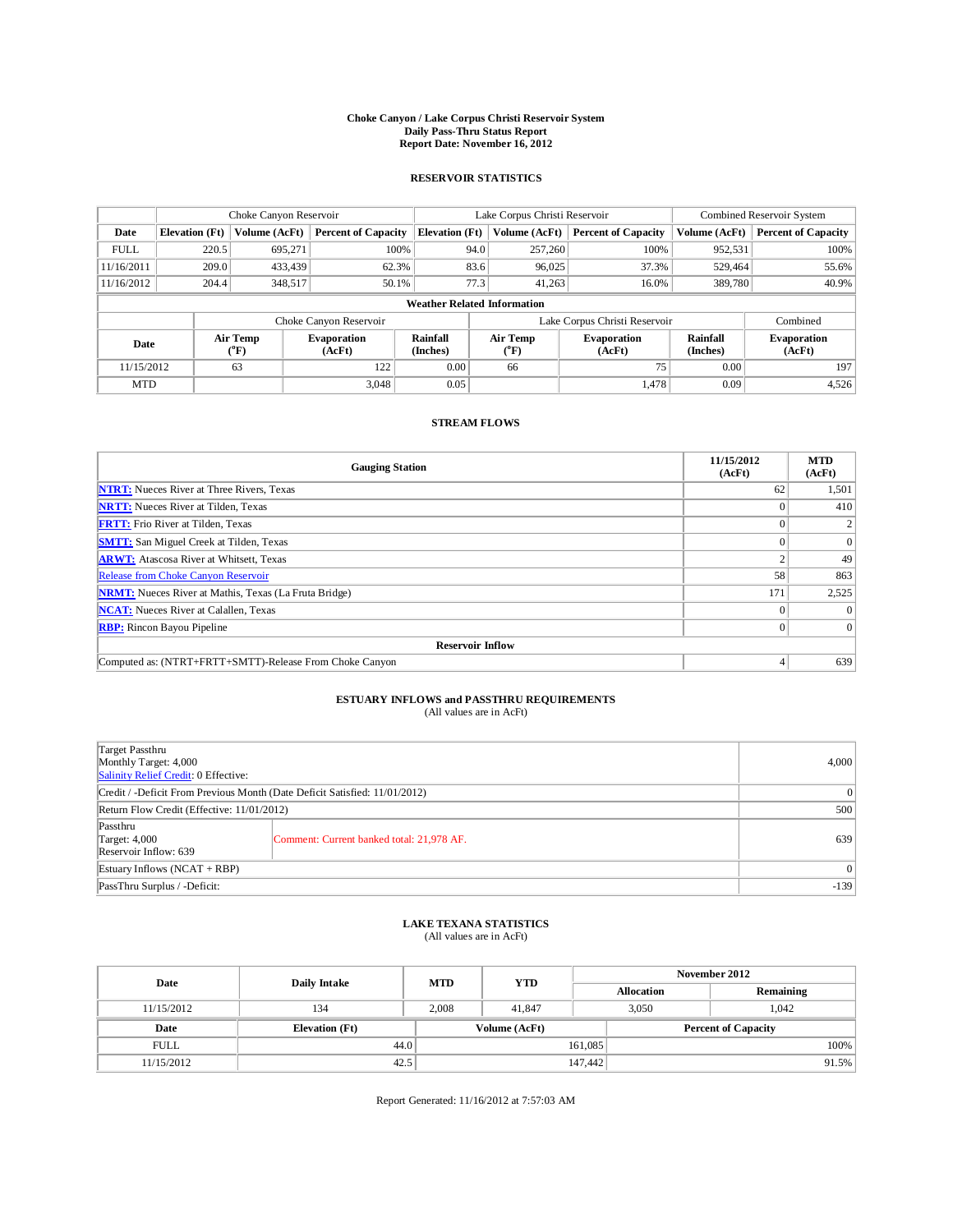### **Choke Canyon / Lake Corpus Christi Reservoir System Daily Pass-Thru Status Report Report Date: November 17, 2012**

#### **RESERVOIR STATISTICS**

|             | Choke Canyon Reservoir |                       |                              |                       | Lake Corpus Christi Reservoir      | Combined Reservoir System     |               |                              |
|-------------|------------------------|-----------------------|------------------------------|-----------------------|------------------------------------|-------------------------------|---------------|------------------------------|
| Date        | <b>Elevation</b> (Ft)  | Volume (AcFt)         | <b>Percent of Capacity</b>   | <b>Elevation</b> (Ft) | Volume (AcFt)                      | <b>Percent of Capacity</b>    | Volume (AcFt) | <b>Percent of Capacity</b>   |
| <b>FULL</b> | 220.5                  | 695.271               | 100%                         |                       | 94.0<br>257,260                    | 100%                          | 952,531       | 100%                         |
| 11/17/2011  | 209.0                  | 433,834               | 62.4%                        |                       | 83.5<br>95,912                     | 37.3%                         | 529,746       | 55.6%                        |
| 11/17/2012  | 204.4                  | 347,296               | 50.0%                        |                       | 41,006<br>77.2                     | 15.9%                         | 388,302       | 40.8%                        |
|             |                        |                       |                              |                       | <b>Weather Related Information</b> |                               |               |                              |
|             |                        |                       | Choke Canyon Reservoir       |                       |                                    | Lake Corpus Christi Reservoir |               | Combined                     |
| Date        |                        | Air Temp<br>$(^{0}F)$ | <b>Evaporation</b><br>(AcFt) | Rainfall<br>(Inches)  | Air Temp<br>(°F)                   | <b>Evaporation</b><br>(AcFt)  |               | <b>Evaporation</b><br>(AcFt) |
| 11/16/2012  |                        | 69                    | 162                          | 0.00                  | 64<br>69                           |                               | 0.00          | 226                          |
| <b>MTD</b>  |                        |                       | 3.210                        | 0.05                  |                                    | 1,542                         | 0.09          | 4,752                        |

#### **STREAM FLOWS**

| <b>Gauging Station</b>                                       | 11/16/2012<br>(AcFt) | <b>MTD</b><br>(AcFt) |  |  |  |  |  |
|--------------------------------------------------------------|----------------------|----------------------|--|--|--|--|--|
| <b>NTRT:</b> Nueces River at Three Rivers, Texas             | 69                   | 1,570                |  |  |  |  |  |
| <b>NRTT:</b> Nueces River at Tilden, Texas                   | $\Omega$             | 410                  |  |  |  |  |  |
| <b>FRTT:</b> Frio River at Tilden, Texas                     | $\Omega$             |                      |  |  |  |  |  |
| <b>SMTT:</b> San Miguel Creek at Tilden, Texas               | $\Omega$             | $\overline{0}$       |  |  |  |  |  |
| <b>ARWT:</b> Atascosa River at Whitsett, Texas               | $\mathbf{2}$         | 52                   |  |  |  |  |  |
| Release from Choke Canyon Reservoir                          | 179                  | 1,042                |  |  |  |  |  |
| <b>NRMT:</b> Nueces River at Mathis, Texas (La Fruta Bridge) | 171                  | 2,696                |  |  |  |  |  |
| <b>NCAT:</b> Nueces River at Calallen, Texas                 | $\Omega$             |                      |  |  |  |  |  |
| <b>RBP:</b> Rincon Bayou Pipeline                            | $\mathbf{0}$         | $\overline{0}$       |  |  |  |  |  |
| <b>Reservoir Inflow</b>                                      |                      |                      |  |  |  |  |  |
| Computed as: NRTT+FRTT+SMTT+ARWT                             | 2                    | 641                  |  |  |  |  |  |

# **ESTUARY INFLOWS and PASSTHRU REQUIREMENTS**<br>(All values are in AcFt)

|                                                                                  | (All values are in AcFt)                  |       |
|----------------------------------------------------------------------------------|-------------------------------------------|-------|
| Target Passthru<br>Monthly Target: 4,000<br>Salinity Relief Credit: 0 Effective: |                                           | 4,000 |
| Credit / -Deficit From Previous Month (Date Deficit Satisfied: 11/01/2012)       |                                           |       |
| Return Flow Credit (Effective: 11/01/2012)                                       | 500                                       |       |
| Passthru<br>Target: 4,000<br>Reservoir Inflow: 641                               | Comment: Current banked total: 21,978 AF. | 641   |
| Estuary Inflows $(NCAT + RBP)$                                                   |                                           |       |

# **LAKE TEXANA STATISTICS** (All values are in AcFt)

PassThru Surplus / -Deficit:  $-141$ 

| Date        | <b>Daily Intake</b>   | <b>MTD</b> | <b>YTD</b>    | November 2012 |                            |           |  |
|-------------|-----------------------|------------|---------------|---------------|----------------------------|-----------|--|
|             |                       |            |               |               | <b>Allocation</b>          | Remaining |  |
| 11/16/2012  | 133                   | 2.142      | 41.981        |               | 3,050<br>908               |           |  |
| Date        | <b>Elevation</b> (Ft) |            | Volume (AcFt) |               | <b>Percent of Capacity</b> |           |  |
| <b>FULL</b> | 44.0                  |            |               | 161,085       |                            | 100%      |  |
| 11/16/2012  | 42.4                  |            |               | 146,555       |                            | $91.0\%$  |  |

Report Generated: 11/17/2012 at 8:35:18 AM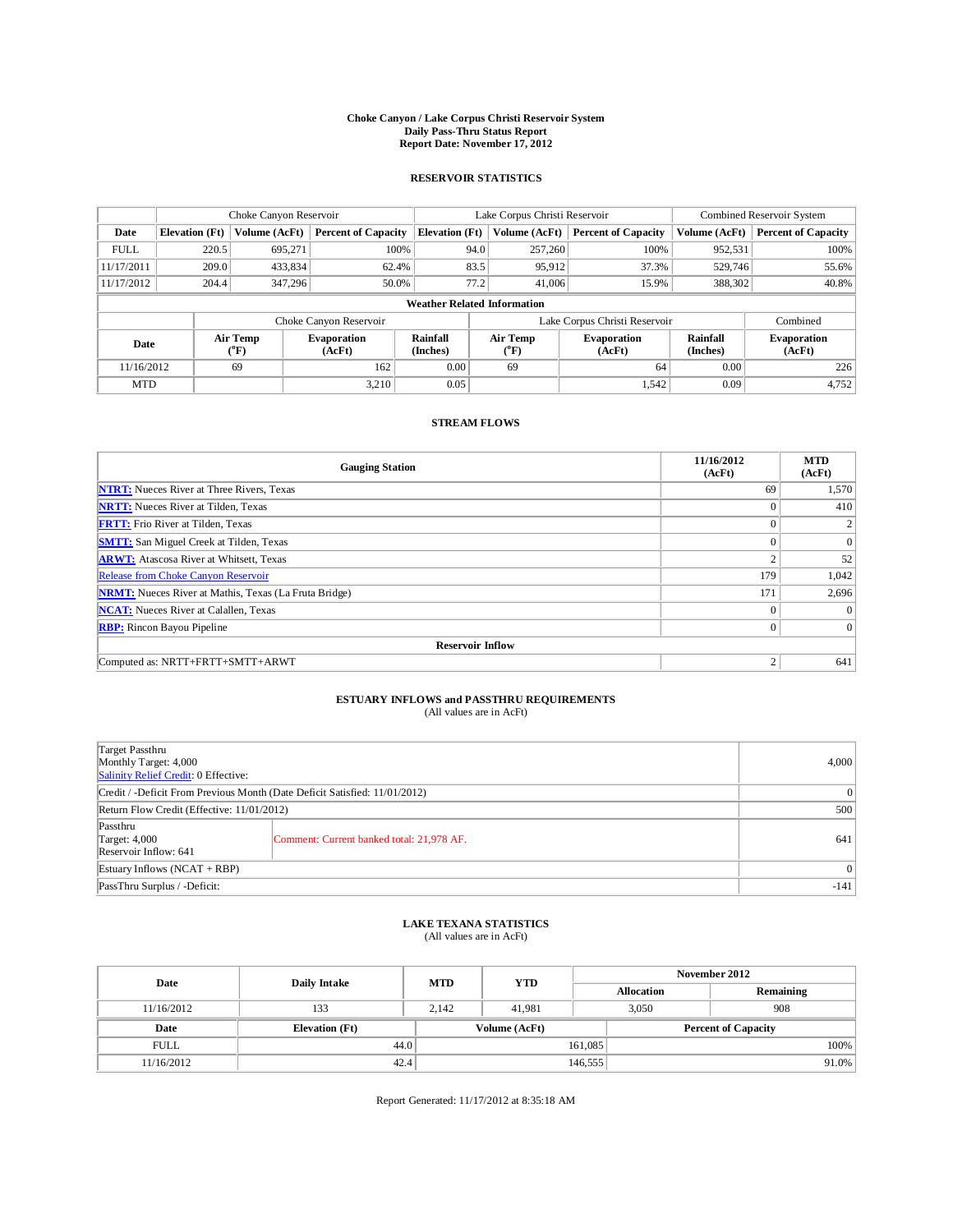### **Choke Canyon / Lake Corpus Christi Reservoir System Daily Pass-Thru Status Report Report Date: November 18, 2012**

#### **RESERVOIR STATISTICS**

|             |                       | Choke Canyon Reservoir |                              |                                    | Lake Corpus Christi Reservoir                         | <b>Combined Reservoir System</b> |                      |                              |
|-------------|-----------------------|------------------------|------------------------------|------------------------------------|-------------------------------------------------------|----------------------------------|----------------------|------------------------------|
| Date        | <b>Elevation</b> (Ft) | Volume (AcFt)          | <b>Percent of Capacity</b>   | <b>Elevation</b> (Ft)              | Volume (AcFt)                                         | <b>Percent of Capacity</b>       | Volume (AcFt)        | <b>Percent of Capacity</b>   |
| <b>FULL</b> | 220.5                 | 695,271                | 100%                         | 94.0                               | 257,260                                               | 100%                             | 952,531              | 100%                         |
| 11/18/2011  | 209.1                 | 434,229                | 62.5%                        | 83.5                               | 95,233                                                | 37.0%                            | 529,462              | 55.6%                        |
| 11/18/2012  | 204.4                 | 347,645                | 50.0%                        | 77.2                               | 40,750                                                | 15.8%                            | 388,395              | 40.8%                        |
|             |                       |                        |                              | <b>Weather Related Information</b> |                                                       |                                  |                      |                              |
|             |                       |                        | Choke Canyon Reservoir       |                                    |                                                       | Lake Corpus Christi Reservoir    |                      | Combined                     |
| Date        |                       | Air Temp<br>$(^{0}F)$  | <b>Evaporation</b><br>(AcFt) | Rainfall<br>(Inches)               | Air Temp<br><b>Evaporation</b><br>(AcFt)<br>$(^{0}F)$ |                                  | Rainfall<br>(Inches) | <b>Evaporation</b><br>(AcFt) |
| 11/17/2012  |                       | 71                     | 142                          | 0.00                               | 72                                                    | 52                               | 0.00                 | 194                          |
| <b>MTD</b>  |                       |                        | 3,352                        | 0.05                               |                                                       | 1,594                            | 0.09                 | 4,946                        |

#### **STREAM FLOWS**

| <b>Gauging Station</b>                                       | 11/17/2012<br>(AcFt) | <b>MTD</b><br>(AcFt) |  |  |  |  |  |
|--------------------------------------------------------------|----------------------|----------------------|--|--|--|--|--|
| <b>NTRT:</b> Nueces River at Three Rivers, Texas             | 226                  | 1,796                |  |  |  |  |  |
| <b>NRTT:</b> Nueces River at Tilden, Texas                   | $\theta$             | 410                  |  |  |  |  |  |
| <b>FRTT:</b> Frio River at Tilden, Texas                     | $\theta$             |                      |  |  |  |  |  |
| <b>SMTT:</b> San Miguel Creek at Tilden, Texas               | $\Omega$             | $\Omega$             |  |  |  |  |  |
| <b>ARWT:</b> Atascosa River at Whitsett, Texas               | $\mathcal{L}$        | 54                   |  |  |  |  |  |
| Release from Choke Canyon Reservoir                          | 298                  | 1,340                |  |  |  |  |  |
| <b>NRMT:</b> Nueces River at Mathis, Texas (La Fruta Bridge) | 167                  | 2,862                |  |  |  |  |  |
| <b>NCAT:</b> Nueces River at Calallen, Texas                 | $\mathbf{0}$         | $\Omega$             |  |  |  |  |  |
| <b>RBP:</b> Rincon Bayou Pipeline                            | $\overline{0}$       | $\Omega$             |  |  |  |  |  |
| <b>Reservoir Inflow</b>                                      |                      |                      |  |  |  |  |  |
| Computed as: NRTT+FRTT+SMTT+ARWT                             | 2                    | 643                  |  |  |  |  |  |

# **ESTUARY INFLOWS and PASSTHRU REQUIREMENTS**<br>(All values are in AcFt)

| Target Passthru<br>Monthly Target: 4,000<br>Salinity Relief Credit: 0 Effective: | 4,000                                     |     |
|----------------------------------------------------------------------------------|-------------------------------------------|-----|
| Credit / -Deficit From Previous Month (Date Deficit Satisfied: 11/01/2012)       | $\vert 0 \vert$                           |     |
| Return Flow Credit (Effective: 11/01/2012)                                       | 500                                       |     |
| Passthru<br>Target: $4,000$<br>Reservoir Inflow: 643                             | Comment: Current banked total: 21,978 AF. | 643 |
| Estuary Inflows $(NCAT + RBP)$                                                   | $\vert$ 0                                 |     |
| PassThru Surplus / -Deficit:                                                     | $-143$                                    |     |

# **LAKE TEXANA STATISTICS** (All values are in AcFt)

| Date        | <b>Daily Intake</b>   | <b>MTD</b> | <b>YTD</b>    | November 2012 |                            |           |  |
|-------------|-----------------------|------------|---------------|---------------|----------------------------|-----------|--|
|             |                       |            |               |               | <b>Allocation</b>          | Remaining |  |
| 11/17/2012  | 133                   | 2.275      | 42.114        |               | 3,050<br>775               |           |  |
| Date        | <b>Elevation</b> (Ft) |            | Volume (AcFt) |               | <b>Percent of Capacity</b> |           |  |
| <b>FULL</b> | 44.0                  |            |               | 161,085       |                            | 100%      |  |
| 11/17/2012  | 42.4                  |            |               | 146,555       |                            | 91.0%     |  |

Report Generated: 11/18/2012 at 8:19:57 AM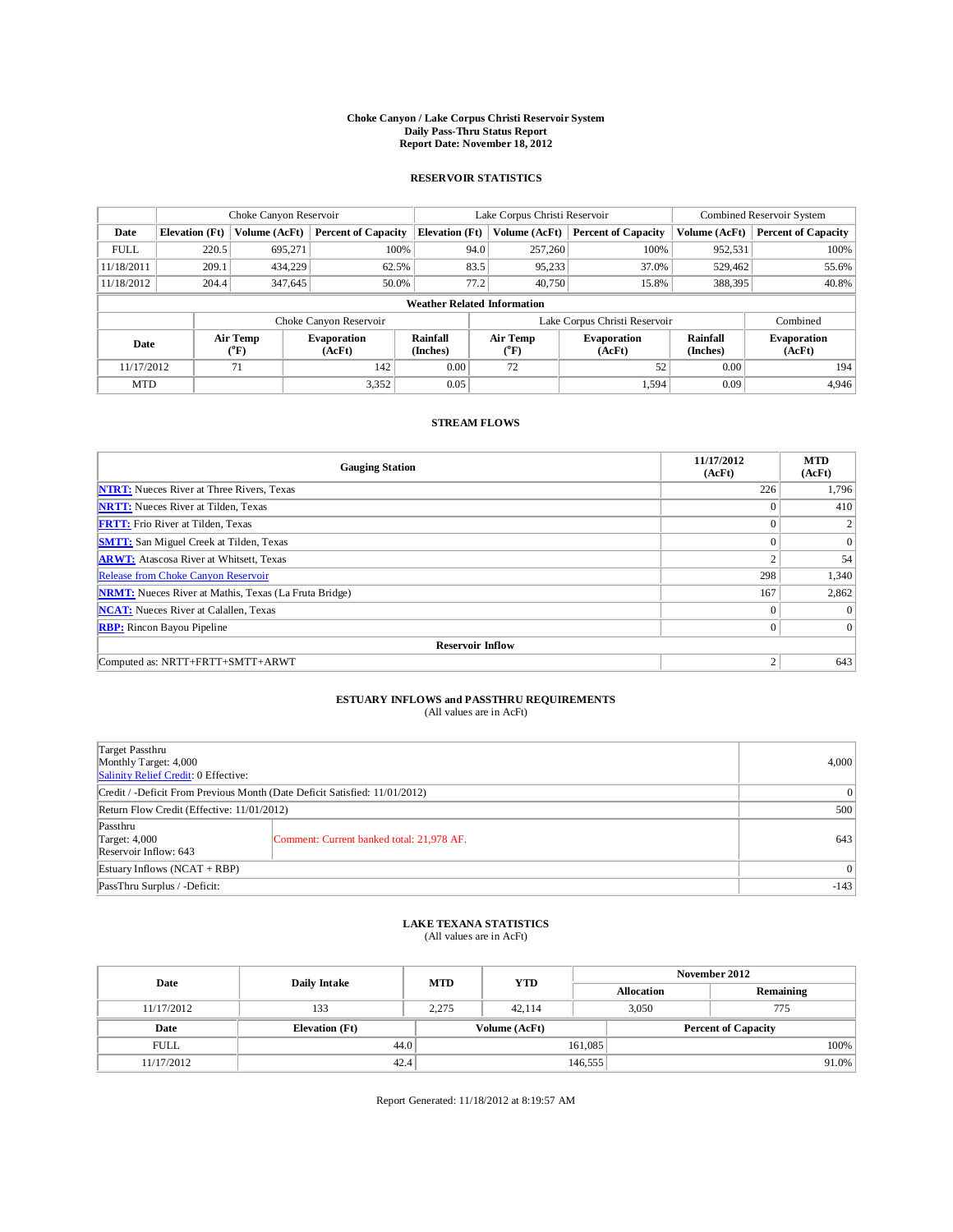### **Choke Canyon / Lake Corpus Christi Reservoir System Daily Pass-Thru Status Report Report Date: November 19, 2012**

#### **RESERVOIR STATISTICS**

|             |                       | Choke Canyon Reservoir |                              |                                    | Lake Corpus Christi Reservoir                                | <b>Combined Reservoir System</b> |                      |                              |
|-------------|-----------------------|------------------------|------------------------------|------------------------------------|--------------------------------------------------------------|----------------------------------|----------------------|------------------------------|
| Date        | <b>Elevation</b> (Ft) | Volume (AcFt)          | <b>Percent of Capacity</b>   | <b>Elevation</b> (Ft)              | Volume (AcFt)                                                | <b>Percent of Capacity</b>       | Volume (AcFt)        | <b>Percent of Capacity</b>   |
| <b>FULL</b> | 220.5                 | 695,271                | 100%                         | 94.0                               | 257,260                                                      | 100%                             | 952,531              | 100%                         |
| 11/19/2011  | 209.0                 | 433,439                | 62.3%                        | 83.4                               | 94,782                                                       | 36.8%                            | 528,221              | 55.5%                        |
| 11/19/2012  | 204.4                 | 347,296                | 50.0%                        | 77.2                               | 40.622                                                       | 15.8%                            | 387,918              | 40.7%                        |
|             |                       |                        |                              | <b>Weather Related Information</b> |                                                              |                                  |                      |                              |
|             |                       |                        | Choke Canyon Reservoir       |                                    |                                                              | Lake Corpus Christi Reservoir    |                      | Combined                     |
| Date        |                       | Air Temp<br>$(^{0}F)$  | <b>Evaporation</b><br>(AcFt) | Rainfall<br>(Inches)               | Air Temp<br><b>Evaporation</b><br>(AcFt)<br>$\rm ^{(^o}\!F)$ |                                  | Rainfall<br>(Inches) | <b>Evaporation</b><br>(AcFt) |
| 11/18/2012  |                       | 76                     | 203                          | 0.00                               | 75                                                           | 67                               | 0.00                 | 270                          |
| <b>MTD</b>  |                       |                        | 3,555                        | 0.05                               |                                                              | 1.661                            | 0.09                 | 5,216                        |

#### **STREAM FLOWS**

| <b>Gauging Station</b>                                       | 11/18/2012<br>(AcFt) | <b>MTD</b><br>(AcFt) |  |  |  |  |  |
|--------------------------------------------------------------|----------------------|----------------------|--|--|--|--|--|
| <b>NTRT:</b> Nueces River at Three Rivers, Texas             | 236                  | 2,033                |  |  |  |  |  |
| <b>NRTT:</b> Nueces River at Tilden, Texas                   | $\Omega$             | 410                  |  |  |  |  |  |
| <b>FRTT:</b> Frio River at Tilden, Texas                     | $\Omega$             |                      |  |  |  |  |  |
| <b>SMTT:</b> San Miguel Creek at Tilden, Texas               | $\Omega$             | $\overline{0}$       |  |  |  |  |  |
| <b>ARWT:</b> Atascosa River at Whitsett, Texas               | $\mathbf{2}$         | 56                   |  |  |  |  |  |
| Release from Choke Canyon Reservoir                          | 298                  | 1,638                |  |  |  |  |  |
| <b>NRMT:</b> Nueces River at Mathis, Texas (La Fruta Bridge) | 169                  | 3,031                |  |  |  |  |  |
| <b>NCAT:</b> Nueces River at Calallen, Texas                 | $\Omega$             |                      |  |  |  |  |  |
| <b>RBP:</b> Rincon Bayou Pipeline                            | $\mathbf{0}$         | $\overline{0}$       |  |  |  |  |  |
| <b>Reservoir Inflow</b>                                      |                      |                      |  |  |  |  |  |
| Computed as: NRTT+FRTT+SMTT+ARWT                             | 2                    | 646                  |  |  |  |  |  |

# **ESTUARY INFLOWS and PASSTHRU REQUIREMENTS**<br>(All values are in AcFt)

| Target Passthru                                                            |  |  |
|----------------------------------------------------------------------------|--|--|
| Monthly Target: 4,000                                                      |  |  |
| Salinity Relief Credit: 0 Effective:                                       |  |  |
| Credit / -Deficit From Previous Month (Date Deficit Satisfied: 11/01/2012) |  |  |

| $1.44 \pm 0.11$<br>Monthly Target: 4,000                                   | 4.000                                     |     |  |  |
|----------------------------------------------------------------------------|-------------------------------------------|-----|--|--|
| Salinity Relief Credit: 0 Effective:                                       |                                           |     |  |  |
| Credit / -Deficit From Previous Month (Date Deficit Satisfied: 11/01/2012) |                                           |     |  |  |
| Return Flow Credit (Effective: 11/01/2012)                                 |                                           |     |  |  |
| Passthru                                                                   |                                           |     |  |  |
| Target: $4,000$                                                            | Comment: Current banked total: 21,978 AF. | 646 |  |  |
| Reservoir Inflow: 646                                                      |                                           |     |  |  |
| Estuary Inflows $(NCAT + RBP)$                                             |                                           |     |  |  |
| PassThru Surplus / -Deficit:                                               | $-146$                                    |     |  |  |
|                                                                            |                                           |     |  |  |

### **LAKE TEXANA STATISTICS** (All values are in AcFt)

| Date        | Daily Intake          | <b>MTD</b> | <b>YTD</b>    | November 2012 |                            |           |          |
|-------------|-----------------------|------------|---------------|---------------|----------------------------|-----------|----------|
|             |                       |            |               |               | <b>Allocation</b>          | Remaining |          |
| 11/18/2012  | 133                   | 2.408      | 42.247        |               | 3.050<br>642               |           |          |
| Date        | <b>Elevation</b> (Ft) |            | Volume (AcFt) |               | <b>Percent of Capacity</b> |           |          |
| <b>FULL</b> | 44.0                  |            |               | 161,085       |                            |           | $100\%$  |
| 11/18/2012  | 42.4                  |            |               | 146,555       |                            |           | $91.0\%$ |

Report Generated: 11/19/2012 at 8:57:04 AM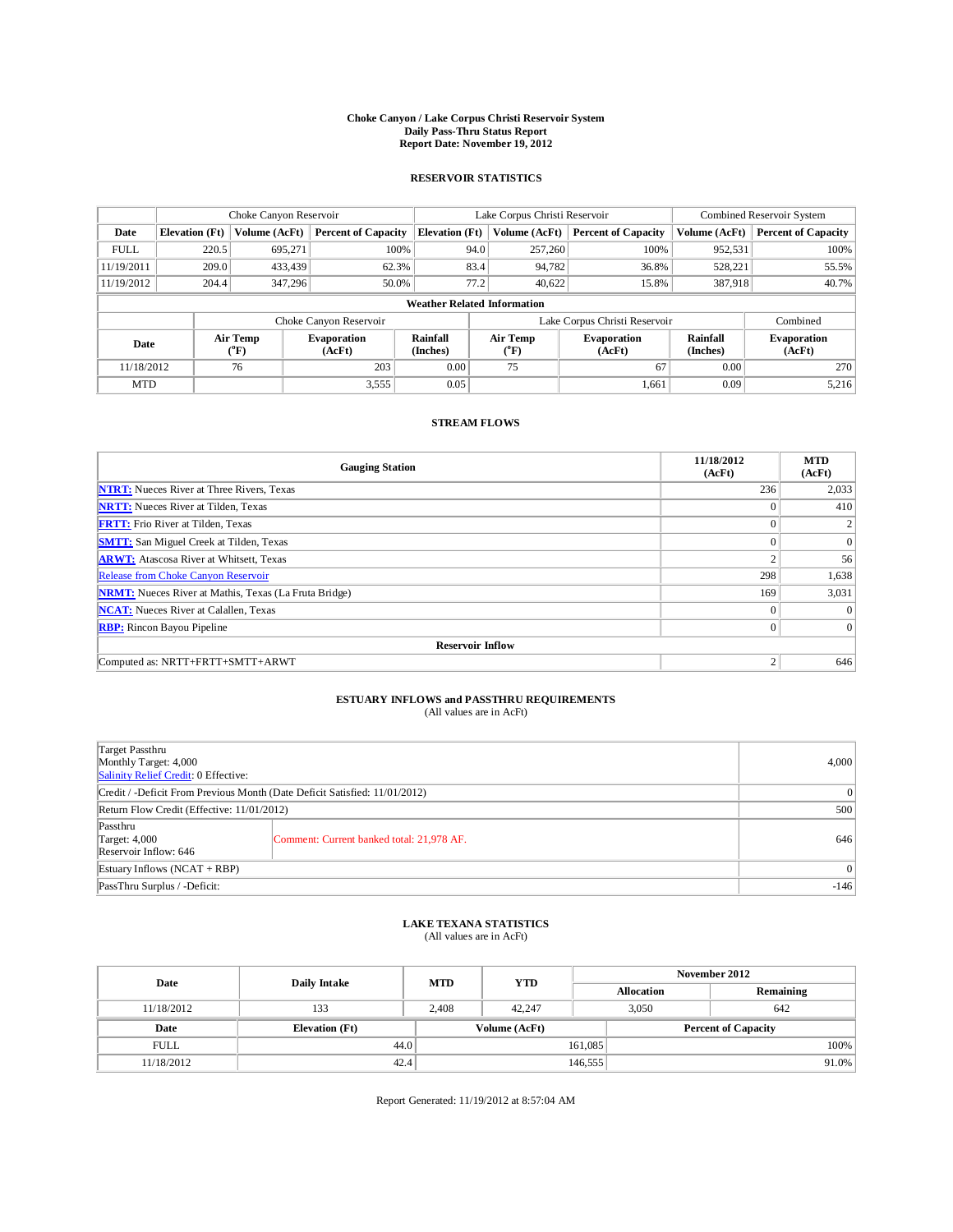### **Choke Canyon / Lake Corpus Christi Reservoir System Daily Pass-Thru Status Report Report Date: November 20, 2012**

#### **RESERVOIR STATISTICS**

|             | Choke Canyon Reservoir |                              |                              |                                    | Lake Corpus Christi Reservoir |         |                               |                      | Combined Reservoir System    |  |
|-------------|------------------------|------------------------------|------------------------------|------------------------------------|-------------------------------|---------|-------------------------------|----------------------|------------------------------|--|
| Date        | <b>Elevation</b> (Ft)  | Volume (AcFt)                | <b>Percent of Capacity</b>   | <b>Elevation</b> (Ft)              | Volume (AcFt)                 |         | <b>Percent of Capacity</b>    | Volume (AcFt)        | <b>Percent of Capacity</b>   |  |
| <b>FULL</b> | 220.5                  | 695.271                      | 100%                         |                                    | 94.0                          | 257,260 | 100%                          | 952,531              | 100%                         |  |
| 11/20/2011  | 209.0                  | 432,650                      | 62.2%                        |                                    | 83.4                          | 94,557  | 36.8%                         | 527,207              | 55.3%                        |  |
| 11/20/2012  | 204.3                  | 346,249                      | 49.8%                        |                                    | 77.2                          | 40,558  | 15.8%                         | 386,807              | 40.6%                        |  |
|             |                        |                              |                              | <b>Weather Related Information</b> |                               |         |                               |                      |                              |  |
|             |                        |                              | Choke Canyon Reservoir       |                                    |                               |         | Lake Corpus Christi Reservoir |                      | Combined                     |  |
| Date        |                        | Air Temp<br>$({}^0\text{F})$ | <b>Evaporation</b><br>(AcFt) | Rainfall<br>(Inches)               | Air Temp<br>(°F)              |         | <b>Evaporation</b><br>(AcFt)  | Rainfall<br>(Inches) | <b>Evaporation</b><br>(AcFt) |  |
| 11/19/2012  |                        | 72                           | 101                          | 0.00                               | 76                            |         | 41                            | 0.00                 | 142                          |  |
| <b>MTD</b>  |                        |                              | 3,656                        | 0.05                               |                               |         | 1.702                         | 0.09                 | 5,358                        |  |

#### **STREAM FLOWS**

| <b>Gauging Station</b>                                       | 11/19/2012<br>(AcFt) | <b>MTD</b><br>(AcFt) |  |  |  |  |  |
|--------------------------------------------------------------|----------------------|----------------------|--|--|--|--|--|
| <b>NTRT:</b> Nueces River at Three Rivers, Texas             | 238                  | 2,271                |  |  |  |  |  |
| <b>NRTT:</b> Nueces River at Tilden, Texas                   | $\theta$             | 410                  |  |  |  |  |  |
| <b>FRTT:</b> Frio River at Tilden, Texas                     | $\theta$             |                      |  |  |  |  |  |
| <b>SMTT:</b> San Miguel Creek at Tilden, Texas               | $\theta$             | $\Omega$             |  |  |  |  |  |
| <b>ARWT:</b> Atascosa River at Whitsett, Texas               | 2                    | 58                   |  |  |  |  |  |
| Release from Choke Canyon Reservoir                          | 298                  | 1,935                |  |  |  |  |  |
| <b>NRMT:</b> Nueces River at Mathis, Texas (La Fruta Bridge) | 175                  | 3,206                |  |  |  |  |  |
| <b>NCAT:</b> Nueces River at Calallen, Texas                 | $\mathbf{0}$         | $\Omega$             |  |  |  |  |  |
| <b>RBP:</b> Rincon Bayou Pipeline                            | $\overline{0}$       | $\Omega$             |  |  |  |  |  |
| <b>Reservoir Inflow</b>                                      |                      |                      |  |  |  |  |  |
| Computed as: NRTT+FRTT+SMTT+ARWT                             | 2                    | 648                  |  |  |  |  |  |

# **ESTUARY INFLOWS and PASSTHRU REQUIREMENTS**<br>(All values are in AcFt)

| ۰eisz |  |  |
|-------|--|--|

| Target Passthru<br>Monthly Target: 4,000<br>Salinity Relief Credit: 0 Effective: | 4,000                                     |     |  |
|----------------------------------------------------------------------------------|-------------------------------------------|-----|--|
| Credit / -Deficit From Previous Month (Date Deficit Satisfied: 11/01/2012)       |                                           |     |  |
| Return Flow Credit (Effective: 11/01/2012)                                       | 500                                       |     |  |
| Passthru<br>Target: 4,000<br>Reservoir Inflow: 648                               | Comment: Current banked total: 21,978 AF. | 648 |  |
| Estuary Inflows $(NCAT + RBP)$                                                   | $\Omega$                                  |     |  |
| PassThru Surplus / -Deficit:                                                     | $-148$                                    |     |  |

### **LAKE TEXANA STATISTICS** (All values are in AcFt)

| Date        |                       | <b>MTD</b> | <b>YTD</b>    | November 2012     |                            |           |  |
|-------------|-----------------------|------------|---------------|-------------------|----------------------------|-----------|--|
|             | <b>Daily Intake</b>   |            |               | <b>Allocation</b> |                            | Remaining |  |
| 11/19/2012  | 133                   | 2.541      | 42,380        |                   | 509<br>3.050               |           |  |
| Date        | <b>Elevation</b> (Ft) |            | Volume (AcFt) |                   | <b>Percent of Capacity</b> |           |  |
| <b>FULL</b> | 44.0                  |            |               | 161,085           |                            | 100%      |  |
| 11/19/2012  | 42.3                  |            |               | 145,671           |                            | $90.4\%$  |  |

Report Generated: 11/20/2012 at 8:25:28 AM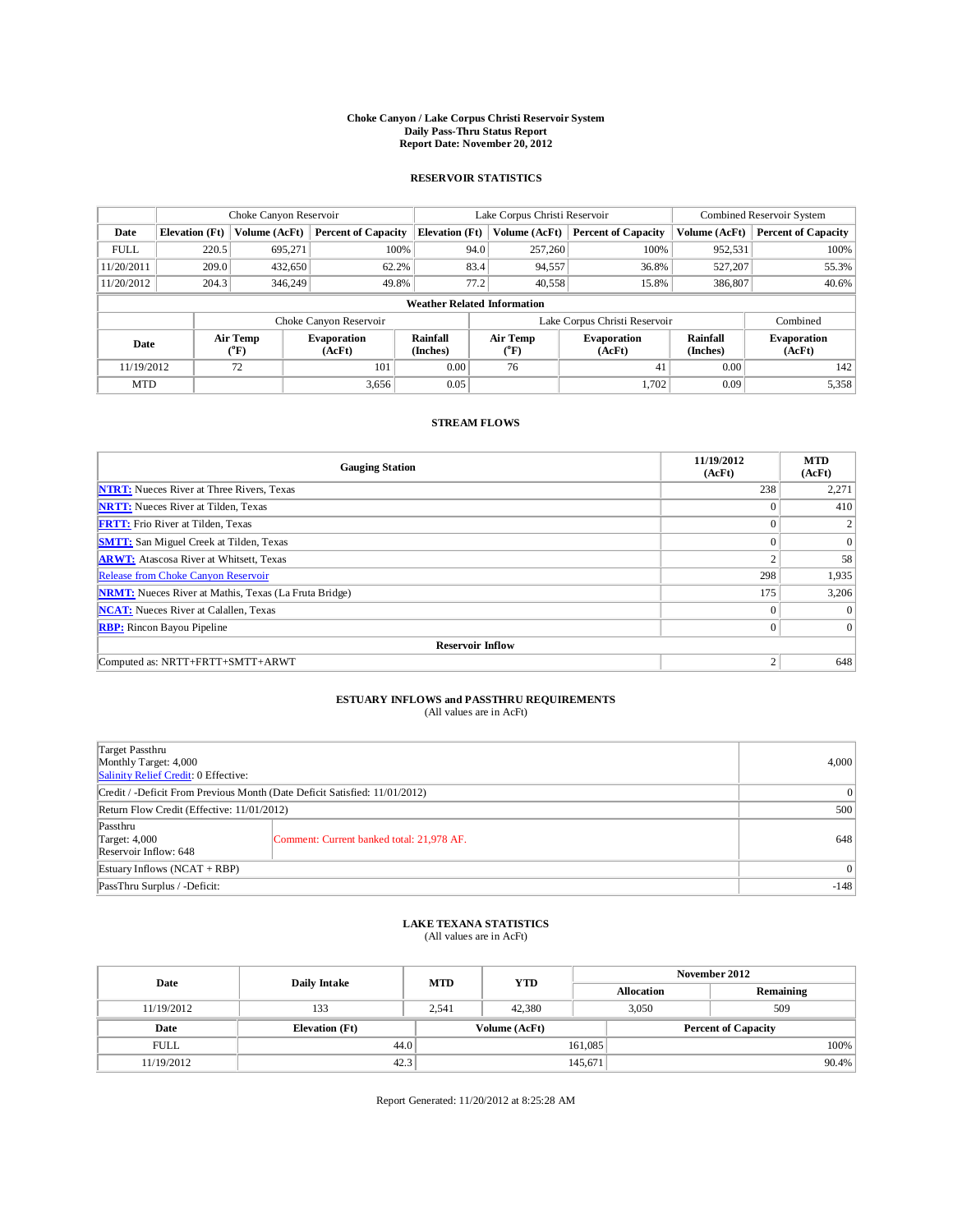### **Choke Canyon / Lake Corpus Christi Reservoir System Daily Pass-Thru Status Report Report Date: November 21, 2012**

#### **RESERVOIR STATISTICS**

|             | Choke Canyon Reservoir |                       | Lake Corpus Christi Reservoir |                                    |      |                  | Combined Reservoir System     |                      |                              |
|-------------|------------------------|-----------------------|-------------------------------|------------------------------------|------|------------------|-------------------------------|----------------------|------------------------------|
| Date        | <b>Elevation</b> (Ft)  | Volume (AcFt)         | <b>Percent of Capacity</b>    | <b>Elevation</b> (Ft)              |      | Volume (AcFt)    | <b>Percent of Capacity</b>    | Volume (AcFt)        | <b>Percent of Capacity</b>   |
| <b>FULL</b> | 220.5                  | 695.271               | 100%                          |                                    | 94.0 | 257,260          | 100%                          | 952,531              | 100%                         |
| 11/21/2011  | 209.0                  | 433.242               | 62.3%                         |                                    | 83.4 | 93,772           | 36.5%                         | 527,014              | 55.3%                        |
| 11/21/2012  | 204.3                  | 346,598               | 49.9%                         |                                    | 77.2 | 40,558           | 15.8%                         | 387,156              | 40.6%                        |
|             |                        |                       |                               | <b>Weather Related Information</b> |      |                  |                               |                      |                              |
|             |                        |                       | Choke Canyon Reservoir        |                                    |      |                  | Lake Corpus Christi Reservoir |                      | Combined                     |
| Date        |                        | Air Temp<br>$(^{0}F)$ | <b>Evaporation</b><br>(AcFt)  | Rainfall<br>(Inches)               |      | Air Temp<br>(°F) | <b>Evaporation</b><br>(AcFt)  | Rainfall<br>(Inches) | <b>Evaporation</b><br>(AcFt) |
| 11/20/2012  |                        | 77                    | 142                           | 0.00                               |      | 79               | 37                            | 0.00                 | 179                          |
| <b>MTD</b>  |                        |                       | 3.798                         | 0.05                               |      |                  | 1.739                         | 0.09                 | 5,537                        |

#### **STREAM FLOWS**

| <b>Gauging Station</b>                                       | 11/20/2012<br>(AcFt) | <b>MTD</b><br>(AcFt) |  |  |  |  |  |
|--------------------------------------------------------------|----------------------|----------------------|--|--|--|--|--|
| <b>NTRT:</b> Nueces River at Three Rivers, Texas             | 238                  | 2,509                |  |  |  |  |  |
| <b>NRTT:</b> Nueces River at Tilden, Texas                   | $\theta$             | 410                  |  |  |  |  |  |
| <b>FRTT:</b> Frio River at Tilden, Texas                     | $\theta$             |                      |  |  |  |  |  |
| <b>SMTT:</b> San Miguel Creek at Tilden, Texas               | $\theta$             | $\Omega$             |  |  |  |  |  |
| <b>ARWT:</b> Atascosa River at Whitsett, Texas               | 2                    | 60                   |  |  |  |  |  |
| Release from Choke Canyon Reservoir                          | 298                  | 2,233                |  |  |  |  |  |
| <b>NRMT:</b> Nueces River at Mathis, Texas (La Fruta Bridge) | 175                  | 3,380                |  |  |  |  |  |
| <b>NCAT:</b> Nueces River at Calallen, Texas                 | $\mathbf{0}$         | $\Omega$             |  |  |  |  |  |
| <b>RBP:</b> Rincon Bayou Pipeline                            | $\overline{0}$       | $\Omega$             |  |  |  |  |  |
| <b>Reservoir Inflow</b>                                      |                      |                      |  |  |  |  |  |
| Computed as: NRTT+FRTT+SMTT+ARWT                             | 2                    | 650                  |  |  |  |  |  |

# **ESTUARY INFLOWS and PASSTHRU REQUIREMENTS**<br>(All values are in AcFt)

|                                                                            | (All values are in Acfu)                  |       |  |  |
|----------------------------------------------------------------------------|-------------------------------------------|-------|--|--|
|                                                                            |                                           |       |  |  |
| Target Passthru                                                            |                                           | 4,000 |  |  |
|                                                                            | Monthly Target: 4,000                     |       |  |  |
| Salinity Relief Credit: 0 Effective:                                       |                                           |       |  |  |
| Credit / -Deficit From Previous Month (Date Deficit Satisfied: 11/01/2012) |                                           |       |  |  |
| Return Flow Credit (Effective: 11/01/2012)                                 |                                           | 500   |  |  |
| Passthru                                                                   |                                           |       |  |  |
| Target: 4,000                                                              | Comment: Current banked total: 21,978 AF. | 650   |  |  |
| Reservoir Inflow: 650                                                      |                                           |       |  |  |
| Estuary Inflows $(NCAT + RBP)$                                             |                                           |       |  |  |

### **LAKE TEXANA STATISTICS** (All values are in AcFt)

PassThru Surplus / -Deficit: -150

| Date        | Daily Intake          | <b>MTD</b> | <b>YTD</b>    | November 2012     |                            |           |  |
|-------------|-----------------------|------------|---------------|-------------------|----------------------------|-----------|--|
|             |                       |            |               | <b>Allocation</b> |                            | Remaining |  |
| 11/20/2012  | 133                   | 2.674      | 42.513        |                   | 3.050<br>376               |           |  |
| Date        | <b>Elevation</b> (Ft) |            | Volume (AcFt) |                   | <b>Percent of Capacity</b> |           |  |
| <b>FULL</b> | 44.0                  |            |               | 161,085           |                            | $100\%$   |  |
| 11/20/2012  | 42.2                  |            |               | 144,790           |                            | 89.9%     |  |

Report Generated: 11/21/2012 at 9:01:00 AM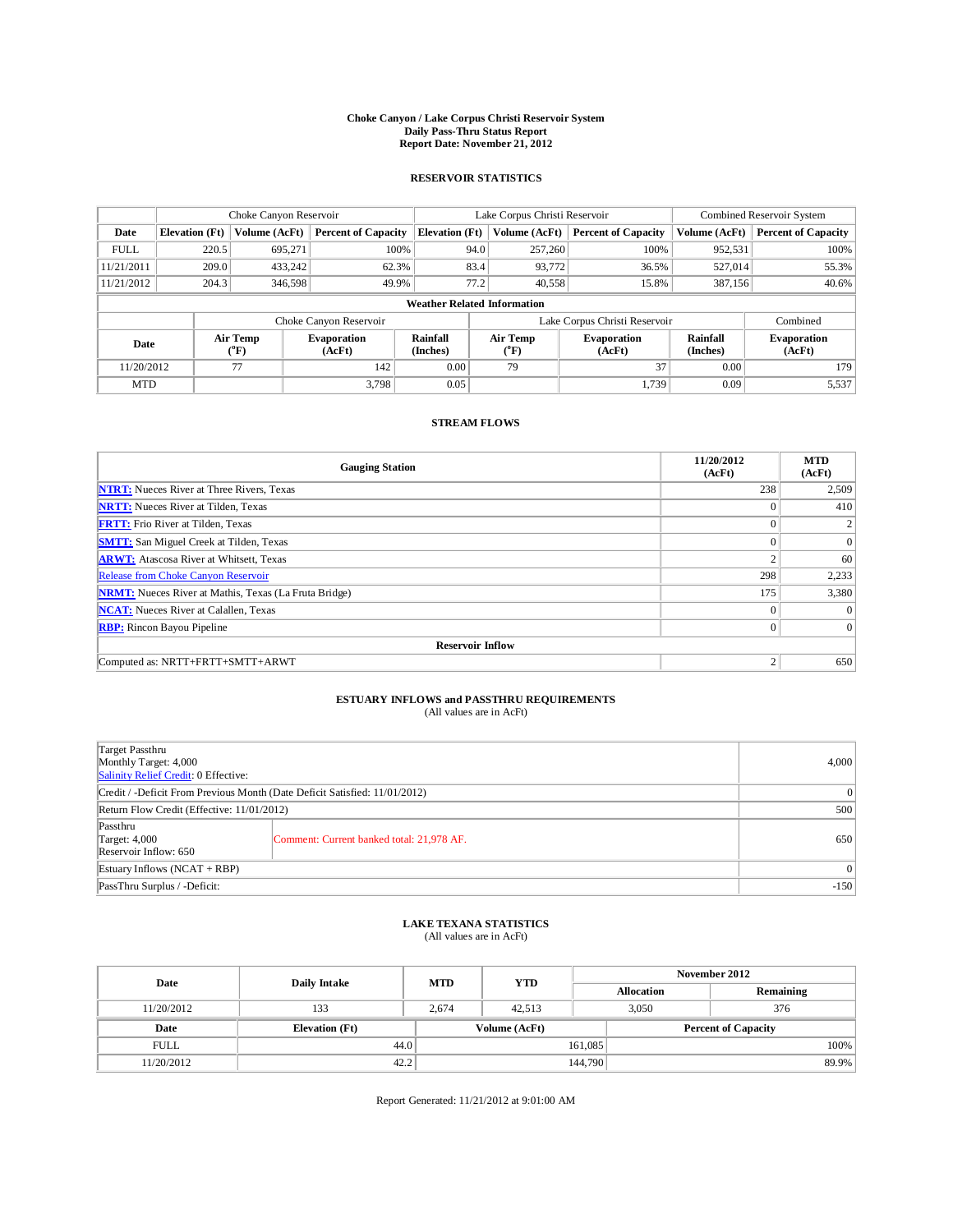### **Choke Canyon / Lake Corpus Christi Reservoir System Daily Pass-Thru Status Report Report Date: November 22, 2012**

#### **RESERVOIR STATISTICS**

|             | Choke Canyon Reservoir |                       |                              |                                    | Lake Corpus Christi Reservoir |                  |                               |                             | Combined Reservoir System    |  |
|-------------|------------------------|-----------------------|------------------------------|------------------------------------|-------------------------------|------------------|-------------------------------|-----------------------------|------------------------------|--|
| Date        | <b>Elevation</b> (Ft)  | Volume (AcFt)         | <b>Percent of Capacity</b>   | <b>Elevation</b> (Ft)              |                               | Volume (AcFt)    | <b>Percent of Capacity</b>    | Volume (AcFt)               | <b>Percent of Capacity</b>   |  |
| <b>FULL</b> | 220.5                  | 695.271               | 100%                         |                                    | 94.0                          | 257,260          | 100%                          | 952,531                     | 100%                         |  |
| 11/22/2011  | 209.1                  | 434,426               | 62.5%                        |                                    | 83.4                          | 94,557           | 36.8%                         | 528,983                     | 55.5%                        |  |
| 11/22/2012  | 204.3                  | 346,249               | 49.8%                        |                                    | 77.2                          | 40,558           | 15.8%                         | 386,807                     | 40.6%                        |  |
|             |                        |                       |                              | <b>Weather Related Information</b> |                               |                  |                               |                             |                              |  |
|             |                        |                       | Choke Canyon Reservoir       |                                    |                               |                  | Lake Corpus Christi Reservoir |                             | Combined                     |  |
| Date        |                        | Air Temp<br>$(^{0}F)$ | <b>Evaporation</b><br>(AcFt) | Rainfall<br>(Inches)               |                               | Air Temp<br>(°F) | <b>Evaporation</b><br>(AcFt)  | <b>Rainfall</b><br>(Inches) | <b>Evaporation</b><br>(AcFt) |  |
| 11/21/2012  |                        | 78                    | 142                          | 0.00                               |                               | 80               | 78                            | 0.00                        | 220                          |  |
| <b>MTD</b>  |                        |                       | 3.940                        | 0.05                               |                               |                  | 1,817                         | 0.09                        | 5,757                        |  |

#### **STREAM FLOWS**

| <b>Gauging Station</b>                                       | 11/21/2012<br>(AcFt) | <b>MTD</b><br>(AcFt) |  |  |  |  |  |
|--------------------------------------------------------------|----------------------|----------------------|--|--|--|--|--|
| <b>NTRT:</b> Nueces River at Three Rivers, Texas             | 238                  | 2,747                |  |  |  |  |  |
| <b>NRTT:</b> Nueces River at Tilden, Texas                   | $\theta$             | 410                  |  |  |  |  |  |
| <b>FRTT:</b> Frio River at Tilden, Texas                     | $\theta$             |                      |  |  |  |  |  |
| <b>SMTT:</b> San Miguel Creek at Tilden, Texas               | $\theta$             | $\Omega$             |  |  |  |  |  |
| <b>ARWT:</b> Atascosa River at Whitsett, Texas               | 2                    | 63                   |  |  |  |  |  |
| Release from Choke Canyon Reservoir                          | 298                  | 2,531                |  |  |  |  |  |
| <b>NRMT:</b> Nueces River at Mathis, Texas (La Fruta Bridge) | 169                  | 3,549                |  |  |  |  |  |
| <b>NCAT:</b> Nueces River at Calallen, Texas                 | $\mathbf{0}$         | $\Omega$             |  |  |  |  |  |
| <b>RBP:</b> Rincon Bayou Pipeline                            | $\overline{0}$       | $\Omega$             |  |  |  |  |  |
| <b>Reservoir Inflow</b>                                      |                      |                      |  |  |  |  |  |
| Computed as: NRTT+FRTT+SMTT+ARWT                             | 2                    | 652                  |  |  |  |  |  |

# **ESTUARY INFLOWS and PASSTHRU REQUIREMENTS**<br>(All values are in AcFt)

| Target Passthru<br>Monthly Target: 4,000<br>Salinity Relief Credit: 0 Effective: | 4,000                                     |     |
|----------------------------------------------------------------------------------|-------------------------------------------|-----|
| Credit / -Deficit From Previous Month (Date Deficit Satisfied: 11/01/2012)       | $\theta$                                  |     |
| Return Flow Credit (Effective: 11/01/2012)                                       | 500                                       |     |
| Passthru<br>Target: 4,000<br>Reservoir Inflow: 652                               | Comment: Current banked total: 21,978 AF. | 652 |
| Estuary Inflows $(NCAT + RBP)$                                                   | 0                                         |     |
| PassThru Surplus / -Deficit:                                                     | $-152$                                    |     |

# **LAKE TEXANA STATISTICS** (All values are in AcFt)

| Date        |                       | <b>MTD</b> | <b>YTD</b>    |         |                            | November 2012 |
|-------------|-----------------------|------------|---------------|---------|----------------------------|---------------|
|             | <b>Daily Intake</b>   |            |               |         | <b>Allocation</b>          | Remaining     |
| 11/21/2012  | 133                   | 2,806      | 42.645        |         | 3,050                      | 244           |
| Date        | <b>Elevation</b> (Ft) |            | Volume (AcFt) |         | <b>Percent of Capacity</b> |               |
| <b>FULL</b> | 44.0                  |            |               | 161,085 |                            | 100%          |
| 11/21/2012  | 42.2                  |            |               | 144,790 |                            | 89.9%         |

Report Generated: 11/22/2012 at 8:59:59 AM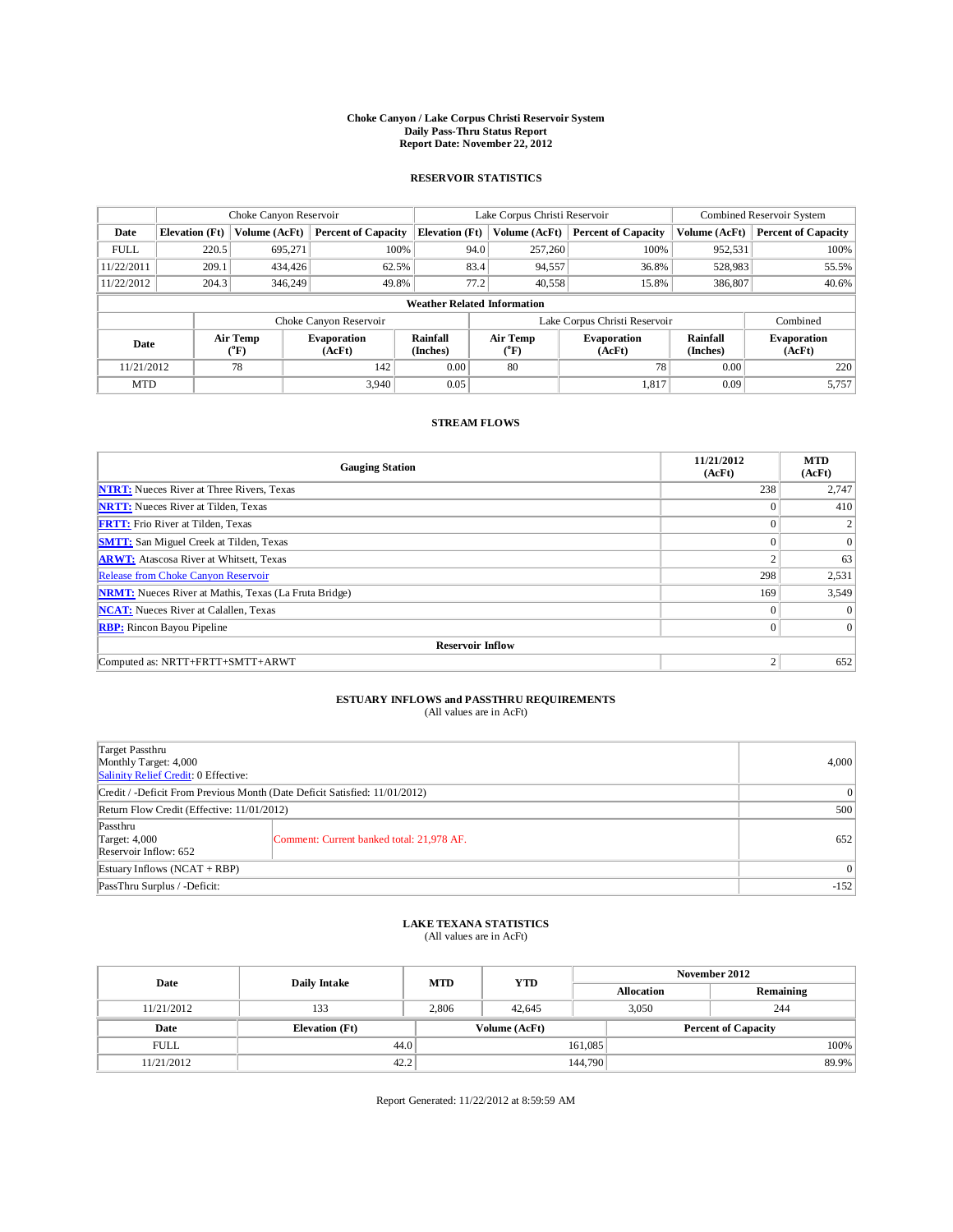### **Choke Canyon / Lake Corpus Christi Reservoir System Daily Pass-Thru Status Report Report Date: November 23, 2012**

#### **RESERVOIR STATISTICS**

|             |                       | Choke Canyon Reservoir       |                              |                                    | Lake Corpus Christi Reservoir |                  |                               | Combined Reservoir System |                              |
|-------------|-----------------------|------------------------------|------------------------------|------------------------------------|-------------------------------|------------------|-------------------------------|---------------------------|------------------------------|
| Date        | <b>Elevation</b> (Ft) | Volume (AcFt)                | <b>Percent of Capacity</b>   | <b>Elevation</b> (Ft)              |                               | Volume (AcFt)    | <b>Percent of Capacity</b>    | Volume (AcFt)             | <b>Percent of Capacity</b>   |
| <b>FULL</b> | 220.5                 | 695.271                      | 100%                         |                                    | 94.0                          | 257,260          | 100%                          | 952,531                   | 100%                         |
| 11/23/2011  | 209.0                 | 433,045                      | 62.3%                        |                                    | 83.4                          | 94,108           | 36.6%                         | 527,153                   | 55.3%                        |
| 11/23/2012  | 204.3                 | 345,558                      | 49.7%                        |                                    | 77.2                          | 40,430           | 15.7%                         | 385,988                   | 40.5%                        |
|             |                       |                              |                              | <b>Weather Related Information</b> |                               |                  |                               |                           |                              |
|             |                       |                              | Choke Canyon Reservoir       |                                    |                               |                  | Lake Corpus Christi Reservoir |                           | Combined                     |
| Date        |                       | Air Temp<br>$({}^0\text{F})$ | <b>Evaporation</b><br>(AcFt) | Rainfall<br>(Inches)               |                               | Air Temp<br>(°F) | <b>Evaporation</b><br>(AcFt)  | Rainfall<br>(Inches)      | <b>Evaporation</b><br>(AcFt) |
| 11/22/2012  |                       | 80                           | 121                          | 0.00                               |                               | 81               | 74                            | 0.00                      | 195                          |
| <b>MTD</b>  |                       |                              | 4.061                        | 0.05                               |                               |                  | 1.891                         | 0.09                      | 5,952                        |

#### **STREAM FLOWS**

| <b>Gauging Station</b>                                       | 11/22/2012<br>(AcFt) | <b>MTD</b><br>(AcFt) |  |  |  |
|--------------------------------------------------------------|----------------------|----------------------|--|--|--|
| <b>NTRT:</b> Nueces River at Three Rivers, Texas             | 238                  | 2,985                |  |  |  |
| <b>NRTT:</b> Nueces River at Tilden, Texas                   | $\theta$             | 410                  |  |  |  |
| <b>FRTT:</b> Frio River at Tilden, Texas                     | $\theta$             |                      |  |  |  |
| <b>SMTT:</b> San Miguel Creek at Tilden, Texas               | $\theta$             | $\Omega$             |  |  |  |
| <b>ARWT:</b> Atascosa River at Whitsett, Texas               | 2                    | 65                   |  |  |  |
| Release from Choke Canyon Reservoir                          | 298                  | 2,829                |  |  |  |
| <b>NRMT:</b> Nueces River at Mathis, Texas (La Fruta Bridge) | 163                  | 3,712                |  |  |  |
| <b>NCAT:</b> Nueces River at Calallen, Texas<br>$\mathbf{0}$ |                      |                      |  |  |  |
| <b>RBP:</b> Rincon Bayou Pipeline                            | $\overline{0}$       | $\Omega$             |  |  |  |
| <b>Reservoir Inflow</b>                                      |                      |                      |  |  |  |
| Computed as: NRTT+FRTT+SMTT+ARWT<br>2                        |                      |                      |  |  |  |

# **ESTUARY INFLOWS and PASSTHRU REQUIREMENTS**<br>(All values are in AcFt)

|                                                                                  | (All values are in ACFI)                                                   |          |
|----------------------------------------------------------------------------------|----------------------------------------------------------------------------|----------|
| Target Passthru<br>Monthly Target: 4,000<br>Salinity Relief Credit: 0 Effective: |                                                                            | 4,000    |
|                                                                                  | Credit / -Deficit From Previous Month (Date Deficit Satisfied: 11/01/2012) | $\theta$ |
| Return Flow Credit (Effective: 11/01/2012)                                       |                                                                            | 500      |
| Passthru<br><b>Target: 4,000</b><br>Reservoir Inflow: 655                        | Comment: Current banked total: 21,978 AF.                                  | 655      |

# **LAKE TEXANA STATISTICS** (All values are in AcFt)

Estuary Inflows (NCAT + RBP) 0 PassThru Surplus / -Deficit:  $-155$ 

| Date        | <b>Daily Intake</b>   | <b>MTD</b> | <b>YTD</b>    | November 2012 |                            |           |       |
|-------------|-----------------------|------------|---------------|---------------|----------------------------|-----------|-------|
|             |                       |            |               |               | <b>Allocation</b>          | Remaining |       |
| 11/22/2012  | 132                   | 2.939      | 42,778        |               | 3.050                      | 111       |       |
| Date        | <b>Elevation</b> (Ft) |            | Volume (AcFt) |               | <b>Percent of Capacity</b> |           |       |
| <b>FULL</b> | 44.0                  |            |               | 161,085       |                            |           | 100%  |
| 11/22/2012  | 42.2                  |            |               | 144,790       |                            |           | 89.9% |

Report Generated: 11/23/2012 at 8:47:54 AM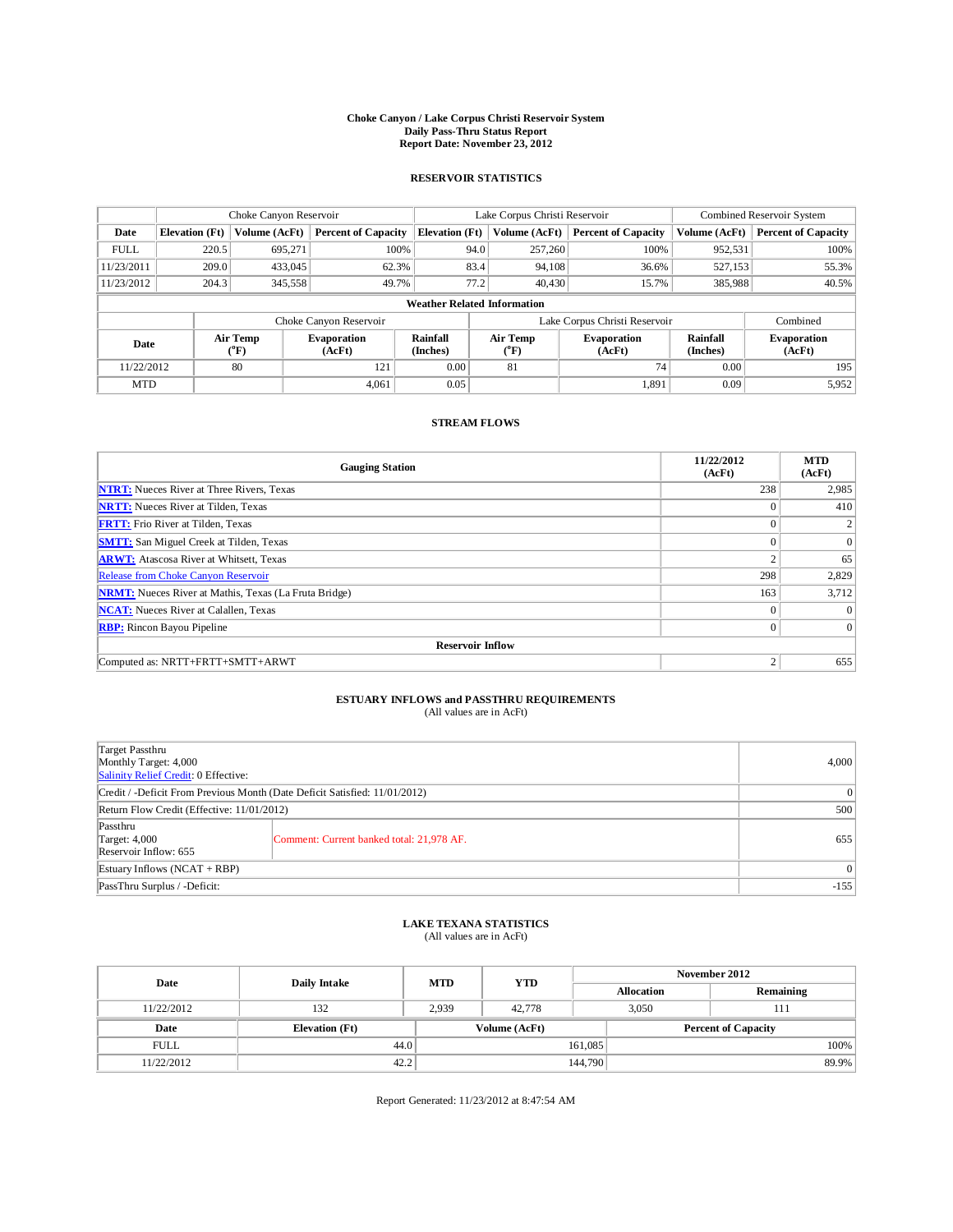### **Choke Canyon / Lake Corpus Christi Reservoir System Daily Pass-Thru Status Report Report Date: November 24, 2012**

#### **RESERVOIR STATISTICS**

|             |                       | Choke Canyon Reservoir |                              |                                    | Lake Corpus Christi Reservoir |                               |                      | Combined Reservoir System    |
|-------------|-----------------------|------------------------|------------------------------|------------------------------------|-------------------------------|-------------------------------|----------------------|------------------------------|
| Date        | <b>Elevation</b> (Ft) | Volume (AcFt)          | <b>Percent of Capacity</b>   | <b>Elevation</b> (Ft)              | Volume (AcFt)                 | <b>Percent of Capacity</b>    | Volume (AcFt)        | <b>Percent of Capacity</b>   |
| <b>FULL</b> | 220.5                 | 695,271                | 100%                         | 94.0                               | 257,260                       | 100%                          | 952,531              | 100%                         |
| 11/24/2011  | 209.0                 | 433,045                | 62.3%                        | 83.4                               | 93,996                        | 36.5%                         | 527,041              | 55.3%                        |
| 11/24/2012  | 204.2                 | 344,004                | 49.5%                        | 77.2                               | 40,558                        | 15.8%                         | 384,562              | 40.4%                        |
|             |                       |                        |                              | <b>Weather Related Information</b> |                               |                               |                      |                              |
|             |                       |                        | Choke Canyon Reservoir       |                                    |                               | Lake Corpus Christi Reservoir |                      | Combined                     |
| Date        |                       | Air Temp<br>$(^{0}F)$  | <b>Evaporation</b><br>(AcFt) | Rainfall<br>(Inches)               | Air Temp<br>$\rm ^{(^o}\!F)$  | <b>Evaporation</b><br>(AcFt)  | Rainfall<br>(Inches) | <b>Evaporation</b><br>(AcFt) |
| 11/23/2012  |                       | 76                     | 232                          | 0.00                               | 81                            | 74                            | 0.09                 | 306                          |
| <b>MTD</b>  |                       |                        | 4.293                        | 0.05                               |                               | 1.965                         | 0.18                 | 6,258                        |

#### **STREAM FLOWS**

| <b>Gauging Station</b>                                       | 11/23/2012<br>(AcFt) | <b>MTD</b><br>(AcFt) |  |  |  |
|--------------------------------------------------------------|----------------------|----------------------|--|--|--|
| <b>NTRT:</b> Nueces River at Three Rivers, Texas             | 240                  | 3,226                |  |  |  |
| <b>NRTT:</b> Nueces River at Tilden, Texas                   | $\Omega$             | 410                  |  |  |  |
| <b>FRTT:</b> Frio River at Tilden, Texas                     | $\Omega$             |                      |  |  |  |
| <b>SMTT:</b> San Miguel Creek at Tilden, Texas               | $\Omega$             | $\theta$             |  |  |  |
| <b>ARWT:</b> Atascosa River at Whitsett, Texas               | $\mathbf{2}$         | 67                   |  |  |  |
| Release from Choke Canyon Reservoir                          | 298                  | 3,126                |  |  |  |
| <b>NRMT:</b> Nueces River at Mathis, Texas (La Fruta Bridge) | 165                  | 3,877                |  |  |  |
| <b>NCAT:</b> Nueces River at Calallen, Texas<br>$\Omega$     |                      |                      |  |  |  |
| <b>RBP:</b> Rincon Bayou Pipeline                            | $\mathbf{0}$         | $\overline{0}$       |  |  |  |
| <b>Reservoir Inflow</b>                                      |                      |                      |  |  |  |
| Computed as: NRTT+FRTT+SMTT+ARWT<br>2                        |                      |                      |  |  |  |

# **ESTUARY INFLOWS and PASSTHRU REQUIREMENTS**<br>(All values are in AcFt)

|                                                                                  | (All values are in AcFt)                  |       |
|----------------------------------------------------------------------------------|-------------------------------------------|-------|
| Target Passthru<br>Monthly Target: 4,000<br>Salinity Relief Credit: 0 Effective: |                                           | 4,000 |
| Credit / -Deficit From Previous Month (Date Deficit Satisfied: 11/01/2012)       |                                           |       |
| Return Flow Credit (Effective: 11/01/2012)                                       |                                           | 500   |
| Passthru<br>Target: 4,000<br>Reservoir Inflow: 657                               | Comment: Current banked total: 21,978 AF. | 657   |
| Estuary Inflows $(NCAT + RBP)$                                                   |                                           |       |

# **LAKE TEXANA STATISTICS** (All values are in AcFt)

PassThru Surplus / -Deficit:  $-157$ 

| Date        | <b>Daily Intake</b>   | <b>MTD</b> | <b>YTD</b>    | November 2012 |                            |           |
|-------------|-----------------------|------------|---------------|---------------|----------------------------|-----------|
|             |                       |            |               |               | <b>Allocation</b>          | Remaining |
| 11/23/2012  | 132                   | 3.071      | 42,910        |               | 3.050<br>$-21$             |           |
| Date        | <b>Elevation</b> (Ft) |            | Volume (AcFt) |               | <b>Percent of Capacity</b> |           |
| <b>FULL</b> | 44.0                  |            | 161,085       |               | 100%                       |           |
| 11/23/2012  | 42.2                  |            |               | 144,790       |                            | 89.9%     |

Report Generated: 11/24/2012 at 8:09:57 AM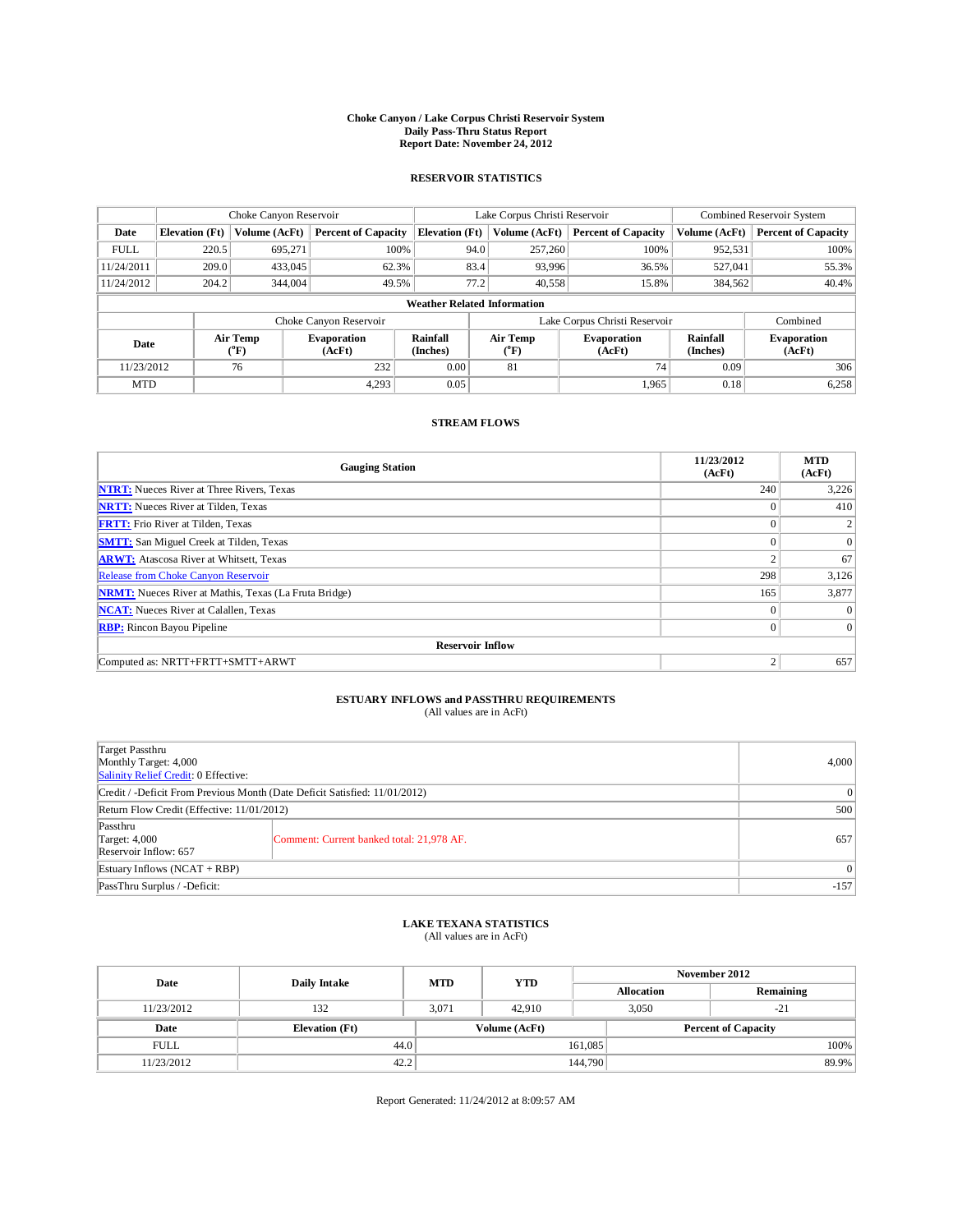### **Choke Canyon / Lake Corpus Christi Reservoir System Daily Pass-Thru Status Report Report Date: November 25, 2012**

#### **RESERVOIR STATISTICS**

|             |                       | Choke Canyon Reservoir |                              |                                    | Lake Corpus Christi Reservoir |                               |                      | Combined Reservoir System    |
|-------------|-----------------------|------------------------|------------------------------|------------------------------------|-------------------------------|-------------------------------|----------------------|------------------------------|
| Date        | <b>Elevation</b> (Ft) | Volume (AcFt)          | <b>Percent of Capacity</b>   | <b>Elevation</b> (Ft)              | Volume (AcFt)                 | <b>Percent of Capacity</b>    | Volume (AcFt)        | <b>Percent of Capacity</b>   |
| <b>FULL</b> | 220.5                 | 695,271                | 100%                         | 94.0                               | 257,260                       | 100%                          | 952,531              | 100%                         |
| 11/25/2011  | 209.0                 | 433.439                | 62.3%                        | 83.3                               | 93,661                        | 36.4%                         | 527,100              | 55.3%                        |
| 11/25/2012  | 204.2                 | 343,481                | 49.4%                        | 77.2                               | 40,558                        | 15.8%                         | 384,039              | 40.3%                        |
|             |                       |                        |                              | <b>Weather Related Information</b> |                               |                               |                      |                              |
|             |                       |                        | Choke Canyon Reservoir       |                                    |                               | Lake Corpus Christi Reservoir |                      | Combined                     |
| Date        |                       | Air Temp<br>(°F)       | <b>Evaporation</b><br>(AcFt) | Rainfall<br>(Inches)               | Air Temp<br>$\rm ^{(^oF)}$    | <b>Evaporation</b><br>(AcFt)  | Rainfall<br>(Inches) | <b>Evaporation</b><br>(AcFt) |
| 11/24/2012  |                       | 65                     | 151                          | 0.00                               | 66                            | 67                            | 0.00                 | 218                          |
| <b>MTD</b>  |                       |                        | 4.444                        | 0.05                               |                               | 2,032                         | 0.18                 | 6.476                        |

#### **STREAM FLOWS**

| <b>Gauging Station</b>                                       | 11/24/2012<br>(AcFt) | <b>MTD</b><br>(AcFt) |  |  |  |
|--------------------------------------------------------------|----------------------|----------------------|--|--|--|
| <b>NTRT:</b> Nueces River at Three Rivers, Texas             | 240                  | 3,466                |  |  |  |
| <b>NRTT:</b> Nueces River at Tilden, Texas                   | $\Omega$             | 410                  |  |  |  |
| <b>FRTT:</b> Frio River at Tilden, Texas                     | $\Omega$             | 3                    |  |  |  |
| <b>SMTT:</b> San Miguel Creek at Tilden, Texas               | $\Omega$             | $\overline{0}$       |  |  |  |
| <b>ARWT:</b> Atascosa River at Whitsett, Texas               | $\overline{2}$       | 69                   |  |  |  |
| Release from Choke Canyon Reservoir                          | 298                  | 3,424                |  |  |  |
| <b>NRMT:</b> Nueces River at Mathis, Texas (La Fruta Bridge) | 155                  | 4,032                |  |  |  |
| <b>NCAT:</b> Nueces River at Calallen, Texas                 | $\Omega$             |                      |  |  |  |
| <b>RBP:</b> Rincon Bayou Pipeline                            | $\mathbf{0}$         | $\overline{0}$       |  |  |  |
| <b>Reservoir Inflow</b>                                      |                      |                      |  |  |  |
| $\overline{2}$<br>Computed as: NRTT+FRTT+SMTT+ARWT           |                      |                      |  |  |  |

### **ESTUARY INFLOWS and PASSTHRU REQUIREMENTS**

| (All values are in AcFt) |
|--------------------------|
|--------------------------|

| Target Passthru<br>Monthly Target: 4,000<br>Salinity Relief Credit: 0 Effective: | 4,000                                     |     |  |  |  |
|----------------------------------------------------------------------------------|-------------------------------------------|-----|--|--|--|
| Credit / -Deficit From Previous Month (Date Deficit Satisfied: 11/01/2012)       |                                           |     |  |  |  |
| Return Flow Credit (Effective: 11/01/2012)                                       | 500                                       |     |  |  |  |
| Passthru<br>Target: 4,000<br>Reservoir Inflow: 659                               | Comment: Current banked total: 21,978 AF. | 659 |  |  |  |
| Estuary Inflows $(NCAT + RBP)$                                                   | 0                                         |     |  |  |  |
| PassThru Surplus / -Deficit:                                                     | $-159$                                    |     |  |  |  |

### **LAKE TEXANA STATISTICS** (All values are in AcFt)

| Date        | <b>Daily Intake</b>   | <b>MTD</b> | <b>YTD</b>                                  | November 2012 |                   |           |  |
|-------------|-----------------------|------------|---------------------------------------------|---------------|-------------------|-----------|--|
|             |                       |            |                                             |               | <b>Allocation</b> | Remaining |  |
| 11/24/2012  | 132                   | 3.203      | 43,043                                      | 3.050         |                   | $-153$    |  |
| Date        | <b>Elevation</b> (Ft) |            | Volume (AcFt)<br><b>Percent of Capacity</b> |               |                   |           |  |
| <b>FULL</b> | 44.0                  |            |                                             | 161,085       |                   | 100%      |  |
| 11/24/2012  | 42.2                  |            |                                             | 144,790       |                   | 89.9%     |  |

Report Generated: 11/25/2012 at 8:09:57 AM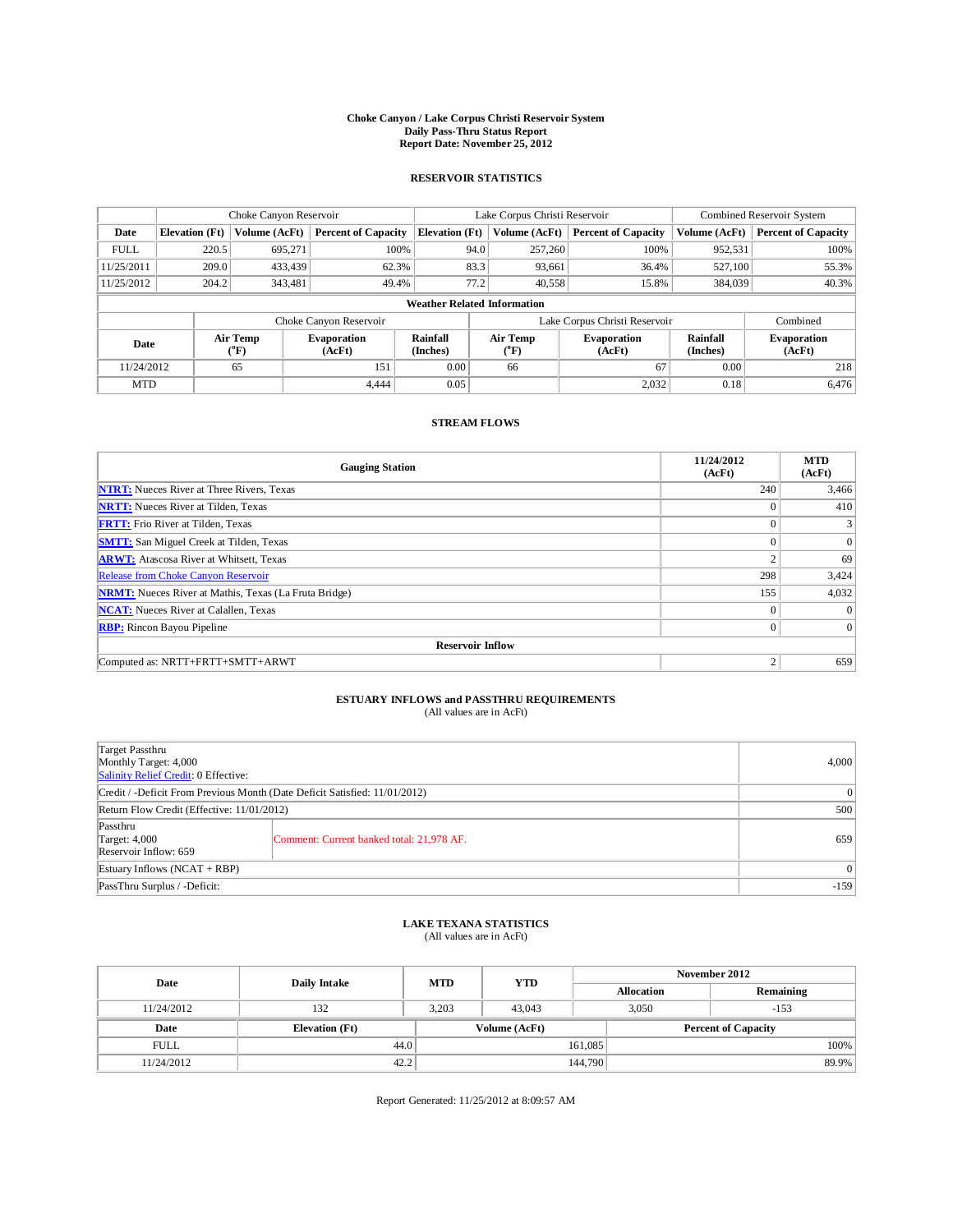### **Choke Canyon / Lake Corpus Christi Reservoir System Daily Pass-Thru Status Report Report Date: November 26, 2012**

#### **RESERVOIR STATISTICS**

|             | Choke Canyon Reservoir |                              |                              |                                    | Lake Corpus Christi Reservoir                    |         | Combined Reservoir System  |                              |                            |
|-------------|------------------------|------------------------------|------------------------------|------------------------------------|--------------------------------------------------|---------|----------------------------|------------------------------|----------------------------|
| Date        | <b>Elevation</b> (Ft)  | Volume (AcFt)                | <b>Percent of Capacity</b>   | <b>Elevation</b> (Ft)              | Volume (AcFt)                                    |         | <b>Percent of Capacity</b> | Volume (AcFt)                | <b>Percent of Capacity</b> |
| <b>FULL</b> | 220.5                  | 695.271                      | 100%                         |                                    | 94.0                                             | 257,260 | 100%                       | 952,531                      | 100%                       |
| 11/26/2011  | 209.0                  | 433.242                      | 62.3%                        |                                    | 83.3                                             | 93,103  | 36.2%                      | 526,345                      | 55.3%                      |
| 11/26/2012  | 204.2                  | 344,353                      | 49.5%                        |                                    | 77.2                                             | 40,558  | 15.8%                      | 384,911                      | 40.4%                      |
|             |                        |                              |                              | <b>Weather Related Information</b> |                                                  |         |                            |                              |                            |
|             |                        |                              | Choke Canyon Reservoir       |                                    | Lake Corpus Christi Reservoir<br>Combined        |         |                            |                              |                            |
| Date        |                        | Air Temp<br>$({}^0\text{F})$ | <b>Evaporation</b><br>(AcFt) | Rainfall<br>(Inches)               | Air Temp<br><b>Evaporation</b><br>(°F)<br>(AcFt) |         | Rainfall<br>(Inches)       | <b>Evaporation</b><br>(AcFt) |                            |
| 11/25/2012  |                        | 73                           | 81                           | 0.01                               | 75                                               |         | 19                         | 0.00                         | 100                        |
| <b>MTD</b>  |                        |                              | 4,525                        | 0.06                               |                                                  |         | 2,051                      | 0.18                         | 6,576                      |

#### **STREAM FLOWS**

| <b>Gauging Station</b>                                       | 11/25/2012<br>(AcFt) | <b>MTD</b><br>(AcFt) |  |  |  |  |  |
|--------------------------------------------------------------|----------------------|----------------------|--|--|--|--|--|
| <b>NTRT:</b> Nueces River at Three Rivers, Texas             | 240                  | 3,706                |  |  |  |  |  |
| <b>NRTT:</b> Nueces River at Tilden, Texas                   | $\theta$             | 410                  |  |  |  |  |  |
| <b>FRTT:</b> Frio River at Tilden, Texas                     | $\theta$             |                      |  |  |  |  |  |
| <b>SMTT:</b> San Miguel Creek at Tilden, Texas               | $\theta$             | $\Omega$             |  |  |  |  |  |
| <b>ARWT:</b> Atascosa River at Whitsett, Texas               | 2                    | 71                   |  |  |  |  |  |
| Release from Choke Canyon Reservoir                          | 298                  | 3,722                |  |  |  |  |  |
| <b>NRMT:</b> Nueces River at Mathis, Texas (La Fruta Bridge) | 147                  | 4,178                |  |  |  |  |  |
| <b>NCAT:</b> Nueces River at Calallen, Texas                 |                      |                      |  |  |  |  |  |
| <b>RBP:</b> Rincon Bayou Pipeline                            | $\overline{0}$       | $\Omega$             |  |  |  |  |  |
| <b>Reservoir Inflow</b>                                      |                      |                      |  |  |  |  |  |
| Computed as: NRTT+FRTT+SMTT+ARWT                             | 2                    | 661                  |  |  |  |  |  |

# **ESTUARY INFLOWS and PASSTHRU REQUIREMENTS**<br>(All values are in AcFt)

| Target Passthru<br>Monthly Target: 4,000<br>Salinity Relief Credit: 0 Effective: | 4,000                                     |     |  |  |  |
|----------------------------------------------------------------------------------|-------------------------------------------|-----|--|--|--|
| Credit / -Deficit From Previous Month (Date Deficit Satisfied: 11/01/2012)       |                                           |     |  |  |  |
| Return Flow Credit (Effective: 11/01/2012)                                       | 500                                       |     |  |  |  |
| Passthru<br>Target: $4,000$<br>Reservoir Inflow: 661                             | Comment: Current banked total: 21,978 AF. | 661 |  |  |  |
| Estuary Inflows $(NCAT + RBP)$                                                   |                                           |     |  |  |  |
| PassThru Surplus / -Deficit:                                                     | $-160$                                    |     |  |  |  |

# **LAKE TEXANA STATISTICS** (All values are in AcFt)

| Date        |                       | <b>MTD</b> | <b>YTD</b>    | November 2012              |                   |           |  |
|-------------|-----------------------|------------|---------------|----------------------------|-------------------|-----------|--|
|             | <b>Daily Intake</b>   |            |               |                            | <b>Allocation</b> | Remaining |  |
| 11/25/2012  | 132                   | 3.336      | 43.175        | 3.050                      |                   | $-286$    |  |
| Date        | <b>Elevation</b> (Ft) |            | Volume (AcFt) | <b>Percent of Capacity</b> |                   |           |  |
| <b>FULL</b> | 44.0                  |            |               | 161,085                    |                   | 100%      |  |
| 11/25/2012  | 42.2                  |            |               | 144,790                    |                   | 89.9%     |  |

Report Generated: 11/26/2012 at 8:48:40 AM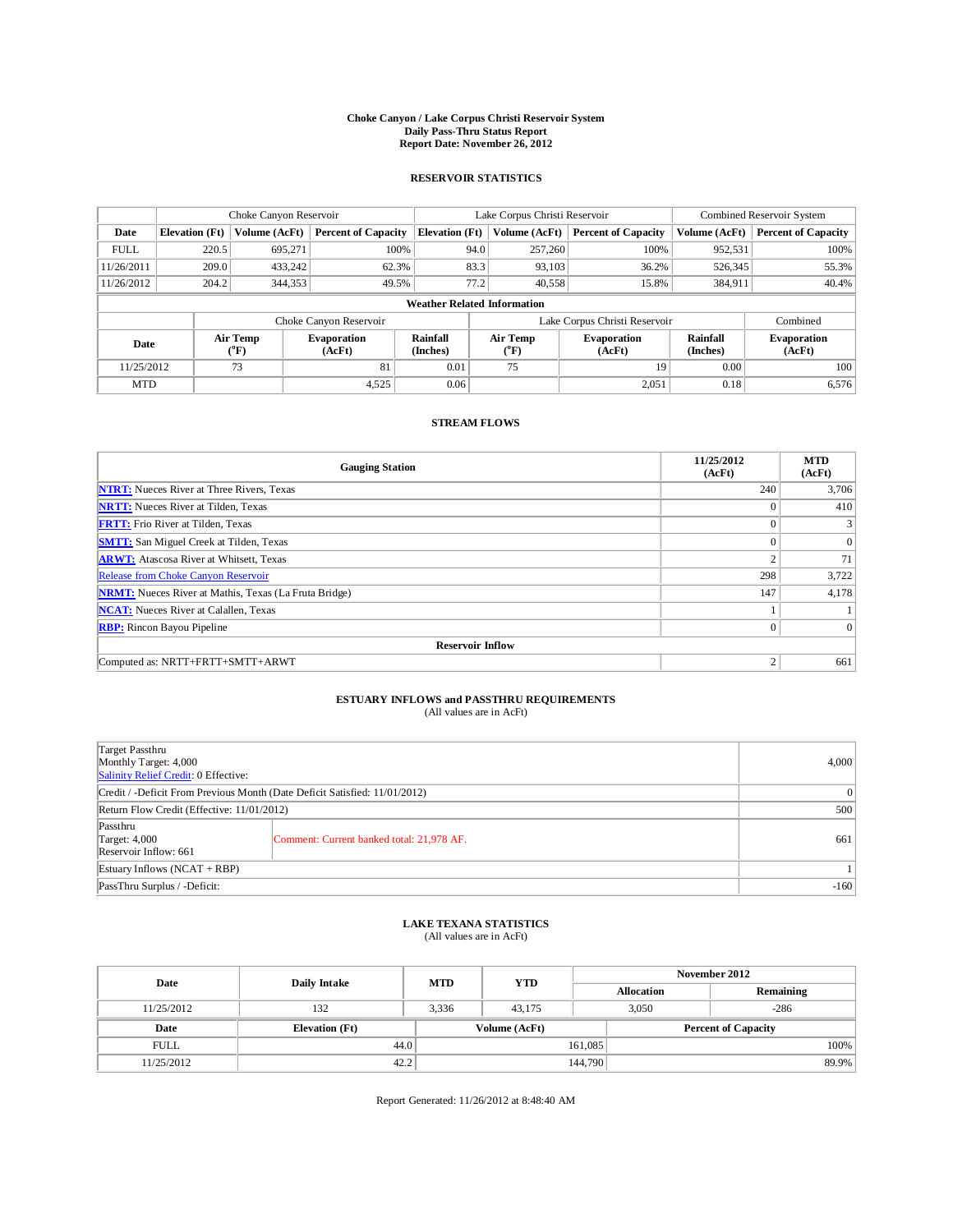### **Choke Canyon / Lake Corpus Christi Reservoir System Daily Pass-Thru Status Report Report Date: November 27, 2012**

#### **RESERVOIR STATISTICS**

|             |                       | Choke Canyon Reservoir |                              |                                    | Lake Corpus Christi Reservoir                    | Combined Reservoir System  |                             |                              |
|-------------|-----------------------|------------------------|------------------------------|------------------------------------|--------------------------------------------------|----------------------------|-----------------------------|------------------------------|
| Date        | <b>Elevation</b> (Ft) | Volume (AcFt)          | <b>Percent of Capacity</b>   | <b>Elevation</b> (Ft)              | Volume (AcFt)                                    | <b>Percent of Capacity</b> | Volume (AcFt)               | <b>Percent of Capacity</b>   |
| <b>FULL</b> | 220.5                 | 695.271                | 100%                         |                                    | 94.0<br>257,260                                  | 100%                       | 952,531                     | 100%                         |
| 11/27/2011  | 208.9                 | 431,662                | 62.1%                        |                                    | 89,258<br>82.9                                   | 34.7%                      | 520,920                     | 54.7%                        |
| 11/27/2012  | 204.1                 | 342,608                | 49.3%                        |                                    | 77.2<br>40,558                                   | 15.8%                      | 383,166                     | 40.2%                        |
|             |                       |                        |                              | <b>Weather Related Information</b> |                                                  |                            |                             |                              |
|             |                       |                        | Choke Canyon Reservoir       |                                    | Lake Corpus Christi Reservoir                    |                            | Combined                    |                              |
| Date        |                       | Air Temp<br>$(^{0}F)$  | <b>Evaporation</b><br>(AcFt) | Rainfall<br>(Inches)               | Air Temp<br><b>Evaporation</b><br>(°F)<br>(AcFt) |                            | <b>Rainfall</b><br>(Inches) | <b>Evaporation</b><br>(AcFt) |
| 11/26/2012  |                       | 78                     | 111                          | 0.04                               | 84                                               | 63                         | 0.00                        | 174                          |
| <b>MTD</b>  |                       |                        | 4.636                        | 0.10                               |                                                  | 2.114                      | 0.18                        | 6,750                        |

#### **STREAM FLOWS**

| <b>Gauging Station</b>                                       | 11/26/2012<br>(AcFt) | <b>MTD</b><br>(AcFt) |  |  |  |  |  |
|--------------------------------------------------------------|----------------------|----------------------|--|--|--|--|--|
| <b>NTRT:</b> Nueces River at Three Rivers, Texas             | 242                  | 3,948                |  |  |  |  |  |
| <b>NRTT:</b> Nueces River at Tilden, Texas                   | $\Omega$             | 410                  |  |  |  |  |  |
| <b>FRTT:</b> Frio River at Tilden, Texas                     | $\Omega$             | 3                    |  |  |  |  |  |
| <b>SMTT:</b> San Miguel Creek at Tilden, Texas               | $\Omega$             | $\overline{0}$       |  |  |  |  |  |
| <b>ARWT:</b> Atascosa River at Whitsett, Texas               | $\overline{c}$       | 73                   |  |  |  |  |  |
| Release from Choke Canyon Reservoir                          | 298                  | 4,020                |  |  |  |  |  |
| <b>NRMT:</b> Nueces River at Mathis, Texas (La Fruta Bridge) | 143                  | 4,321                |  |  |  |  |  |
| <b>NCAT:</b> Nueces River at Calallen, Texas                 | 4                    |                      |  |  |  |  |  |
| <b>RBP:</b> Rincon Bayou Pipeline                            | 31                   | 31                   |  |  |  |  |  |
| <b>Reservoir Inflow</b>                                      |                      |                      |  |  |  |  |  |
| Computed as: NRTT+FRTT+SMTT+ARWT                             | 2                    | 663                  |  |  |  |  |  |

# **ESTUARY INFLOWS and PASSTHRU REQUIREMENTS**<br>(All values are in AcFt)

| Target Passthru<br>Monthly Target: 4,000<br>Salinity Relief Credit: 0 Effective: |                                           |     |  |  |  |
|----------------------------------------------------------------------------------|-------------------------------------------|-----|--|--|--|
| Credit / -Deficit From Previous Month (Date Deficit Satisfied: 11/01/2012)       |                                           |     |  |  |  |
| Return Flow Credit (Effective: 11/01/2012)                                       | 500                                       |     |  |  |  |
| Passthru<br>Target: $4,000$<br>Reservoir Inflow: 663                             | Comment: Current banked total: 21,978 AF. | 663 |  |  |  |
| Estuary Inflows $(NCAT + RBP)$                                                   | 36                                        |     |  |  |  |
| PassThru Surplus / -Deficit:                                                     | $-127$                                    |     |  |  |  |

# **LAKE TEXANA STATISTICS** (All values are in AcFt)

| Date        | <b>Daily Intake</b>   | <b>MTD</b> | <b>YTD</b>    | November 2012 |                            |           |  |
|-------------|-----------------------|------------|---------------|---------------|----------------------------|-----------|--|
|             |                       |            |               |               | <b>Allocation</b>          | Remaining |  |
| 11/26/2012  | 132                   | 3.468      | 43.307        |               | 3.050                      | $-418$    |  |
| Date        | <b>Elevation</b> (Ft) |            | Volume (AcFt) |               | <b>Percent of Capacity</b> |           |  |
| <b>FULL</b> | 44.0                  |            |               | 161,085       |                            | 100%      |  |
| 11/26/2012  | 42.0                  |            |               | 143,036       |                            | 88.8%     |  |

Report Generated: 11/27/2012 at 8:31:08 AM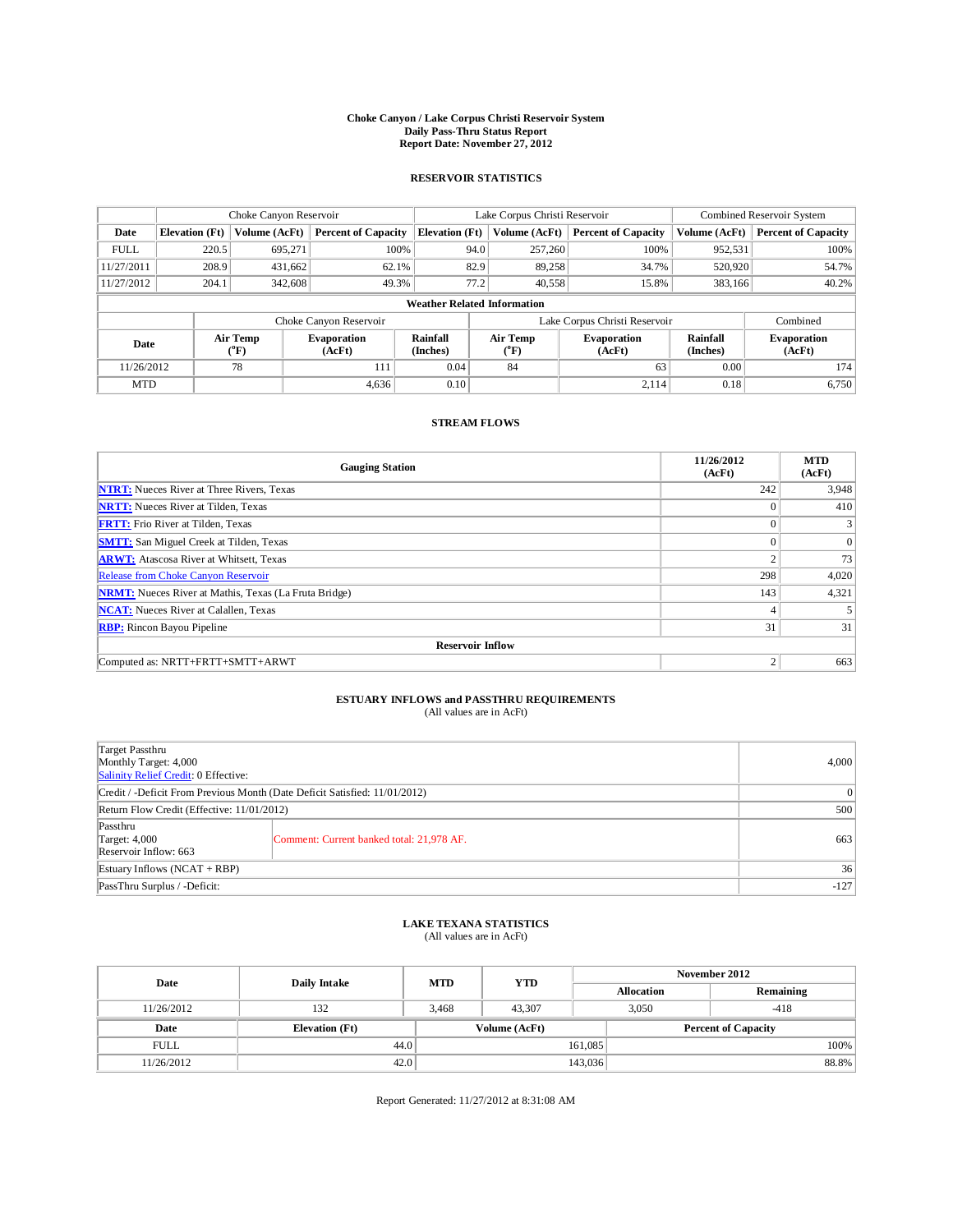### **Choke Canyon / Lake Corpus Christi Reservoir System Daily Pass-Thru Status Report Report Date: November 28, 2012**

#### **RESERVOIR STATISTICS**

|             | Choke Canyon Reservoir             |                              |                              | Lake Corpus Christi Reservoir | Combined Reservoir System                        |               |                             |                              |                            |  |
|-------------|------------------------------------|------------------------------|------------------------------|-------------------------------|--------------------------------------------------|---------------|-----------------------------|------------------------------|----------------------------|--|
| Date        | <b>Elevation</b> (Ft)              | Volume (AcFt)                | <b>Percent of Capacity</b>   | <b>Elevation</b> (Ft)         |                                                  | Volume (AcFt) | <b>Percent of Capacity</b>  | Volume (AcFt)                | <b>Percent of Capacity</b> |  |
| <b>FULL</b> | 220.5                              | 695.271                      | 100%                         |                               | 94.0                                             | 257,260       | 100%                        | 952,531                      | 100%                       |  |
| 11/28/2011  | 208.9                              | 430,872                      | 62.0%                        |                               | 83.2                                             | 91,773        | 35.7%                       | 522,645                      | 54.9%                      |  |
| 11/28/2012  | 204.1                              | 342,264                      | 49.2%                        |                               | 77.2                                             | 40,622        | 15.8%                       | 382,886                      | 40.2%                      |  |
|             | <b>Weather Related Information</b> |                              |                              |                               |                                                  |               |                             |                              |                            |  |
|             |                                    |                              | Choke Canyon Reservoir       |                               | Lake Corpus Christi Reservoir                    |               |                             |                              | Combined                   |  |
| Date        |                                    | Air Temp<br>$({}^0\text{F})$ | <b>Evaporation</b><br>(AcFt) | Rainfall<br>(Inches)          | Air Temp<br><b>Evaporation</b><br>(°F)<br>(AcFt) |               | <b>Rainfall</b><br>(Inches) | <b>Evaporation</b><br>(AcFt) |                            |  |
| 11/27/2012  |                                    | 64                           | 151                          | 0.00                          |                                                  | 66            | 74                          | 0.00                         | 225                        |  |
| <b>MTD</b>  |                                    |                              | 4.787                        | 0.10                          |                                                  |               | 2.188                       | 0.18                         | 6,975                      |  |

#### **STREAM FLOWS**

| <b>Gauging Station</b>                                       | 11/27/2012<br>(AcFt) | <b>MTD</b><br>(AcFt) |  |  |  |  |  |
|--------------------------------------------------------------|----------------------|----------------------|--|--|--|--|--|
| <b>NTRT:</b> Nueces River at Three Rivers, Texas             | 240                  | 4,188                |  |  |  |  |  |
| <b>NRTT:</b> Nueces River at Tilden, Texas                   | $\theta$             | 410                  |  |  |  |  |  |
| <b>FRTT:</b> Frio River at Tilden, Texas                     | $\theta$             |                      |  |  |  |  |  |
| <b>SMTT:</b> San Miguel Creek at Tilden, Texas               | $\Omega$             | $\Omega$             |  |  |  |  |  |
| <b>ARWT:</b> Atascosa River at Whitsett, Texas               | $\mathcal{L}$        | 74                   |  |  |  |  |  |
| Release from Choke Canyon Reservoir                          | 298                  | 4,317                |  |  |  |  |  |
| <b>NRMT:</b> Nueces River at Mathis, Texas (La Fruta Bridge) | 145                  | 4,466                |  |  |  |  |  |
| <b>NCAT:</b> Nueces River at Calallen, Texas                 | $\mathbf{0}$         |                      |  |  |  |  |  |
| <b>RBP:</b> Rincon Bayou Pipeline                            | $\overline{0}$       | 31                   |  |  |  |  |  |
| <b>Reservoir Inflow</b>                                      |                      |                      |  |  |  |  |  |
| Computed as: NRTT+FRTT+SMTT+ARWT                             | 2                    | 665                  |  |  |  |  |  |

# **ESTUARY INFLOWS and PASSTHRU REQUIREMENTS**<br>(All values are in AcFt)

| Target Passthru<br>Monthly Target: 4,000<br>Salinity Relief Credit: 0 Effective: | 4.000                                     |     |
|----------------------------------------------------------------------------------|-------------------------------------------|-----|
| Credit / -Deficit From Previous Month (Date Deficit Satisfied: 11/01/2012)       | $\theta$                                  |     |
| Return Flow Credit (Effective: 11/01/2012)                                       | 500                                       |     |
| Passthru<br>Target: $4,000$<br>Reservoir Inflow: 665                             | Comment: Current banked total: 21,978 AF. | 665 |
| Estuary Inflows $(NCAT + RBP)$                                                   | 36                                        |     |
| PassThru Surplus / -Deficit:                                                     | $-129$                                    |     |

# **LAKE TEXANA STATISTICS** (All values are in AcFt)

|             | <b>YTD</b><br><b>Daily Intake</b><br><b>MTD</b><br>Date |                                |               | November 2012 |                            |       |  |
|-------------|---------------------------------------------------------|--------------------------------|---------------|---------------|----------------------------|-------|--|
|             |                                                         | Remaining<br><b>Allocation</b> |               |               |                            |       |  |
| 11/27/2012  | 132                                                     | 3,601                          | 43.440        |               | 3,050<br>$-551$            |       |  |
| Date        | <b>Elevation</b> (Ft)                                   |                                | Volume (AcFt) |               | <b>Percent of Capacity</b> |       |  |
| <b>FULL</b> | 44.0                                                    |                                |               | 161,085       |                            | 100%  |  |
| 11/27/2012  | 42.0                                                    |                                |               | 143,036       |                            | 88.8% |  |

Report Generated: 11/28/2012 at 8:35:52 AM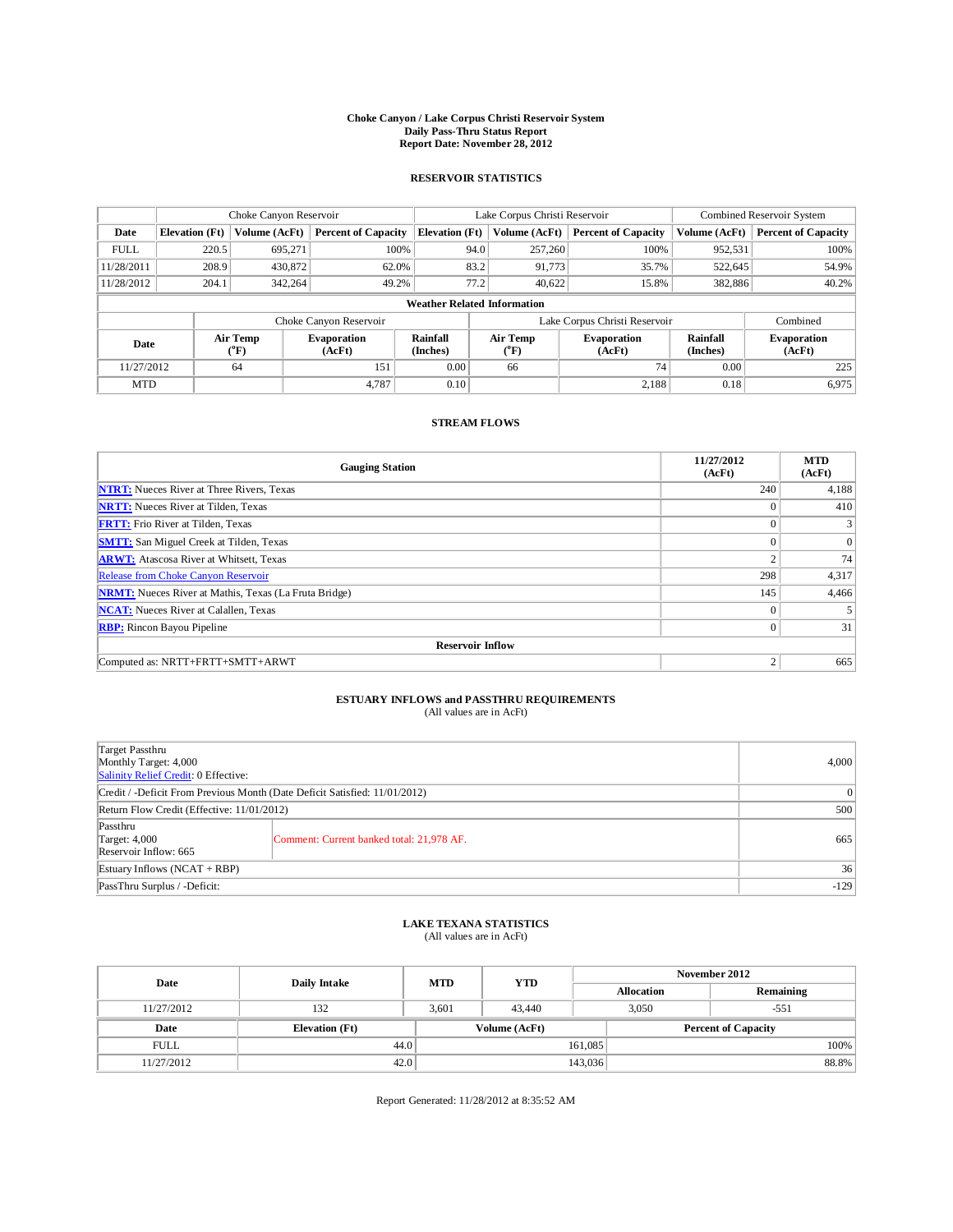### **Choke Canyon / Lake Corpus Christi Reservoir System Daily Pass-Thru Status Report Report Date: November 29, 2012**

#### **RESERVOIR STATISTICS**

|             | Choke Canyon Reservoir |                       |                              |                                    | Lake Corpus Christi Reservoir |                                                  |                               |                      | Combined Reservoir System    |  |  |
|-------------|------------------------|-----------------------|------------------------------|------------------------------------|-------------------------------|--------------------------------------------------|-------------------------------|----------------------|------------------------------|--|--|
| Date        | <b>Elevation</b> (Ft)  | Volume (AcFt)         | <b>Percent of Capacity</b>   | <b>Elevation</b> (Ft)              |                               | Volume (AcFt)                                    | <b>Percent of Capacity</b>    | Volume (AcFt)        | <b>Percent of Capacity</b>   |  |  |
| <b>FULL</b> | 220.5                  | 695.271               | 100%                         |                                    | 94.0                          | 257,260                                          | 100%                          | 952,531              | 100%                         |  |  |
| 11/29/2011  | 208.9                  | 430.675               | 61.9%                        |                                    | 83.2                          | 91,663                                           | 35.6%                         | 522,338              | 54.8%                        |  |  |
| 11/29/2012  | 204.1                  | 342,957               | 49.3%                        |                                    | 77.2                          | 40,558                                           | 15.8%                         | 383,515              | 40.3%                        |  |  |
|             |                        |                       |                              | <b>Weather Related Information</b> |                               |                                                  |                               |                      |                              |  |  |
|             |                        |                       | Choke Canyon Reservoir       |                                    |                               |                                                  | Lake Corpus Christi Reservoir |                      | Combined                     |  |  |
| Date        |                        | Air Temp<br>$(^{0}F)$ | <b>Evaporation</b><br>(AcFt) | Rainfall<br>(Inches)               |                               | Air Temp<br><b>Evaporation</b><br>(°F)<br>(AcFt) |                               | Rainfall<br>(Inches) | <b>Evaporation</b><br>(AcFt) |  |  |
| 11/28/2012  |                        | 67                    | 111                          | 0.00                               |                               | 69                                               | 59                            | 0.00                 | 170                          |  |  |
| <b>MTD</b>  |                        |                       | 4.898                        | 0.10                               |                               |                                                  | 2.247                         | 0.18                 | 7,145                        |  |  |

#### **STREAM FLOWS**

| <b>Gauging Station</b>                                       | 11/28/2012<br>(AcFt) | <b>MTD</b><br>(AcFt) |  |  |  |
|--------------------------------------------------------------|----------------------|----------------------|--|--|--|
| <b>NTRT:</b> Nueces River at Three Rivers, Texas             | 240                  | 4,429                |  |  |  |
| <b>NRTT:</b> Nueces River at Tilden, Texas                   | $\theta$             | 410                  |  |  |  |
| <b>FRTT:</b> Frio River at Tilden, Texas                     | $\mathbf{0}$         |                      |  |  |  |
| <b>SMTT:</b> San Miguel Creek at Tilden, Texas               | $\theta$             | $\Omega$             |  |  |  |
| <b>ARWT:</b> Atascosa River at Whitsett, Texas               | $\overline{2}$       | 76                   |  |  |  |
| Release from Choke Canyon Reservoir                          | 298                  | 4,615                |  |  |  |
| <b>NRMT:</b> Nueces River at Mathis, Texas (La Fruta Bridge) | 149                  | 4,615                |  |  |  |
| <b>NCAT:</b> Nueces River at Calallen, Texas                 | $\mathbf{0}$         |                      |  |  |  |
| <b>RBP:</b> Rincon Bayou Pipeline                            | $\overline{0}$       | 31                   |  |  |  |
| <b>Reservoir Inflow</b>                                      |                      |                      |  |  |  |
| Computed as: NRTT+FRTT+SMTT+ARWT                             | 2                    | 667                  |  |  |  |

# **ESTUARY INFLOWS and PASSTHRU REQUIREMENTS**<br>(All values are in AcFt)

| ,我们也不会有什么?""我们的人,我们也不会有什么?""我们的人,我们也不会有什么?""我们的人,我们也不会有什么?""我们的人,我们也不会有什么?""我们的人 |  |  |
|----------------------------------------------------------------------------------|--|--|
|                                                                                  |  |  |
|                                                                                  |  |  |
|                                                                                  |  |  |

| Target Passthru<br>Monthly Target: 4,000<br>Salinity Relief Credit: 0 Effective: | 4,000                                     |     |  |
|----------------------------------------------------------------------------------|-------------------------------------------|-----|--|
| Credit / -Deficit From Previous Month (Date Deficit Satisfied: 11/01/2012)       | $\Omega$                                  |     |  |
| Return Flow Credit (Effective: 11/01/2012)                                       | 500                                       |     |  |
| Passthru<br>Target: $4,000$<br>Reservoir Inflow: 667                             | Comment: Current banked total: 21,978 AF. | 667 |  |
| Estuary Inflows $(NCAT + RBP)$                                                   |                                           |     |  |
| PassThru Surplus / -Deficit:                                                     |                                           |     |  |

### **LAKE TEXANA STATISTICS** (All values are in AcFt)

| Date        | Daily Intake          | <b>MTD</b> | <b>YTD</b>    | November 2012     |                            |           |  |
|-------------|-----------------------|------------|---------------|-------------------|----------------------------|-----------|--|
|             |                       |            |               | <b>Allocation</b> |                            | Remaining |  |
| 11/28/2012  | 132                   | 3.733      | 43,572        | 3.050             |                            | $-683$    |  |
| Date        | <b>Elevation</b> (Ft) |            | Volume (AcFt) |                   | <b>Percent of Capacity</b> |           |  |
| <b>FULL</b> | 44.0                  |            |               | 161,085           |                            | $100\%$   |  |
| 11/28/2012  | 41.9                  |            |               | 142.163           |                            | 88.3%     |  |